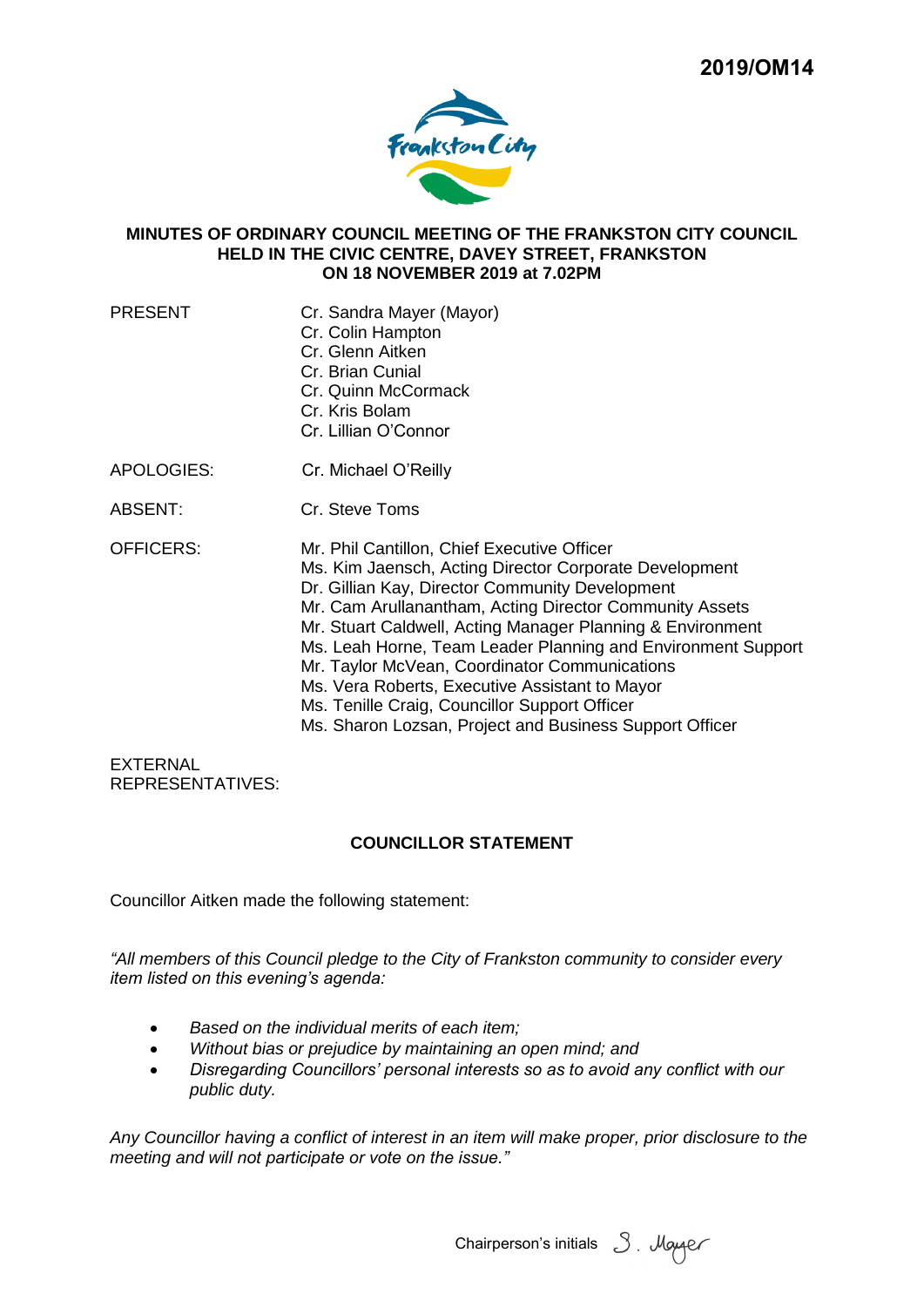## **PRAYER**

At the request of the Mayor, Councillor Cunial read the Opening Prayer.

## **ACKNOWLEDGEMENT OF TRADITIONAL OWNERS**

Councillor McCormack acknowledged the Boon Wurrung and Bunurong peoples – the traditional custodians of the land on which we stand and recognised all Aboriginal and Torres Strait Islander peoples who have given to Australia's identity – from the past, into the present and for the future.

Chairperson's initials 3. Mayer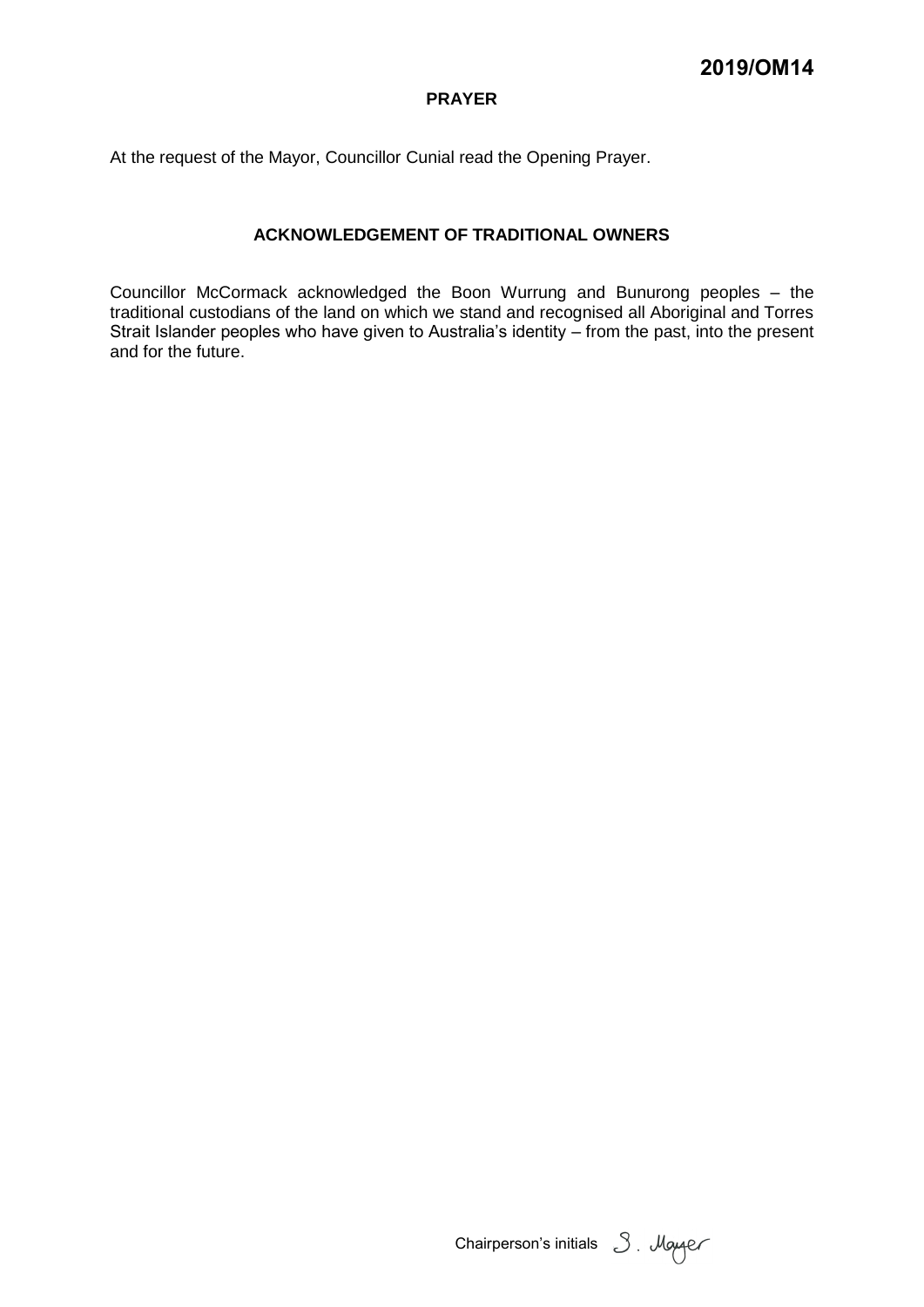| <b>ORDINARY MEETING MINUTES</b> | 18 November 2019 |
|---------------------------------|------------------|
|                                 | 2019/OM14        |

| 1.  |                                              |                                                                                                                                                                                                                                                                                                                                                                                                                                                         |  |  |
|-----|----------------------------------------------|---------------------------------------------------------------------------------------------------------------------------------------------------------------------------------------------------------------------------------------------------------------------------------------------------------------------------------------------------------------------------------------------------------------------------------------------------------|--|--|
| 2.  | CONFIRMATION OF MINUTES OF PREVIOUS MEETING5 |                                                                                                                                                                                                                                                                                                                                                                                                                                                         |  |  |
| 3.  |                                              |                                                                                                                                                                                                                                                                                                                                                                                                                                                         |  |  |
| 4.  |                                              | DISCLOSURES OF INTEREST AND DECLARATIONS OF CONFLICT                                                                                                                                                                                                                                                                                                                                                                                                    |  |  |
| 5.  |                                              |                                                                                                                                                                                                                                                                                                                                                                                                                                                         |  |  |
| 6.  |                                              |                                                                                                                                                                                                                                                                                                                                                                                                                                                         |  |  |
| 7.  |                                              |                                                                                                                                                                                                                                                                                                                                                                                                                                                         |  |  |
|     |                                              |                                                                                                                                                                                                                                                                                                                                                                                                                                                         |  |  |
|     | 11.2                                         | Town Planning Application 343/2019/P- 24 and 26 Playne Street<br>Frankston - To use the land for the sale and consumption of<br>liquor, to construct or carry out buildings and works in a<br>Commercial 1 Zone (C1Z), to display internally illuminated<br>business identification signage and to reduce the number of car<br>spaces required under Clause 52.06-5 and bicycle parking<br>spaces under Clause 52.34 of the Frankston Planning Scheme 7 |  |  |
|     |                                              |                                                                                                                                                                                                                                                                                                                                                                                                                                                         |  |  |
|     | 14.1                                         |                                                                                                                                                                                                                                                                                                                                                                                                                                                         |  |  |
|     | 14.3                                         |                                                                                                                                                                                                                                                                                                                                                                                                                                                         |  |  |
|     | 14.4                                         |                                                                                                                                                                                                                                                                                                                                                                                                                                                         |  |  |
|     | 14.6                                         |                                                                                                                                                                                                                                                                                                                                                                                                                                                         |  |  |
| 8.  |                                              |                                                                                                                                                                                                                                                                                                                                                                                                                                                         |  |  |
| 9.  |                                              | PRESENTATION OF PETITIONS AND JOINT LETTERS 15                                                                                                                                                                                                                                                                                                                                                                                                          |  |  |
| 10. |                                              |                                                                                                                                                                                                                                                                                                                                                                                                                                                         |  |  |
| 11. |                                              |                                                                                                                                                                                                                                                                                                                                                                                                                                                         |  |  |
|     | 11.1                                         | Planning Application 167/2019/P - 3N HIgh Street Frankston - To<br>construct a building and carry out works in a Commercial 1 Zone;<br>to construct buildings and works exceeding 51.10 metres above<br>Australian Height Datum (AHD) in a Design and Development<br>Overlay - Schedule 11 (two (2), forty-eight (48) metre high light                                                                                                                  |  |  |
|     | 11.3                                         | Frankston Planning Scheme Amendment C131 - Report on<br>exhibition of the Amendment and authorise officers to request the<br>Minister for Planning to approve the Amendment as exhibited21                                                                                                                                                                                                                                                              |  |  |
|     | 11.4                                         | September 2019 Planning and Environment Progress Report 22                                                                                                                                                                                                                                                                                                                                                                                              |  |  |
|     |                                              |                                                                                                                                                                                                                                                                                                                                                                                                                                                         |  |  |

Chairperson's initials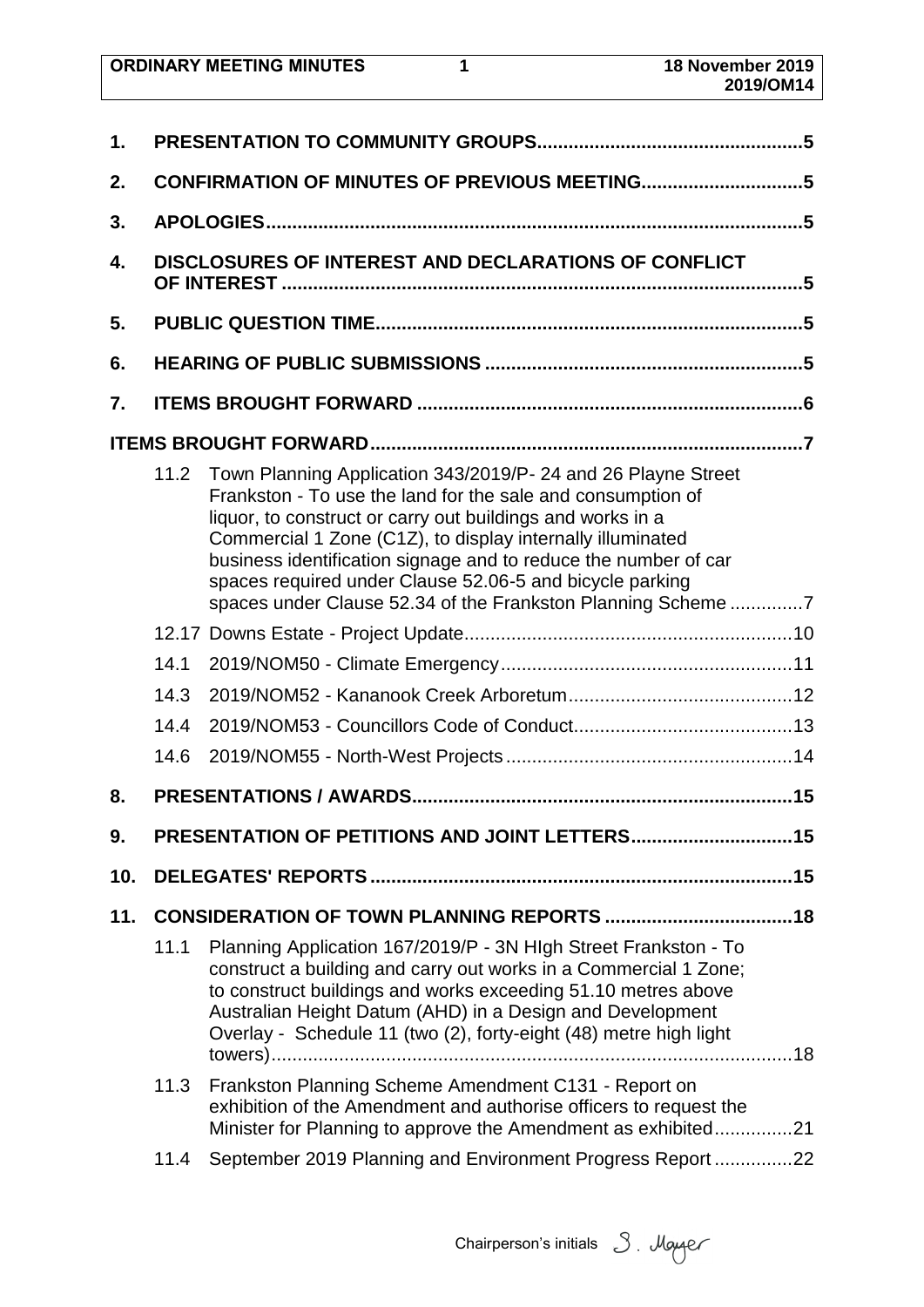|     |      | <b>ORDINARY MEETING MINUTES</b><br>$\overline{2}$                      | 18 November 2019<br>2019/OM14 |
|-----|------|------------------------------------------------------------------------|-------------------------------|
| 12. |      |                                                                        |                               |
|     | 12.1 | Notice of Motion and Deferred Report Status Update for 18              |                               |
|     | 12.2 |                                                                        |                               |
|     | 12.3 |                                                                        |                               |
|     | 12.4 |                                                                        |                               |
|     | 12.5 |                                                                        |                               |
|     | 12.6 | Revised ESD Standards for Council Buildings Policy (2019) -            |                               |
|     | 12.7 |                                                                        |                               |
|     | 12.8 |                                                                        |                               |
|     | 12.9 | Annual Report on Council's Greenhouse Gas Emissions, Energy            |                               |
|     |      | 12.10 Miscellaneous Grants and Frankston Arts Centre Discounts and     |                               |
|     |      |                                                                        |                               |
|     |      | 12.12 Capital Works Quarterly Report - Q1 - July - September 2019/2034 |                               |
|     |      | 12.14 Options to Reduce Sedimentation at Kananook Creek Entrance 35    |                               |
|     |      | 12.15 Peninsula Reserve - Proposed New Public Toilet 36                |                               |
|     |      |                                                                        |                               |
|     |      |                                                                        |                               |
|     |      |                                                                        |                               |
|     |      | 12.20 Response to Petition - Request for Safety Audit - McCormicks     |                               |
|     |      | 12.21 Further Response to Petition - Construction of Kelvin Grove,     |                               |
|     |      |                                                                        |                               |
|     |      | 12.13 Frankston City Strategic Homelessness Alliance 45                |                               |
|     |      |                                                                        |                               |
| 13. |      |                                                                        |                               |
|     | 13.1 | Response to NOM1389 - Ballam Park Precinct Improvements -              |                               |
|     | 13.2 |                                                                        |                               |
|     | 13.3 | Response to 2019/NOM20 - Reaffirmation of Victorian Local              |                               |
|     | 13.4 | Response to 2019/NOM27 - Sandfield Reserve - Dogs Off Leash51          |                               |
|     | 13.5 | Response to 2019/NOM28 - Council Based Grants 52                       |                               |
|     | 13.6 | Response to 2019/NOM35 - Review and process for capturing              |                               |
|     |      | Chairperson's initials $\beta$ . Mayor                                 |                               |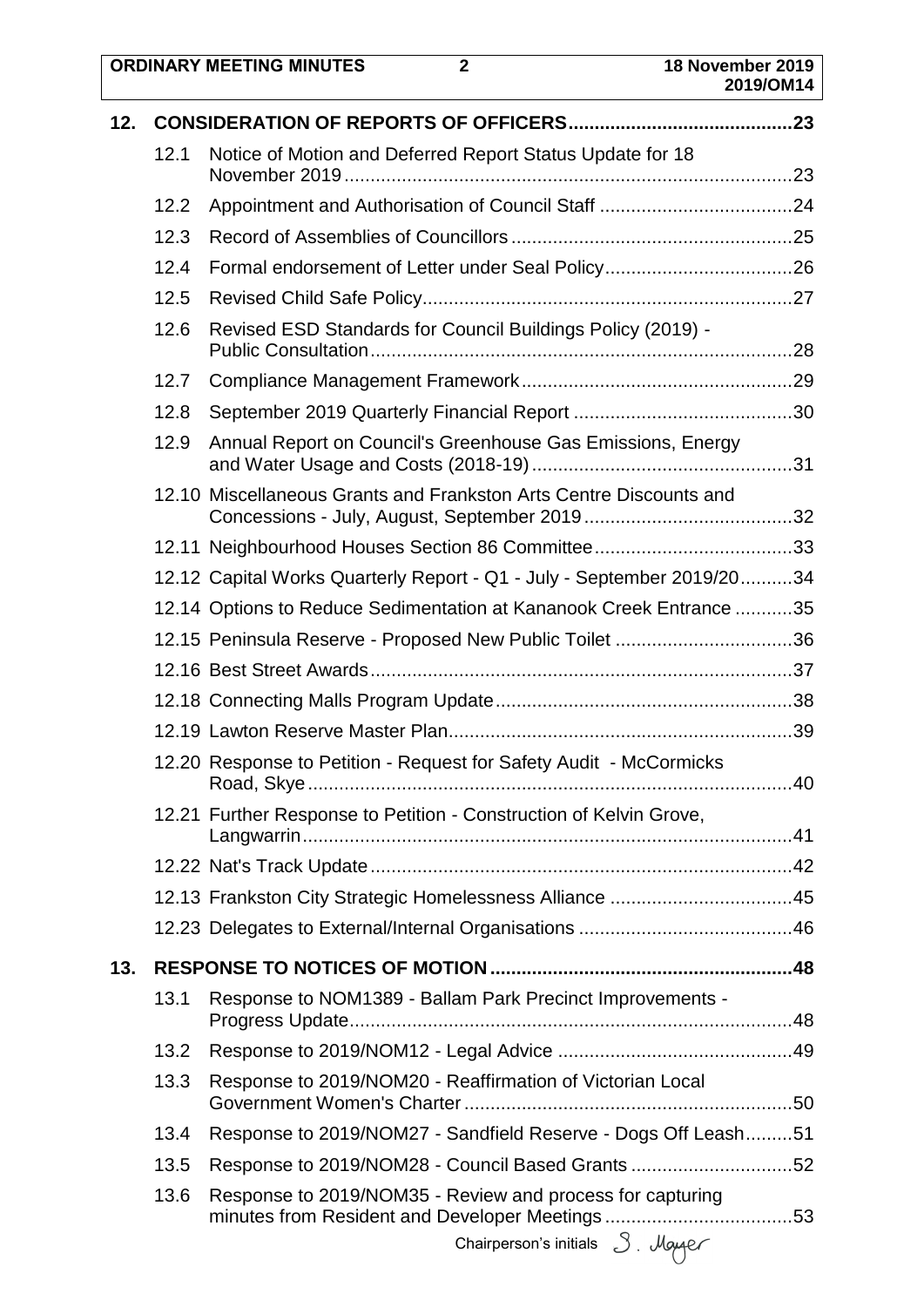|     |      | <b>ORDINARY MEETING MINUTES</b><br>3                                   | 18 November 2019<br>2019/OM14 |
|-----|------|------------------------------------------------------------------------|-------------------------------|
|     | 13.7 | Response to 2019/NOM48 and Petition - Langwarrin Library and           |                               |
| 14. |      |                                                                        |                               |
|     | 14.2 |                                                                        |                               |
|     | 14.5 |                                                                        |                               |
| 15. |      |                                                                        |                               |
| 16. |      |                                                                        |                               |
|     |      | Urgent Business - Responsible Gambling Codes of Conduct Review 57      |                               |
|     |      | Urgent Business - Medically Assisted Treatment of Opioid Dependence 58 |                               |
|     |      | Urgent Business - Community Engagement Policy & Framework59            |                               |
|     |      |                                                                        |                               |
| 17. |      |                                                                        |                               |
|     | C.1  | Proposed Recipients for Citizen, Young Citizen, Senior Citizen         |                               |
|     | C.2  | Appointment of Independent Member to the Audit and Risk                |                               |
|     | C.3  |                                                                        |                               |
|     | C.4  | Local Government Inspectorate investigation outcome 61                 |                               |
|     | C.5  | Response to NOM1377 - McClelland Gallery Interconnectedness            |                               |
|     | C.6  | Award of Contract 2019/20-8 - Supply and Install Sportsfield           |                               |
|     | C.7  | Award of Contract 2019/20-9 - IT Core Infrastructure Renewal61         |                               |
|     | C.8  |                                                                        |                               |
|     | C.9  | Award of Contract 2019/20-32 - Soft Fall Mulch - Supply,               |                               |
|     | C.10 | Award of Contract 2019/20-22 - Dust Suppression Services62             |                               |
|     | C.11 | Award of Contract 2019/20-28 - Bridge and Timber Pedestrian            |                               |
|     | C.12 | Award of Contract 2019-20-35 - Construction of Overport Park           |                               |
|     |      | C.13 Award of Contract 2019/20-37 - Orwil Street Community House       |                               |
|     |      | C.14 Award of Contract No. CN2436 - Minor Civil Works Contractors      |                               |
| 18. |      |                                                                        |                               |
|     | C.4  | Local Government Inspectorate investigation outcome                    |                               |
|     |      | Chairperson's initials $3.$ Mayor                                      |                               |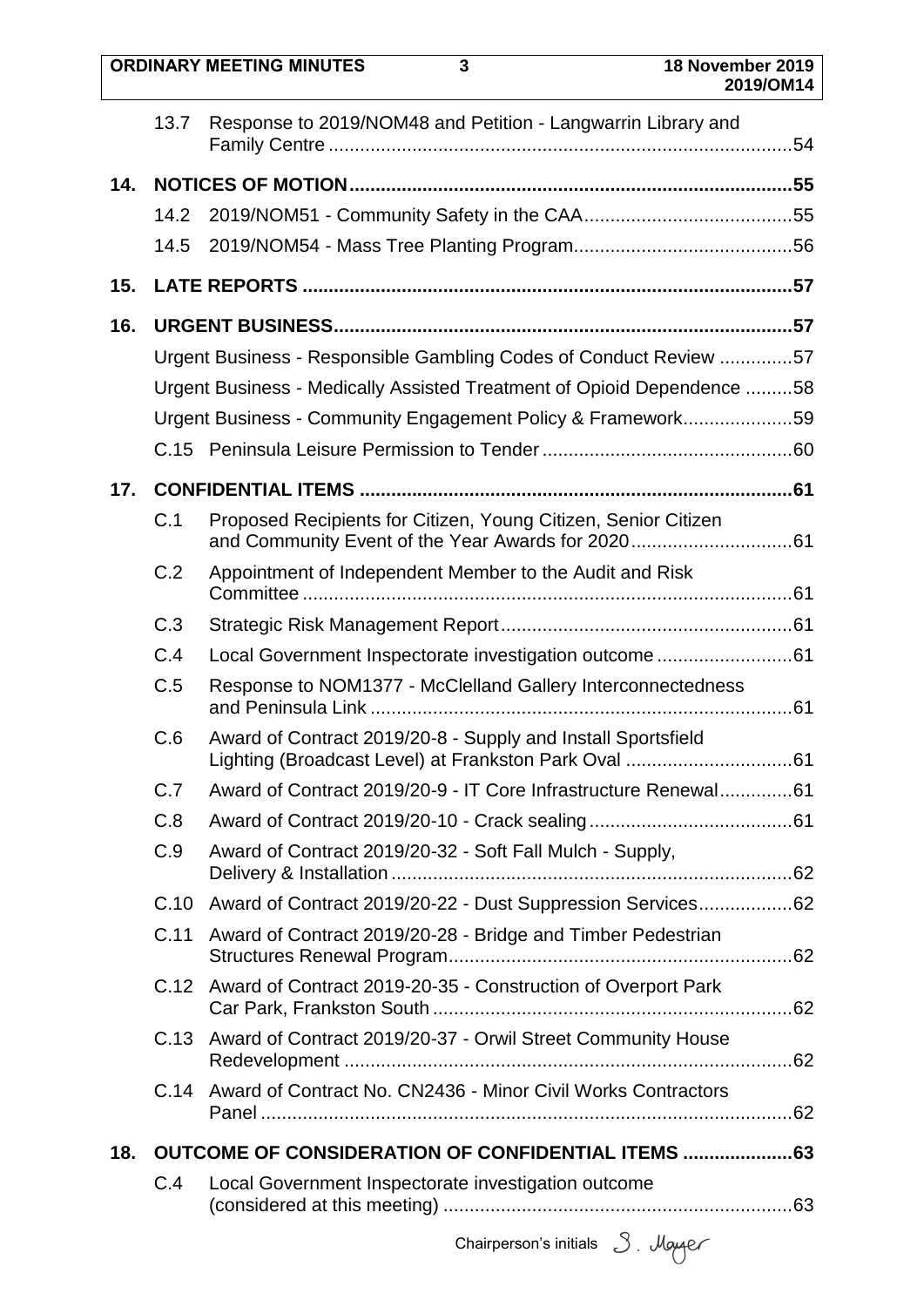| <b>ORDINARY MEETING MINUTES</b> | 18 November 2019<br>2019/OM14 |
|---------------------------------|-------------------------------|
|                                 |                               |

Chairperson's initials 3. Moyer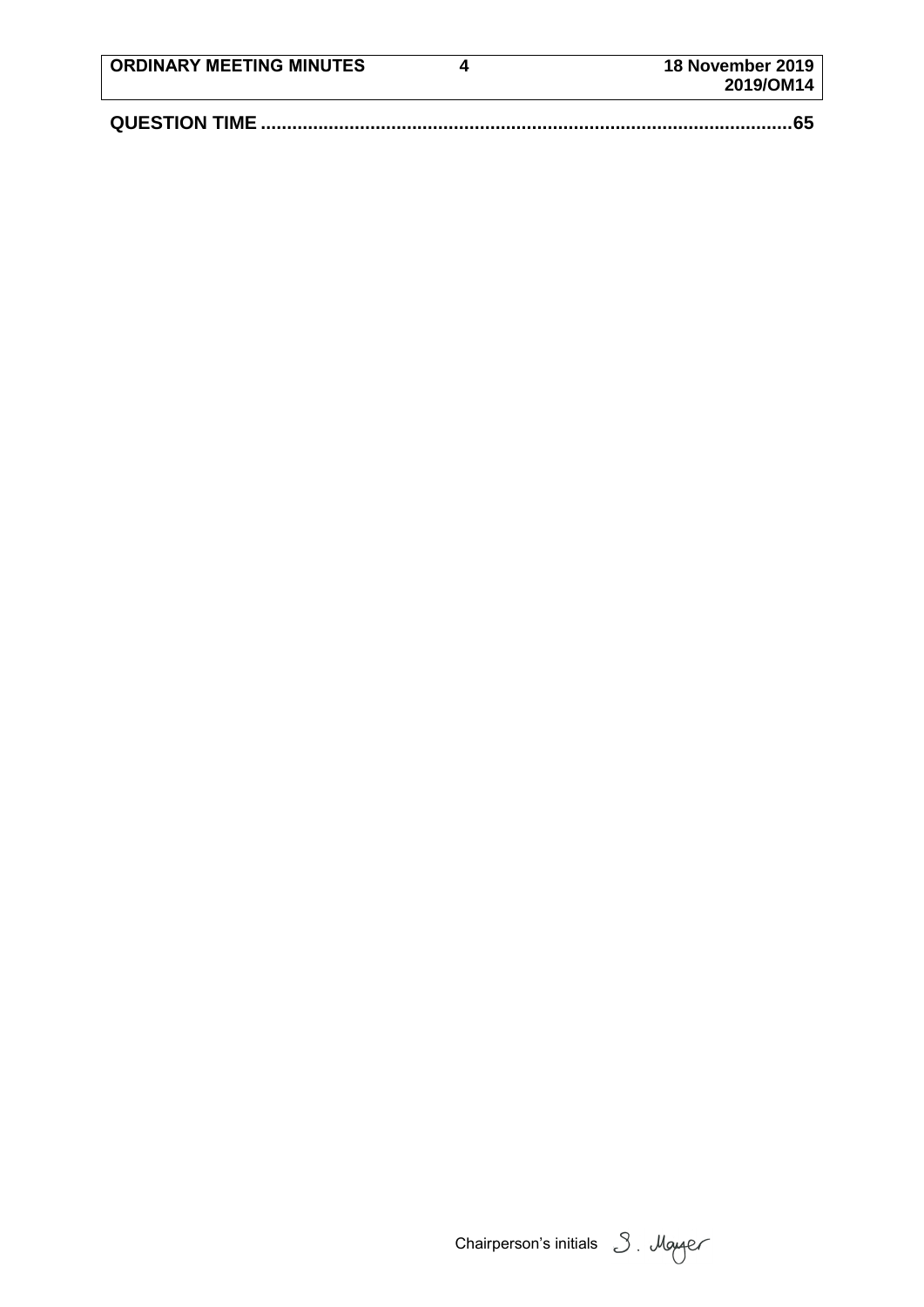## <span id="page-6-0"></span>**1. PRESENTATION TO COMMUNITY GROUPS**

Nil.

## <span id="page-6-1"></span>**2. CONFIRMATION OF MINUTES OF PREVIOUS MEETING**

*Refer to minutes of 2019/OM15 – 16 December 2019.*

### <span id="page-6-2"></span>**3. APOLOGIES**

**Apology**

#### **Council Decision**

#### **Moved: Councillor Cunial Seconded: Councillor McCormack**

That the apology be received and Councillor O'Reilly be granted leave from the meeting.

**Carried Unanimously**

## <span id="page-6-3"></span>**4. DISCLOSURES OF INTEREST AND DECLARATIONS OF CONFLICT OF INTEREST**

Cr Hampton informed the chamber that he has a conflict in Item C.4: Local Government Inspectorate Investigation Outcome and he will leave the Chambers during discussion and voting.

## <span id="page-6-4"></span>**5. PUBLIC QUESTION TIME**

Twelve (12) persons submitted questions to Council. At the request of the Mayor, the Chief Executive Officer read the questions and answers to the gallery. The questions and answers will be published in the Open Minutes of the next Ordinary Meeting.

*Councillor Aitken left the chamber at 7:20 pm.*

## <span id="page-6-5"></span>**6. HEARING OF PUBLIC SUBMISSIONS**

Mr. Peter Geddes made a submission to Council regarding Item 11.1: Planning Application 167/2019/P – 3 N High Street Frankston – To construct a building and carry out works in a Commercial Zone; to construct buildings and works exceeding 51.10 metres above Australian Height Datum (AHD) in a Design and Development Overlay – Schedule 11 (two (2), forty-eight (48) metre high light towers);

#### *Councillor Aitken returned to the chamber at 7:24 pm.*

Mr. Peter Anscombe made a submission to Council regarding Item 11.1: Planning Application 167/2019/P – 3 N High Street Frankston – To construct a building and carry out works in a Commercial Zone; to construct buildings and works exceeding 51.10 metres above Australian Height Datum (AHD) in a Design and Development Overlay – Schedule 11 (two (2), forty-eight (48) metre high light towers);

Mr. Trent Thompson made a submission to Council regarding Item 11.2: Town Planning Application 343/21019/P – 24 and 26 Playne Street Frankston – To use the land for the sale and consumption of liquor, to construct or carry out buildings and works in a Commercial 1 Zone (C1Z), to display internally illuminated business identification signage and to reduce the number of car spaces required under Clause 52.06-5 and bicycle parking spaces under Clause 52.34 of the Frankston Planning Scheme;

Ms. Maureen Griffin made a submission to Council regarding Item 12.17: Down's Estate – Project Update;

Chairperson's initials 3. Mayer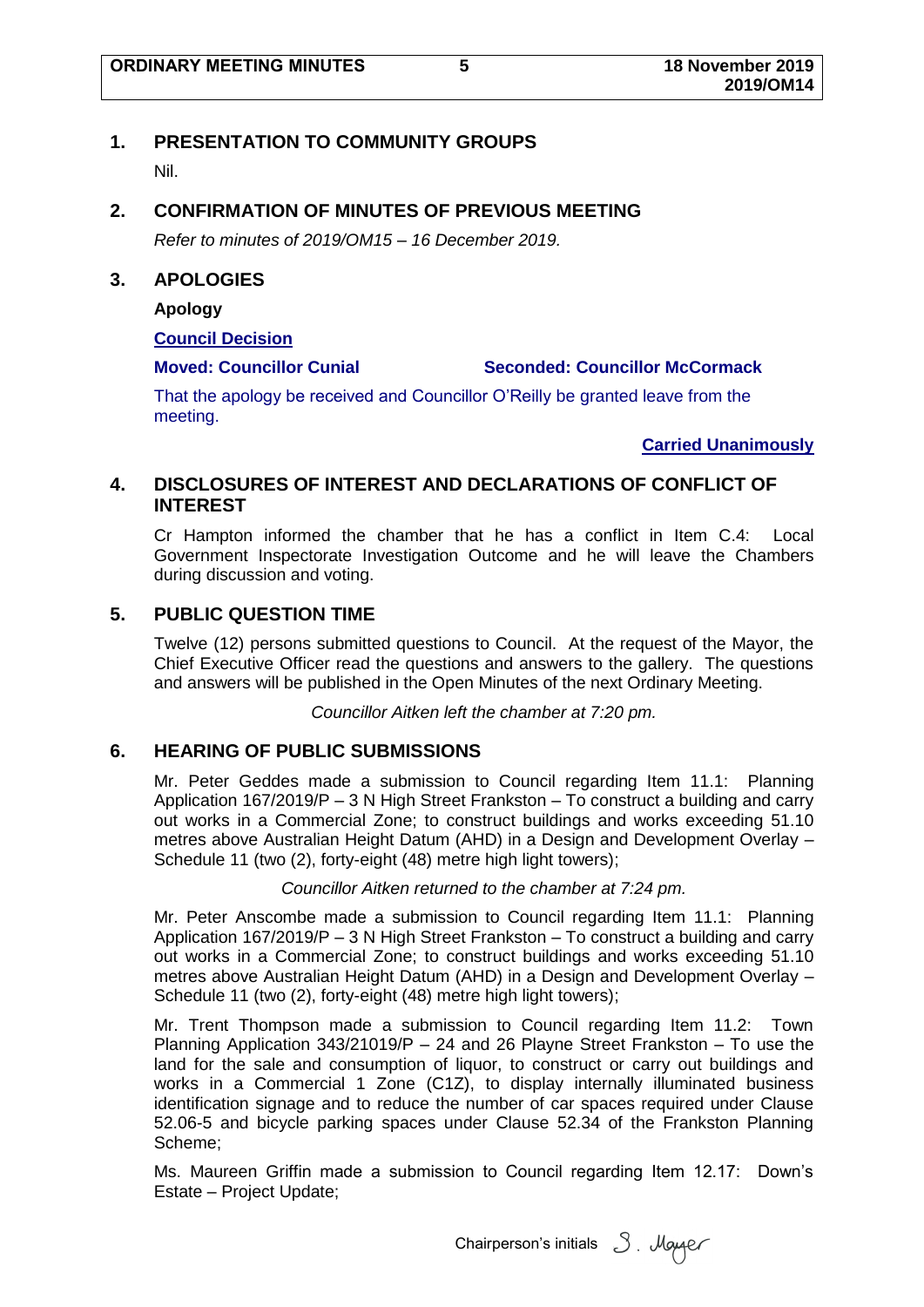Ms. Amanda Cox made a submission to Council regarding Item 12.20: Response to Petition – Request for Safety Audit – McCormicks Road, Skye;

Ms. Jenny Hattingh made a submission to Council regarding Item 14.1: 2019/NOM50 – Climate Emergency;

Ms. Michelle Curtain made a submission to Council regarding Item 14.1: 2019/NOM50 – Climate Emergency;

Mr. David Archer made a submission to Council regarding Item 14.1: 2019/NOM50 – Climate Emergency;

*Councillor Bolam left the chamber at 7:47 pm.*

Ms. Gillian Kinnear made a submission to Council regarding Item 14.1: 2019/NOM50 – Climate Emergency;

Ms. Nickie Fidge made a submission to Council regarding Item 14.1: 2019/NOM50 – Climate Emergency;

*Councillor Bolam returned to the chamber at 7:51 pm.*

Mr. Robert Thurley made a submission to Council regarding Item 14.3: 2019/NOM52 – Kananook Creek Arboretum;

Mr. Ian Smith made a submission to Council regarding Item 14.6: 2019/NOM55 – North-West Projects;

Mr. Brad Saunders made a submission to Council regarding Item 14.6: 2019/NOM55 – North-West Projects;

Mr. Jeff Sygios made a submission to Council regarding Item 14.6: 2019/NOM55 – North-West Projects;

Ms. Kim Jackson made a submission to Council regarding Item 14.6: 2019/NOM55 – North-West Projects.

## <span id="page-7-0"></span>**7. ITEMS BROUGHT FORWARD**

## **Items Brought Forward**

## **Council Decision**

That Items

- 11.2: Town Planning Application 343/21019/P 24 and 26 Playne Street Frankston – To use the land for the sale and consumption of liquor, to construct or carry out buildings and works in a Commercial 1 Zone (C1Z), to display internally illuminated business identification signage and to reduce the number of car spaces required under Clause 52.06-5 and bicycle parking spaces under Clause 52.34 of the Frankston Planning Scheme;
- 12.17: Down's Estate Project Update
- 14.1: 2019/NOM50 Climate Emergency;
- 14.3: 2019/NOM52 Kananook Creek Arboretum
- 14.4: 2019/NOM53 Councillors Code of Conduct
- 14.6: 2019/NOM55 North-West Projects.

be brought forward.

## **Carried Unanimously**

Chairperson's initials 3. Mayor

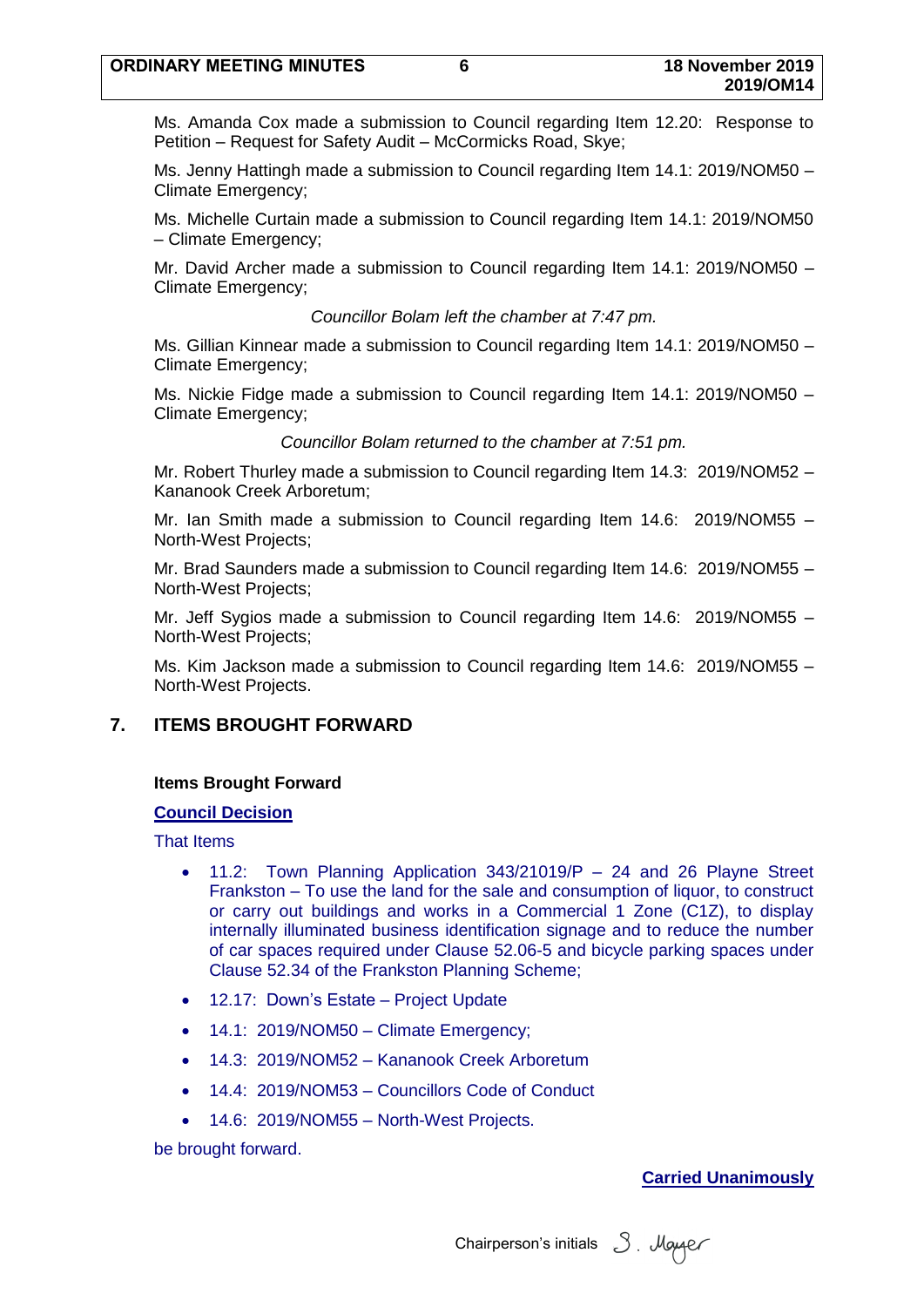## <span id="page-8-0"></span>**ITEMS BROUGHT FORWARD**

<span id="page-8-1"></span>**11.2 Town Planning Application 343/2019/P- 24 and 26 Playne Street Frankston - To use the land for the sale and consumption of liquor, to construct or carry out buildings and works in a Commercial 1 Zone (C1Z), to display internally illuminated business identification signage and to reduce the number of car spaces required under Clause 52.06-5 and bicycle parking spaces under Clause 52.34 of the Frankston Planning Scheme**

*(SC Community Development)*

#### **Recommendation (Director Community Development)**

That Council resolves to issue a Planning Permit in respect to Planning Permit Application number 343/2019/P To use the land for the sale and consumption of liquor, to construct or carry out buildings and works in a Commercial 1 Zone (C1Z), to display internally illuminated business identification signage and to reduce the number of car spaces required under Clause 52.06-5 and bicycle parking spaces under Clause 52.34 of the Frankston Planning Scheme at 24 and 26 Playne Street Frankston, subject to the following conditions:

#### **Plans**

- 1. Before the use and development starts, amended plans to the satisfaction of the Responsible Authority must be submitted to and approved by the Responsible Authority. When approved, the plans will be endorsed and will then form part of the permit. The plans must be drawn to scale with dimensions and three copies must be provided. The plans must be substantially in accordance with the plans submitted with the application (or some other specified plan) but modified to show:
	- (a) The access and turning area for waste collection vehicles at the rear of 24 Playne Street via Arthurs Lane.
	- (b) Delete reference to car parking spaces for the proposed use at the rear of the 24 and 26 Playne Street on all relevant plans.
	- (c) Delete the footpath seating area unless approval is obtained under Local Laws.
	- (d) The Waste Management plan amended to include waste collection vehicles access is to be provided from rear of 24 Playne Street.
	- (e) The Venue/Patron Management Plan amended in accordance with condition 9.

#### **No Alterations**

- 2. The development as shown on the endorsed plans must not be altered without the prior written consent of the Responsible Authority.
- 3. The licensed area as shown on the endorsed plans must not be altered without the prior written consent of the Responsible Authority.

#### **Amenity**

- 4. The amenity of the area must not be detrimentally affected by the use and development through the:
	- a) Transport of materials, goods or commodities to or from the land;
	- b) Appearance of any building, works or materials;
	- c) Emission of noise, artificial light, vibration, smell, fumes, smoke, vapour, steam, soot ash, dust, waste water, waste products, grit or oil;

Chairperson's initials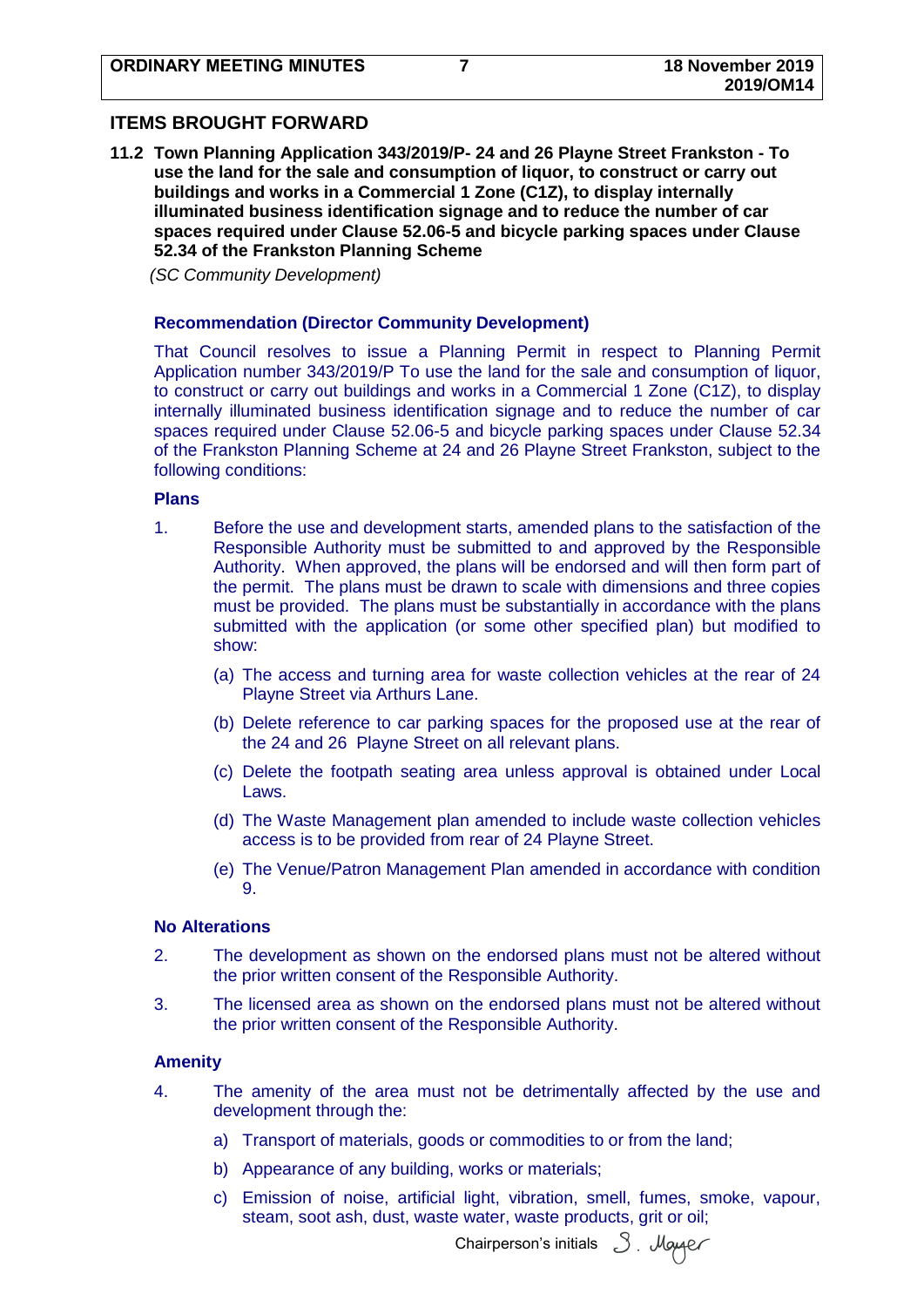- d) Presence of vermin; others as appropriate; or
- e) In any other way.
- 5. Noise levels emanating from the premises must not exceed those required to be met under State Environment protection Policy (Control of Music Noise from Public Premises), No. N-2.

#### **Liquor Licence Requirements**

- 6. The sale and consumption of alcohol must only take place at the premises during the following hours:
	- a. Hotel premises Sale and consumption of liquor

Sunday 12noon to 11.30pm

Monday 12noon to 11pm

Tuesday and Wednesday 12noon to 11.30pm

Thursday to Saturday 12noon to 1am the following day.

Good Friday and Anzac day – 1pm to 10pm

b. Bottle shop - Sale and consumption of liquor

Monday to Sunday 12noon to 11pm

Anzac Day and Good Friday 1pm to 9pm

#### **Patron Numbers**

7. Not more than 250 patrons may be present on the premises at any one time.

#### **Satisfactorily Completed**

8. Once the development has started it must be continued and completed to the satisfaction of the Responsible Authority.

#### **Patron/Venue Management Plan**

- 9. Prior to the commencement of use, an amended Management plan must be submitted, for approval to the satisfaction of the responsible authority. When approved, the plan will be endorsed and will then form part of the permit. All activities forming part of the use must be generally in accordance with the Patron/Venue Management Plan including details as follows:
	- a) Renaming of the plan to Patron/Venue Management Plan;
	- b) Hours of Operation (on the premises and off the premises);
	- c) Venue shut down procedures to encourage the patrons to leave the premises sporadically.
	- d) The number of patrons admitted on site at any one time;
	- e) Signage to be used to encourage responsible off-site patron behaviour;
	- f) The training of staff and the management of patron behaviour;
	- g) Measures to control noise emissions from the premises and amenity control;
	- h) Measures to prevent vandalism and antisocial behaviour;
	- i) Details to address waste including bottles, rubbish and reduce generated by the use;

All to the satisfaction of a Responsible Authority.

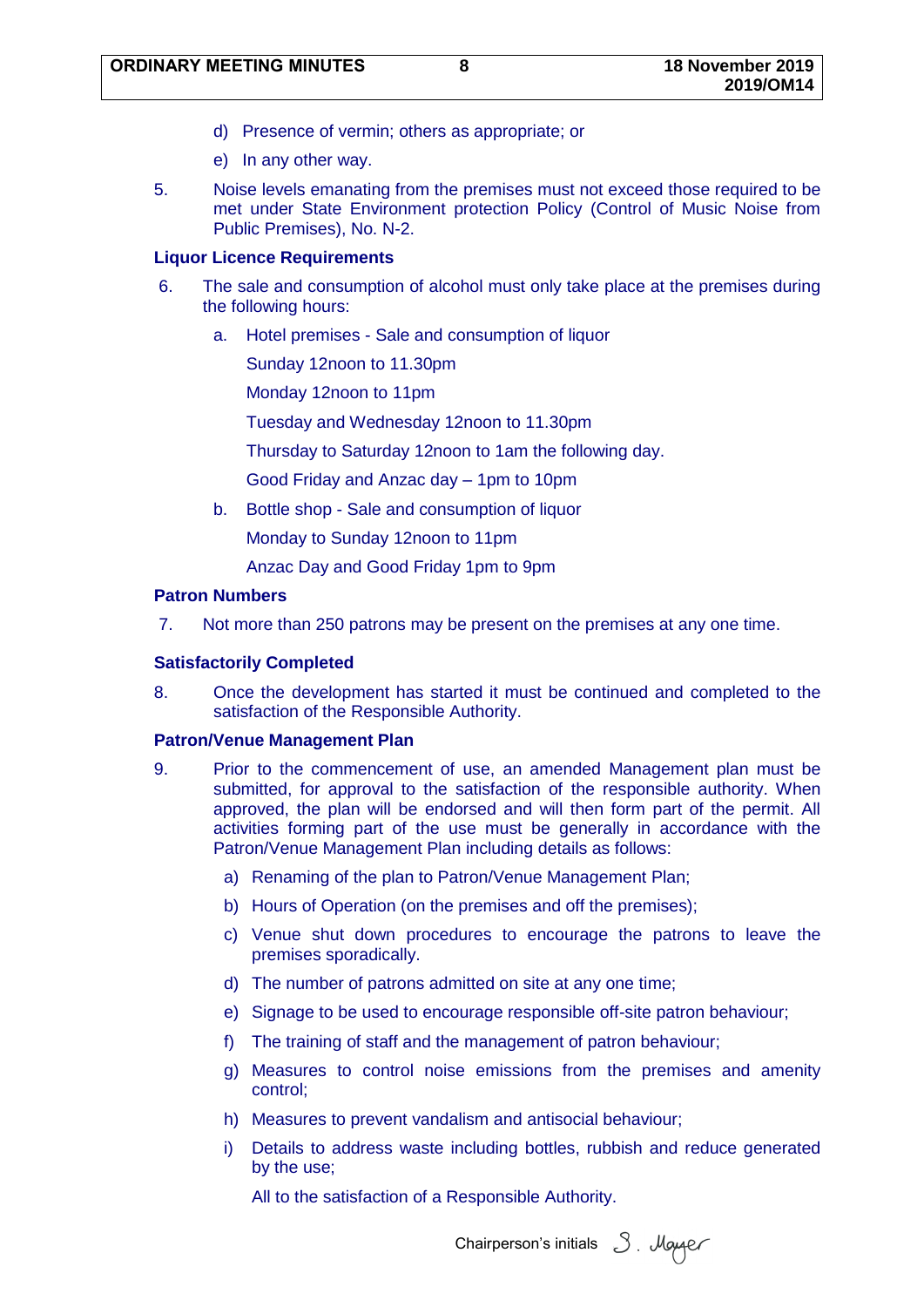#### **Signage Requirements**

- 10. The signs hereby permitted must be constructed to the satisfaction of the Responsible Authority, and must be maintained to the satisfaction of the Responsible Authority.
- 11. For the advertising signs the permit expires 15 years from the date of this permit.
- 12. Upon expiry of the approved signage, all structures built specifically to support the structure must subsequently be removed.

#### **Permit Expiry**

- 13. This permit will expire if one of the following circumstances applies:
	- The development is not started within two (2) years of the date of this permit.
	- The development is not completed within four (4) years of the issued date of this permit.
	- The use is not commenced within two (2) years of the date of this permit.
	- The use ceases for a continuous period of two (2) or more years.

In accordance with Section 69 of the Planning and Environment Act 1987, an application may be submitted to the Responsible Authority for an extension of the periods referred to in this condition.

#### **Notes**

- A. Any request for an extension of time, or variation/amendment of this permit must be lodged with the relevant fee.
- B. Prior to the commencement of construction the operator of this planning permit must obtain a non-refundable Asset Protection Permit from Frankston City Council's Infrastructure Department.
- C. Any request for time extension of this Permit shall be lodged with the relevant administration fee at the time the request is made. Pursuant to Section 69 of the Planning and Environment Act 1987 the Responsible Authority may extend the periods referred to if a request is made in writing within the following prescribed timeframes:
	- a. Before or within 6 months after the permit expiry date, where the use or development allowed by the permit has not yet started;
	- b. Within 12 months after the permit expiry date, where the development allowed by the permit has lawfully started before the permit expires.

If a request is made out of time, the Responsible Authority cannot consider the request and the permit holder will not be able to apply to VCAT for a review of the matter.

#### **Deferral Motion to another Council Meeting**

**Moved: Councillor Hampton Seconded: Councillor Cunial**

That the matter be deferred to the 16 December 2019.

Chairperson's initials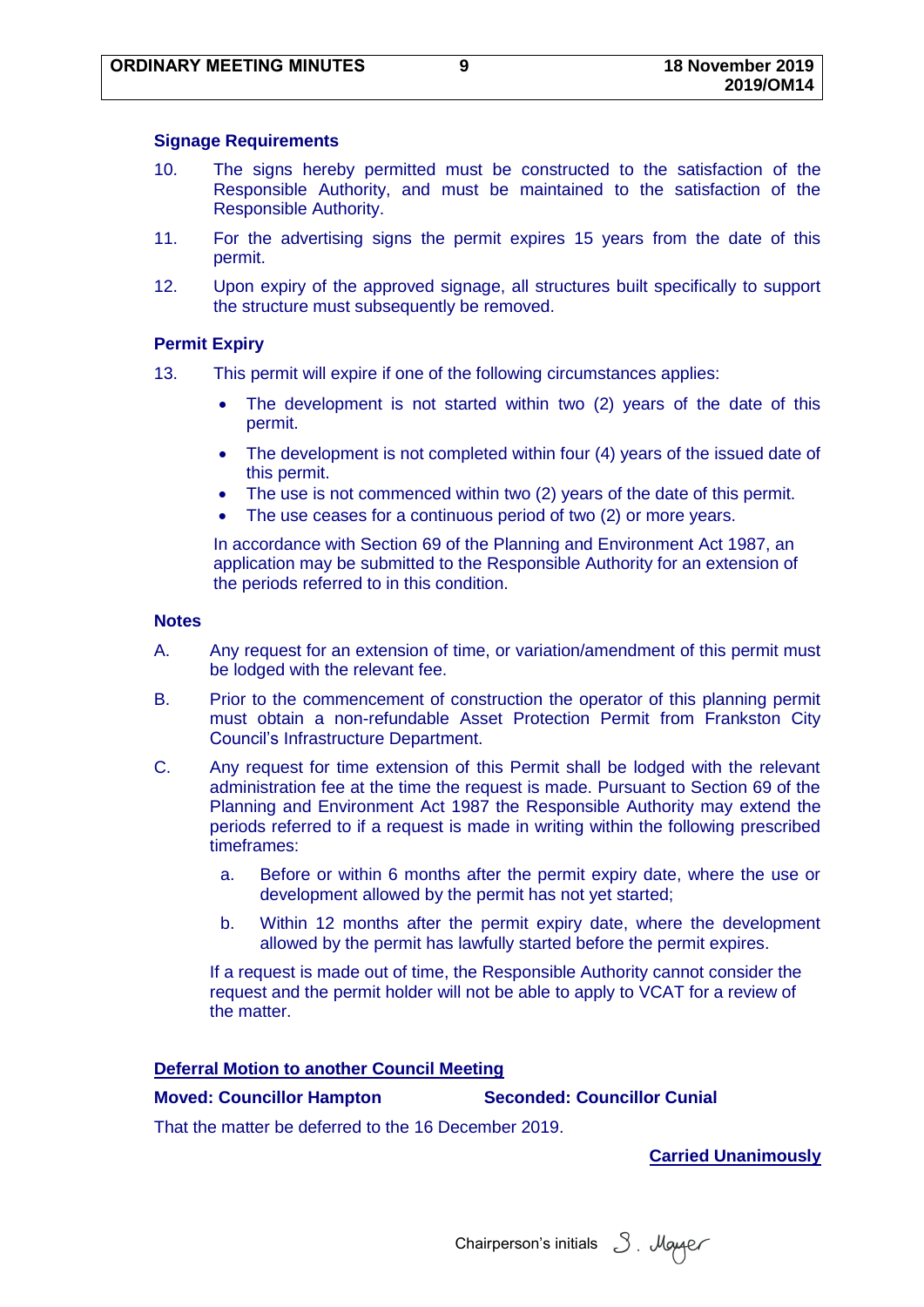## <span id="page-11-0"></span>**12.17Downs Estate - Project Update**

*(JR Community Assets)*

## **Recommendation (Director Community Assets)**

**Moved: Councillor Bolam Seconded: Councillor O'Connor**

That Council:

- 1. Notes discussions have occurred with the Downs Estate Community Project (DECP) subsequent to the Ordinary Meeting 2019/OM12 held on 23 September 2019;
- 2. Notes the following documents received by Council:
	- a. University of Melbourne (UoM) Business Case letter;
	- b. DECP Response to Council; and
	- c. DECP List of Potential Contributors.
- 3. Supports officers to further discuss with the UoM their funding and business case proposal and release the \$25K held by Council subject to an appropriate agreement and approvals; and
- 4. Agrees to the give the DECP a final extension of time to complete a comprehensive business case for the dwelling by 30 June 2020.
- 5. Notes a further report will be brought back to Council outlining the assessment of the business case at September 2020 Ordinary Meeting.

## **Council Decision**

**Moved: Councillor Bolam Seconded: Councillor O'Connor**

That Council:

- 1. Notes discussions have occurred with the Downs Estate Community Project (DECP) subsequent to the Ordinary Meeting 2019/OM12 held on 23 September 2019;
- 2. Notes the following documents received by Council:
	- a. University of Melbourne (UoM) Business Case letter;
	- b. DECP Response to Council; and
	- c. DECP List of Potential Contributors.
- 3. Supports officers to further discuss with the UoM their funding and business case proposal and release the \$25K held by Council subject to an appropriate agreement and approvals; and
- 4. Agrees to the give the DECP a final extension of time to complete a comprehensive business case for the dwelling by 30 June 2020.
- 5. Notes a further report will be brought back to Council outlining the assessment of the business case at August 2020 Ordinary Meeting.

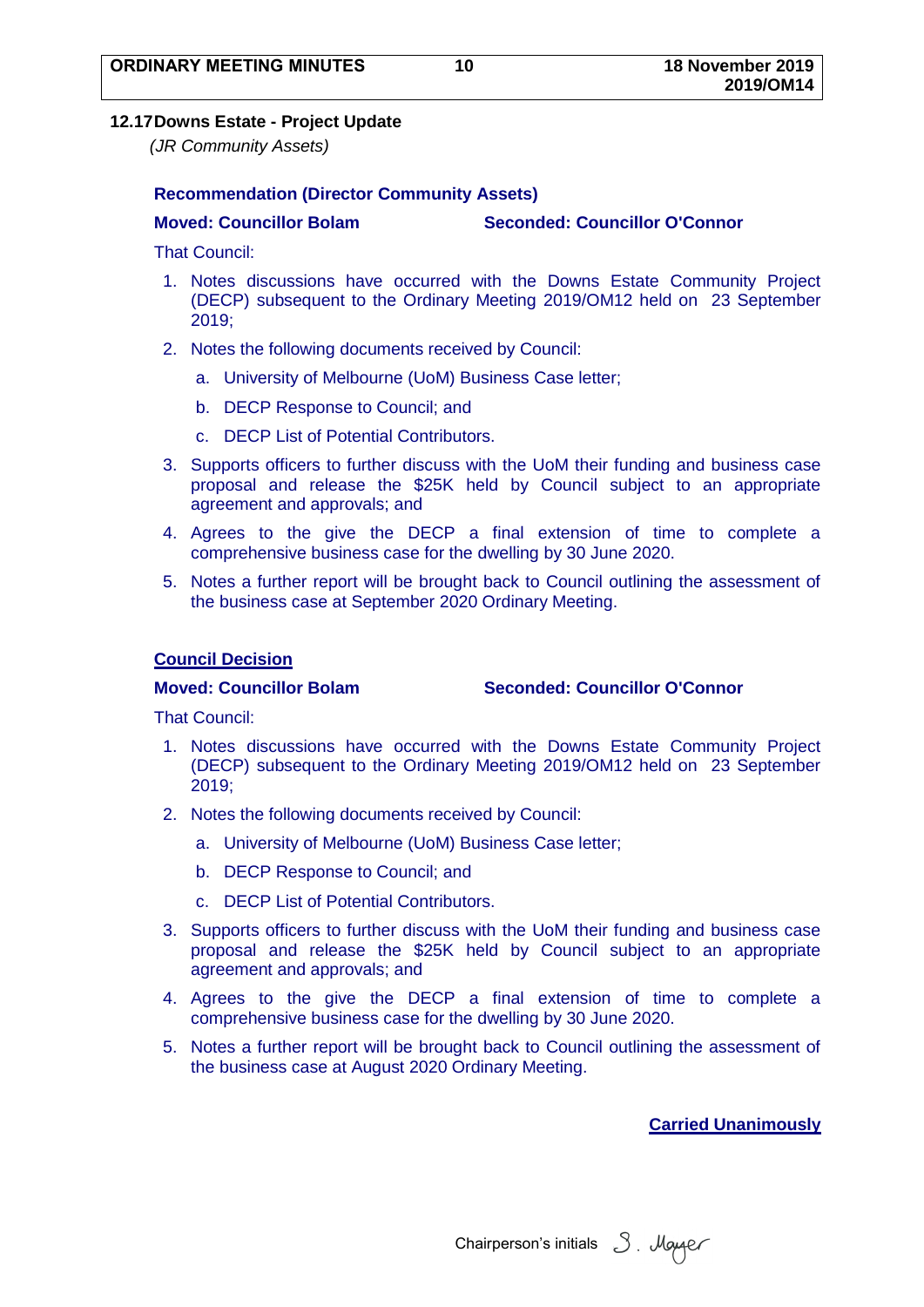### <span id="page-12-0"></span>**14.1 2019/NOM50 - Climate Emergency**

*(TC Chief Executive Office)*

## **Council Decision**

#### **Moved: Councillor Hampton Seconded: Councillor Cunial**

- 1. That Frankston Council:
	- a. Acknowledges that current levels of global warming and future warming already committed constitute nothing less than a climate emergency for most life on this planet, requiring an emergency response by all levels of government, including local government;
	- b. Resolves to review and update Council's Climate Change Impact and Adaption Plan (2011) to guide the climate emergency response by Council, to be prepared by the Chief Executive Officer within 12 months of the date of this resolution; and
	- c. Undertakes to work with the Frankston community to raise awareness of the climate emergency and support community action to mitigate greenhouse gas emissions and build resilience.
- 2. Council calls upon the Australian State and Federal Governments to:
	- a. Declare a climate emergency; and
	- b. Back this up with legislated programs to drive emergency action to reduce greenhouse gases and meet the lower target of the Paris Agreement to keep global warming below 1.5 degrees.

Chairperson's initials 3. Mayor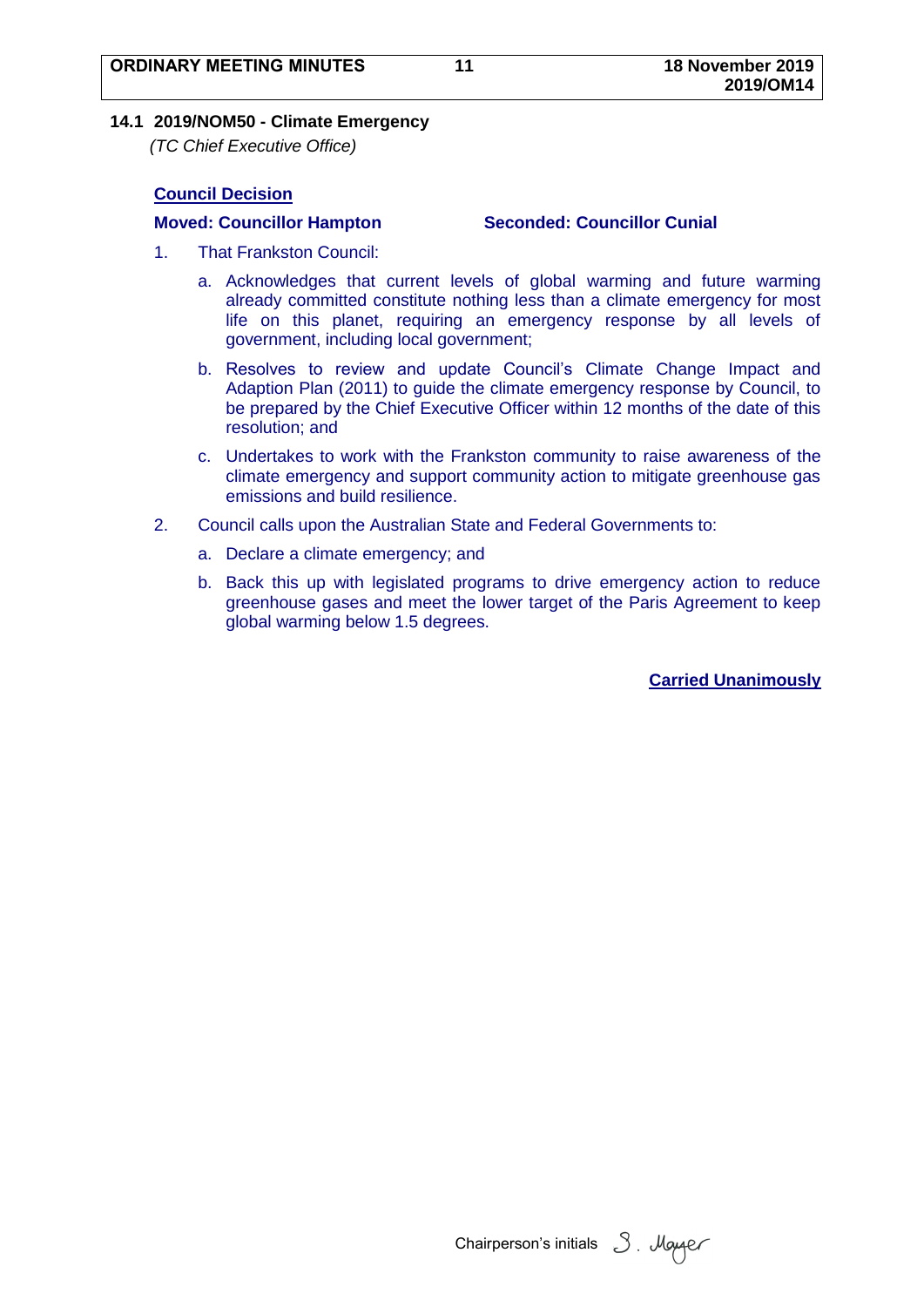#### <span id="page-13-0"></span>**14.3 2019/NOM52 - Kananook Creek Arboretum**

*(TC Chief Executive Office)*

#### **Council Decision**

#### **Moved: Councillor Bolam Seconded: Councillor Aitken**

That a report be provided no later than February 2020 to the Ordinary Meeting on the scope and funding options for the 'Kananook Creek Arboretum' proposal that has been heralded by the Kananook Creek Association and the Frankston Beach Association.

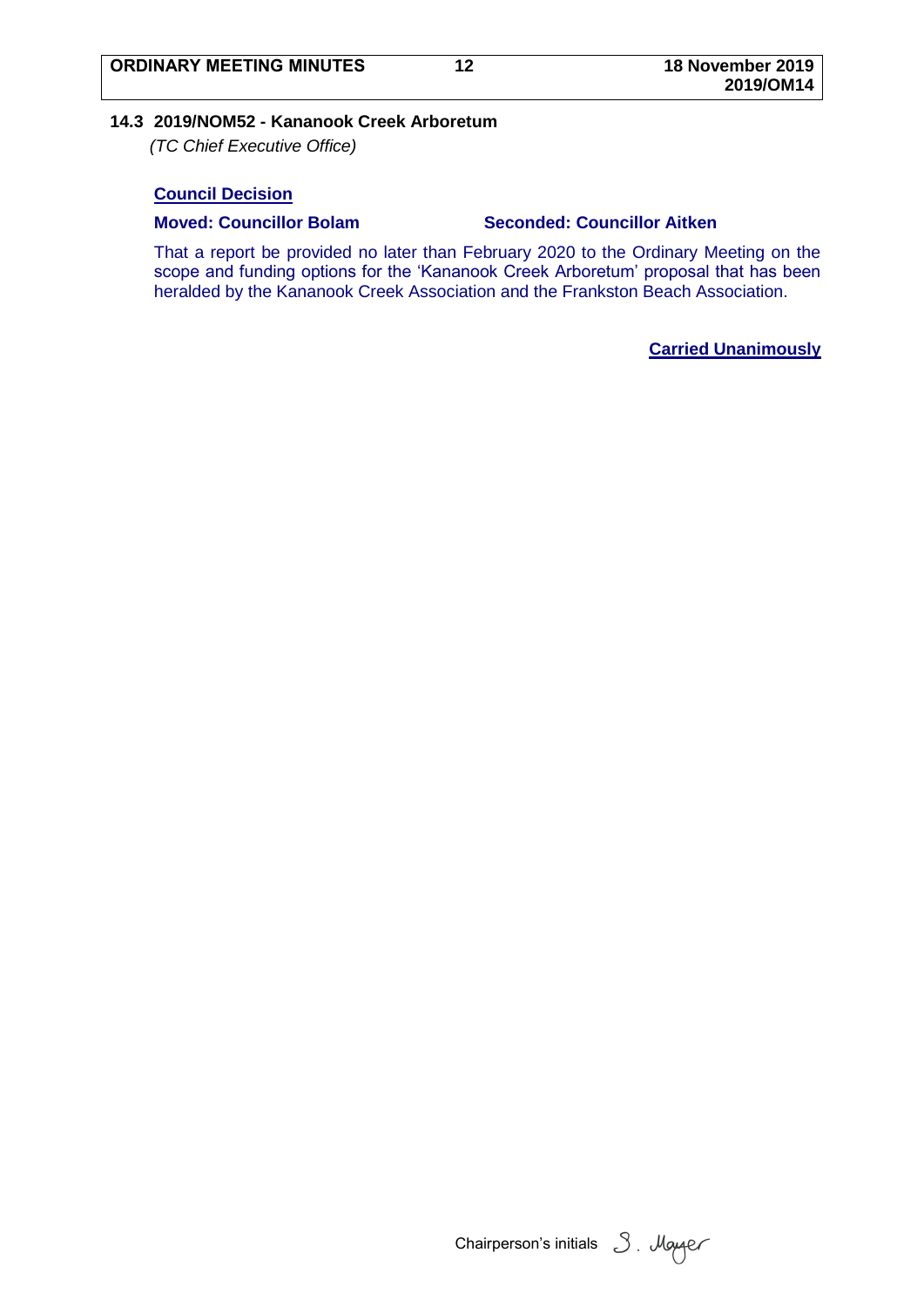#### <span id="page-14-0"></span>**14.4 2019/NOM53 - Councillors Code of Conduct**

*(VR Chief Executive Office)*

#### **Council Decision**

#### **Moved: Councillor Aitken Seconded: Councillor Bolam**

That the Councillor Code of Conduct be reconsidered in respect of the wording and points laid out. This is to be undertaken in the first instance with individual councillors and any suggestions they may have. Then followed up by general discussion and finally resolved through a formal resolution if any changes are made.

Chairperson's initials 3. Mayaer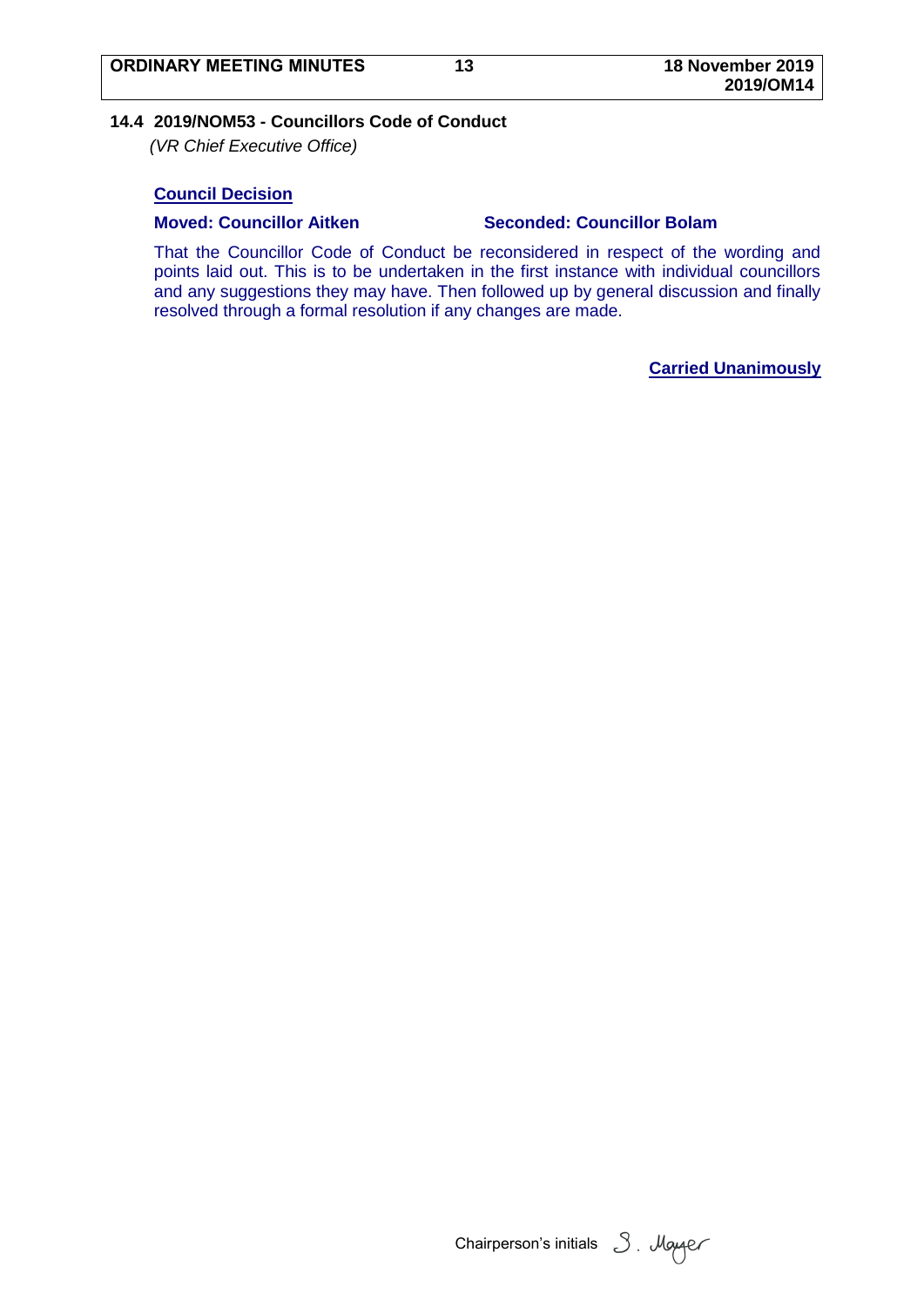**2019/OM14**

#### <span id="page-15-0"></span>**14.6 2019/NOM55 - North-West Projects**

*(TC Chief Executive Office)*

|     |  | Deferral Motion to another Council Meeting |  |  |  |
|-----|--|--------------------------------------------|--|--|--|
|     |  |                                            |  |  |  |
| . . |  |                                            |  |  |  |

# **Moved: Councillor Hampton Seconded: Councillor Cunial**

That the matter be deferred to the next Ordinary Meeting.

**Deferral Motion to another Council Meeting**

**Lost**

| For the Motion:            | <b>Crs Cunial and Hampton</b>                    |
|----------------------------|--------------------------------------------------|
| <b>Against the Motion:</b> | Crs Aitken, Bolam, Mayer, McCormack and O'Connor |

#### **Council Decision**

## **Moved: Councillor Bolam Seconded: Councillor Aitken**

That Council prepares a report for the January 2020 Ordinary meeting to investigate the following:

- 1. Funding \$10.93M from the Strategic Reserve to address the current funding shortfalls as listed below and proceeds with delivering the following capital works:
	- a) Pat Rollo Pavilion (\$2.75M shortfall).
	- b) Monterey Pavilion and public toilet upgrade (\$3.3M shortfall).
	- c) Belvedere Bowls Clubhouse (\$1.98M shortfall) and construction of additional asphalt car park with plantings (\$400K required).
	- d) Frankston Health and Wellbeing Hub formerly Linen House (\$2.5M required).

Notes any of the above funds that are not fully expended on these projects would be returned to the Strategic Reserve.

2. Funding the construction of the Eric Bell Pavilion project in its entirety (total cost of \$6.25M, inclusive of a State Government contribution of \$500K), and that the project is to be funded via an appropriate loan arrangement (giving consideration to CILS or an equivalent low interest loans scheme).

#### **Carried**

| For the Motion:     | Crs Aitken, Bolam, Mayer, McCormack and O'Connor |
|---------------------|--------------------------------------------------|
| Against the Motion: | Crs Cunial and Hampton                           |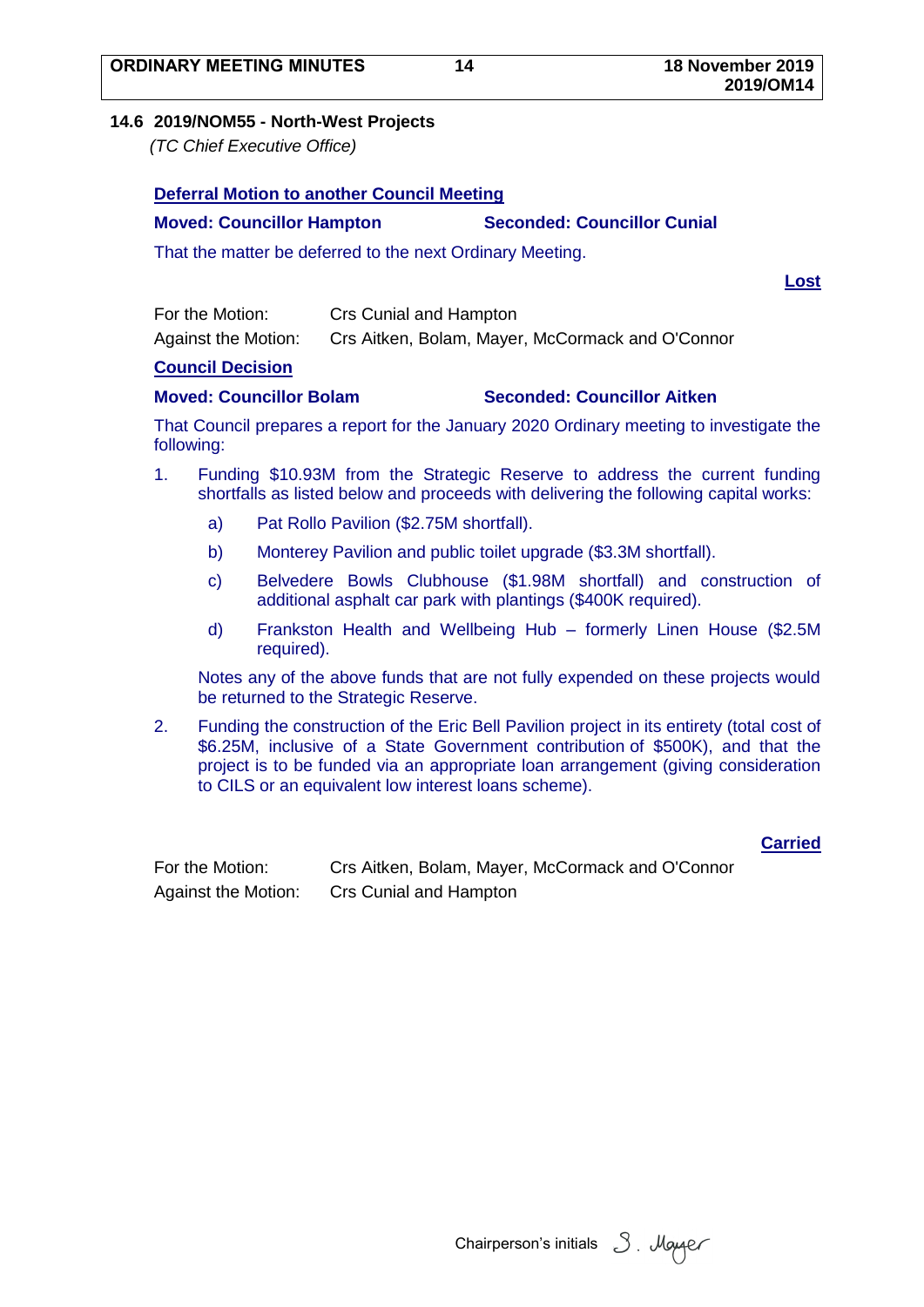**2019/OM14**

## <span id="page-16-0"></span>**8. PRESENTATIONS / AWARDS**

Nil

# <span id="page-16-1"></span>**9. PRESENTATION OF PETITIONS AND JOINT LETTERS**

**Petition – 5G Infrastructure**

### **Council Decision**

#### **Moved: Councillor Aitken Seconded: Councillor Bolam**

That a petition in relation to the potential harm to Human Health and the Environment by 5G infrastructure, with 98 signatures be accepted.

**Carried Unanimously**

## <span id="page-16-2"></span>**10. DELEGATES' REPORTS**

Nil.

Chairperson's initials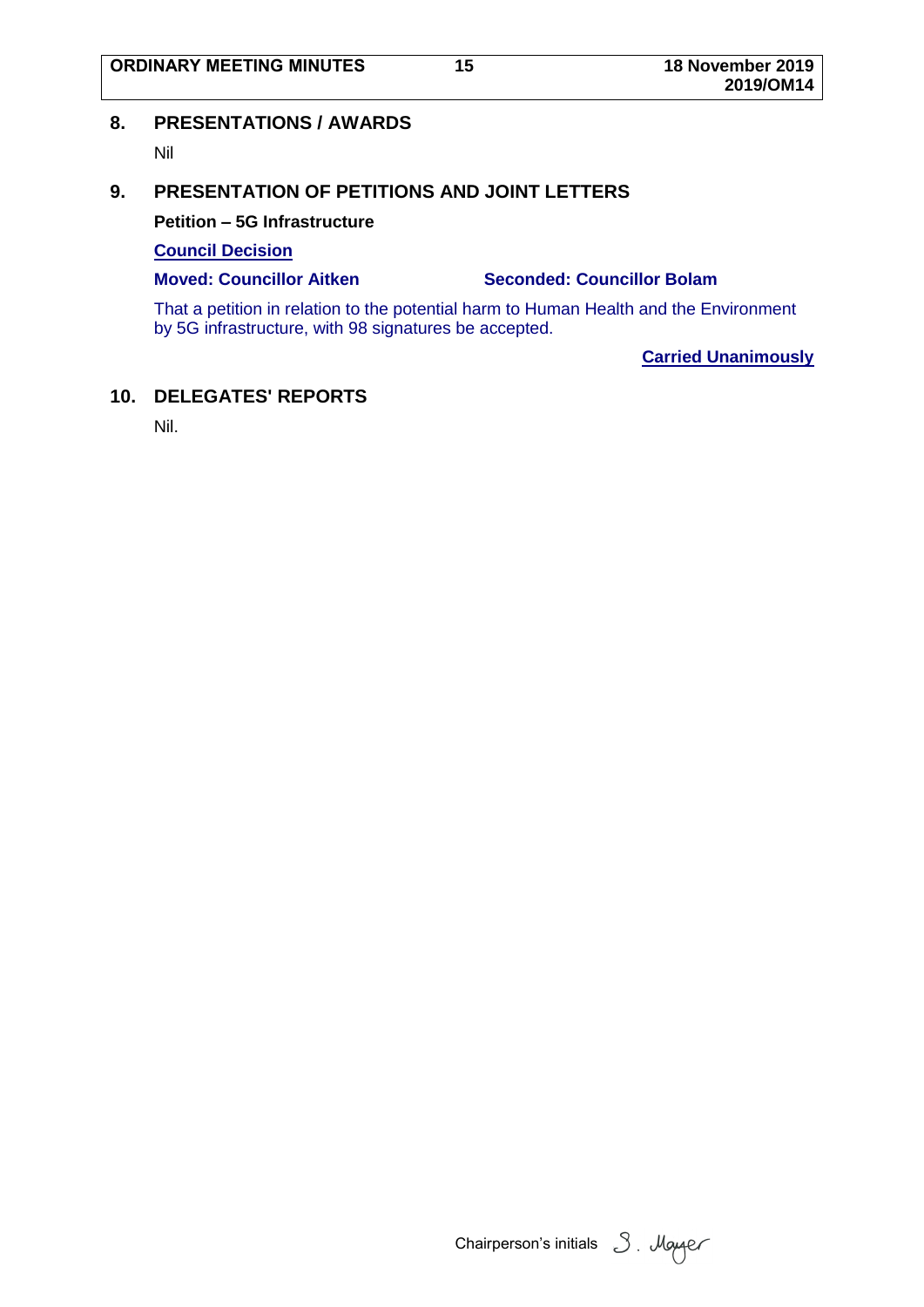#### <span id="page-17-0"></span>**Block Motion**

#### **Council Decision**

#### **Moved: Councillor Hampton Seconded: Councillor Aitken**

That the following items be blocked resolved and that the recommendations in each item be adopted:

11.1: Planning Application 167/2019/P - 3N HIgh Street Frankston - To construct a building and carry out works in a Commercial 1 Zone; to construct buildings and works exceeding 51.10 metres above Australian Height Datum (AHD) in a Design and Development Overlay - Schedule 11 (two (2), forty-eight (48) metre high light towers)

11.3: Frankston Planning Scheme Amendment C131 - Report on exhibition of the Amendment and authorise officers to request the Minister for Planning to approve the Amendment as exhibited

11.4: September 2019 Planning and Environment Progress Report

12.1: Notice of Motion and Deferred Report Status Update for 18 November 2019

12.2: Appointment and Authorisation of Council Staff

12.3: Record of Assemblies of Councillors

12.4: Formal endorsement of Letter under Seal Policy

12.5: Revised Child Safe Policy

12.6: Revised ESD Standards for Council Buildings Policy (2019) – Public **Consultation** 

12.7: Compliance Management Framework

12.8: September 2019 Quarterly Financial Report

12.9: Annual Report on Council's Greenhouse Gas Emissions, Energy and Water Usage and Costs (2018-19)

12.10: Miscellaneous Grants and Frankston Arts Centre Discounts and Concessions – July, August, September 2019

12.12: Capital Works Quarterly Report – Q1 – July – September 2019/20

12.15: Peninsula Reserve – Proposed New Public Toilet

12.18: Connecting Malls Program Update

12.19: Lawton Reserve Master Plan

12.20: Response to Petition – Request for Safety Audit – McCormicks Road, Skye

12.21: Further Response to Petition – Construction of Kelvin Grove, Langwarrin

12.23: Delegates to ExternaI/Internal Organisations

13.1: Response to NOM1389 – Ballam Park Precinct Improvements – Progress **Update** 

13.2: Response to 2019/NOM12 – Legal Advice

13.3: Response to 2019/NOM20 – Reaffirmation of Victoria Local Government Women's Charter

13.6: Response to 2019/NOM48 and Petition – Langwarrin Library and Family Centre

14.2: 2019/NOM41 – Community Safety in the CAA

Chairperson's initials  $\beta$ . Mayaer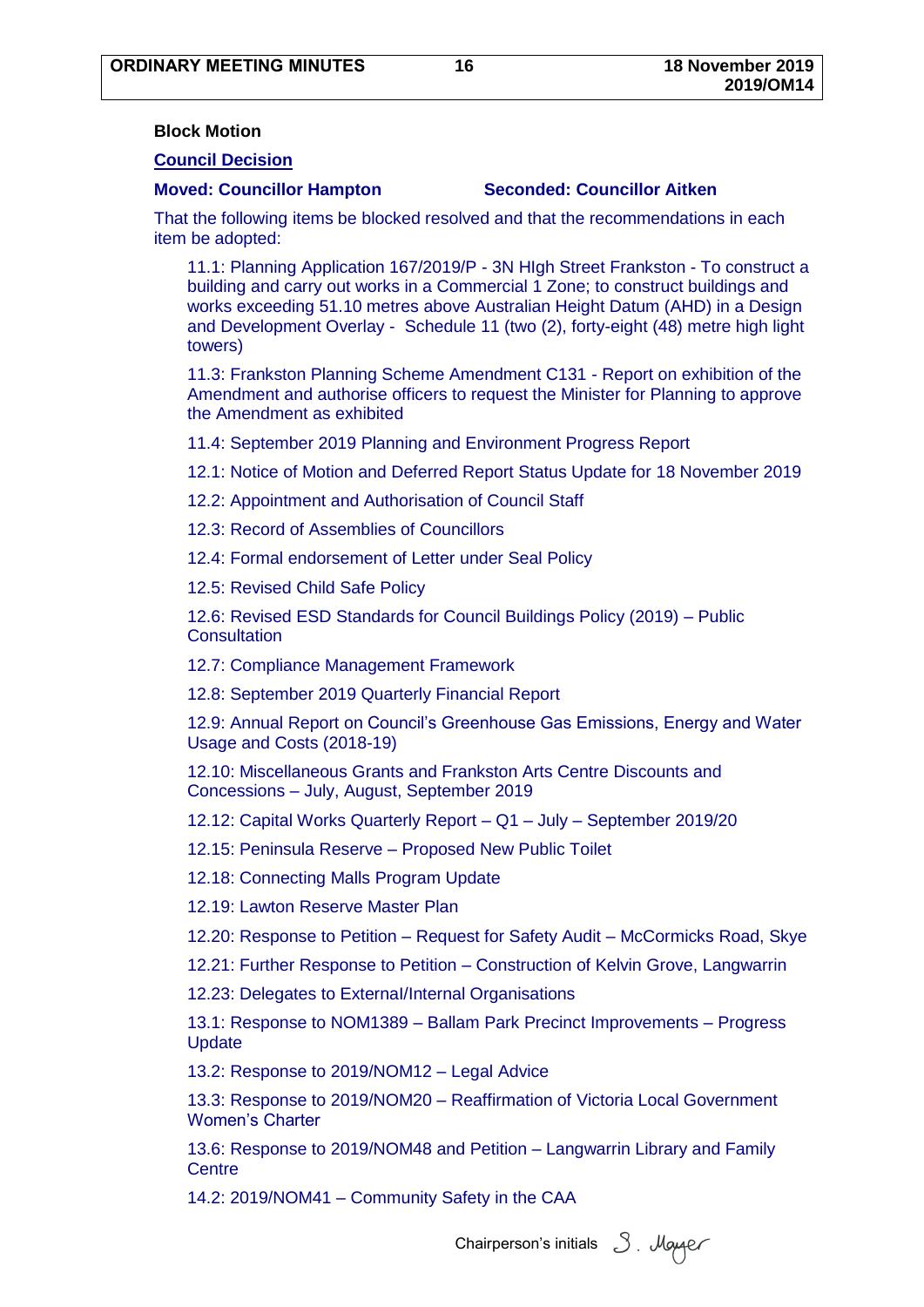# 14.5: 2019/NOM54 – Mass Tree Planting Program

Chairperson's initials 3. Mayer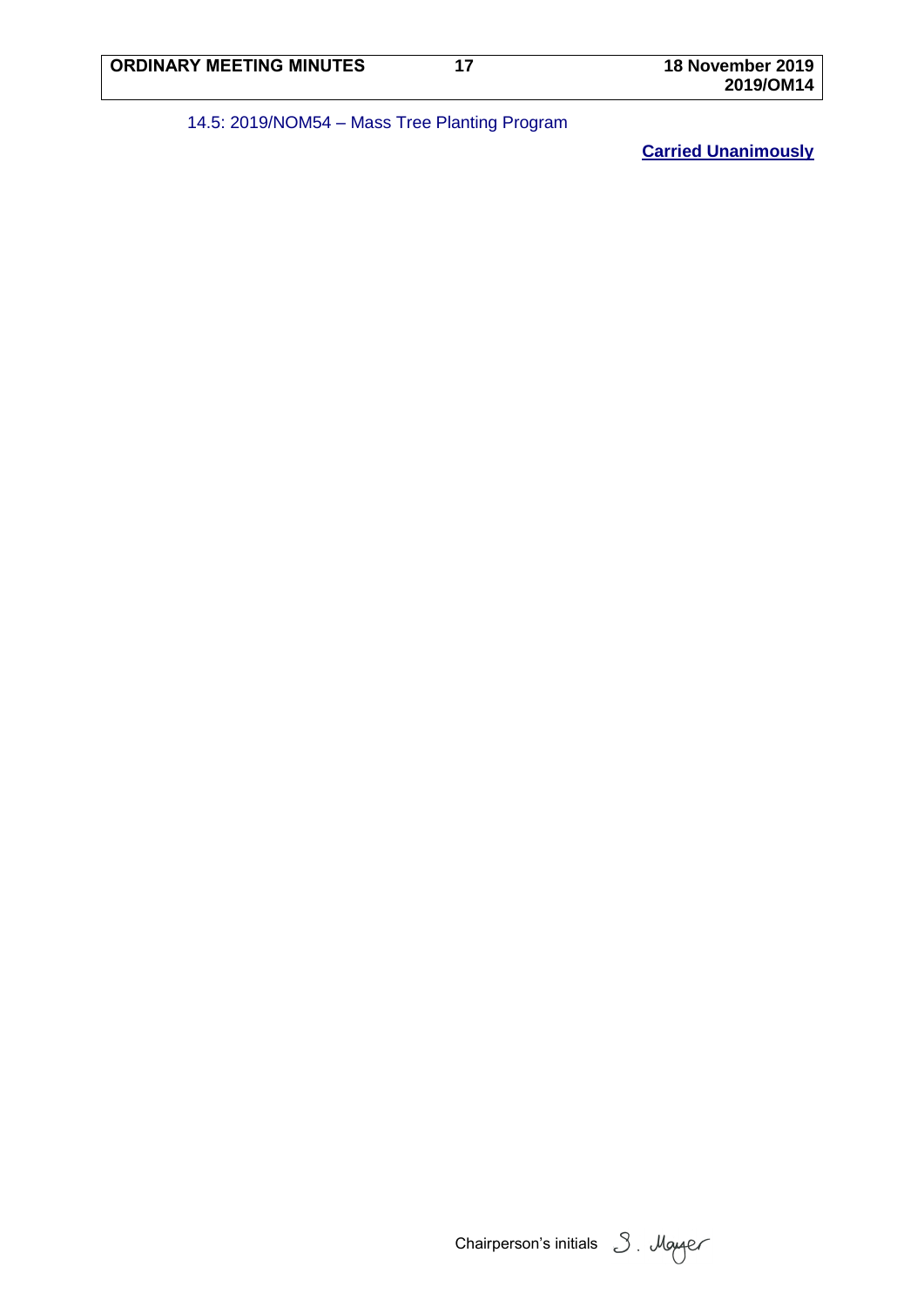## <span id="page-19-0"></span>**11. CONSIDERATION OF TOWN PLANNING REPORTS**

<span id="page-19-1"></span>**11.1 Planning Application 167/2019/P - 3N HIgh Street Frankston - To construct a building and carry out works in a Commercial 1 Zone; to construct buildings and works exceeding 51.10 metres above Australian Height Datum (AHD) in a Design and Development Overlay - Schedule 11 (two (2), forty-eight (48) metre high light towers)**

*(SC Community Development)*

#### **Council Decision**

### **Moved: Councillor Hampton Seconded: Councillor Aitken**

That Council resolves to issue a Notice of Decision to Grant a Planning Permit in respect to Planning Permit Application number 167/2019/P for to construct a building and carry out works in a Commercial 1 Zone; to construct buildings and works exceeding 51.10 metres above Australian Height Datum (AHD) in a Design and Development Overlay - Schedule 11(two (2), forty-eight (48) metre high light towers) at 3N High Street Frankston and part of Plowman Place Reserve, subject to the following conditions:

#### **No Alterations**

- 1. The development as shown on the endorsed plans must not be altered without the prior written consent of the Responsible Authority.
- 2. The location and details of the structures shown on the endorsed plan must not be altered without the written consent of the Responsible Authority.

#### **Vegetation protection and landscaping**

3. Prior to the commencement of works, including the removal of vegetation, tree protection must be carried out in accordance with the Australian Standard AS 4970-2009 Protection of trees on development sites and the Construction Impact Assessment and Tree Protection Plan prepared by Arbor Survey dated 26 February 2019 to the satisfaction of the Responsible Authority.

#### **Re-planting**

- 4. Prior to the commencement of works, including the removal of the trees, a plan showing the proposed location of the replacement planting must be submitted to and approved by the Responsible Authority. When approved, the plan will be endorsed and will then form part of the permit. The plan must show:
	- a minimum of six (6) indigenous canopy trees with a minimum mature height of 15m, species to be selected from the EVC002 – Coast Banksia Woodland.
	- All trees are to be a minimum two (2) metres tall when planted.
	- All species selected must be to the satisfaction of the Responsible Authority.
- 5. Within two (2) months of the removal of the tree(s) allowed by this permit (or if the timing is unsuitable for effective planting and establishment as agreed by the Responsible Authority not later than the end of the following May) replacement planting as shown on the endorsed plan(s) must be provided to the satisfaction of the Responsible Authority and thereafter maintained to the satisfaction of the Responsible Authority.

Chairperson's initials 3. Mayer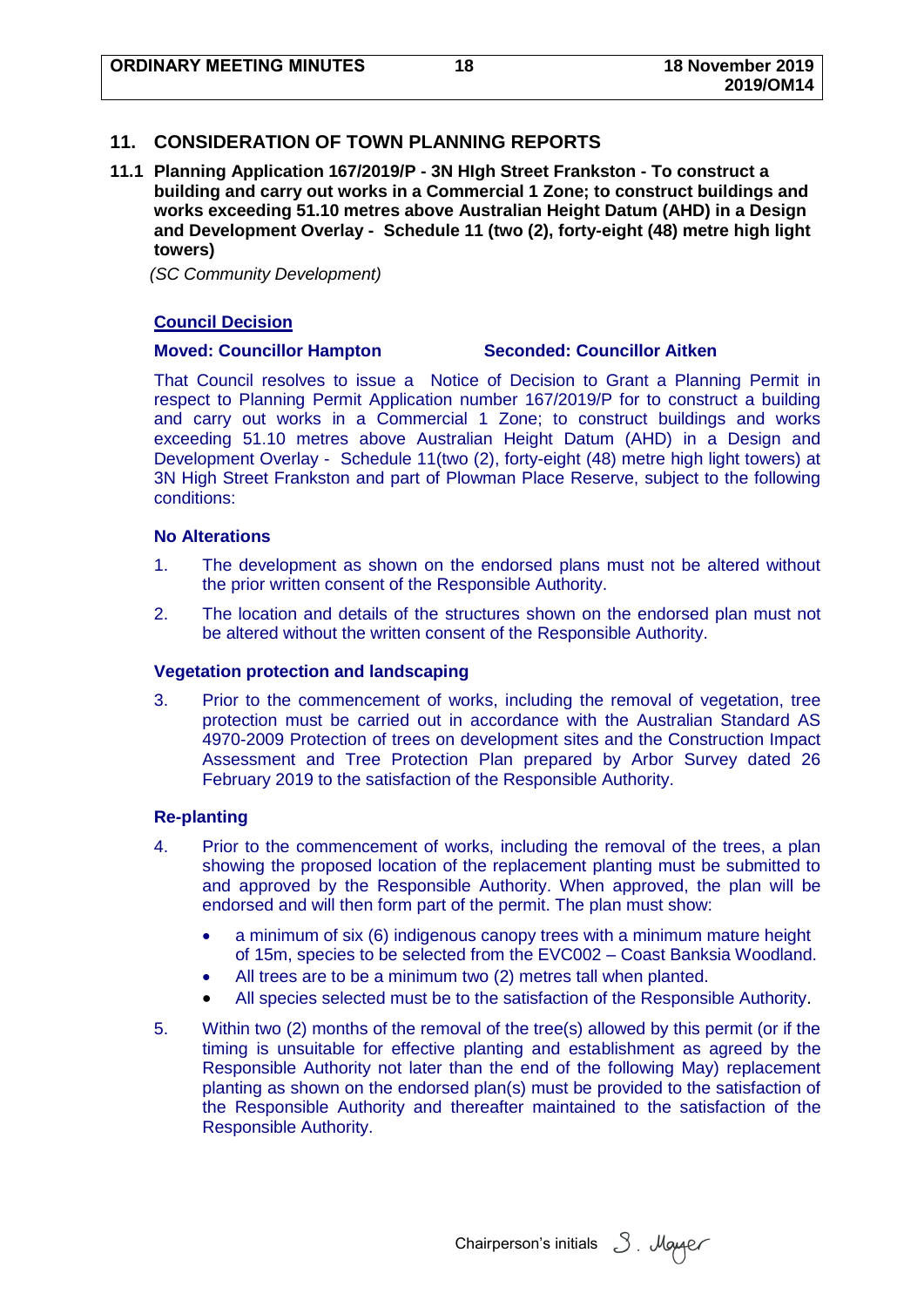#### **Amenity**

- 6. The exterior colour and cladding of the light towers must be of a non-reflective nature and/or either painted or have a pre-painted finish in natural, muted tones (or such other colour as is approved by the Responsible Authority).
- 7. The number of events for which the lights are utilised with lighting levels exceeding 500 lux must not exceed six (6) per calendar year, except with the prior written consent of the Responsible Authority.
- 8. The use of the lights for broadcasting purposes must not be between the hours of 10.30 pm to 7.30 am, except with the prior written consent of the Responsible Authority.
- 9. The amenity of the area must not be detrimentally affected by the development through the:-
	- Transport of materials, goods or commodities to or from the land;
	- Appearance of any building, works or materials;
	- Emission of noise, artificial light, vibration, smell, fumes, smoke, vapour, steam, soot, ash, dust, waste water, waste products, grit or oil;
	- Presence of vermin;
	- Others as appropriate; or
	- In any other way.
- 10. All lighting must comply with the Australian Standard 4282:2019: Control of the Obtrusive Effects of Outdoor Lighting to the satisfaction of the Responsible Authority.

### **Satisfactorily Completed**

11. Once the development has started it must be continued and completed to the satisfaction of the Responsible Authority.

#### **Permit Expiry**

- 12. This permit will expire if one of the following circumstances applies:
	- The development is not started within two years of the date of this permit.
	- The development is not completed within four years of the issued date of this permit.

In accordance with Section 69 of the Planning and Environment Act 1987, an application may be submitted to the Responsible Authority for an extension of the periods referred to in this condition.

#### **Notes**

- Any request for an extension of time, or variation/amendment of this permit must be lodged with the relevant fee.
- Prior to the commencement of construction the operator of this planning permit must obtain a non-refundable Asset Protection Permit from Frankston City Council's Infrastructure Department.
- Any request for time extension of this Permit shall be lodged with the relevant administration fee at the time the request is made. Pursuant to Section 69 of the Planning and Environment Act 1987 the Responsible Authority may extend the periods referred to if a request is made in writing within the following prescribed timeframes:
	- $\triangleright$  Before or within 6 months after the permit expiry date, where the use or development allowed by the permit has not yet started;

Chairperson's initials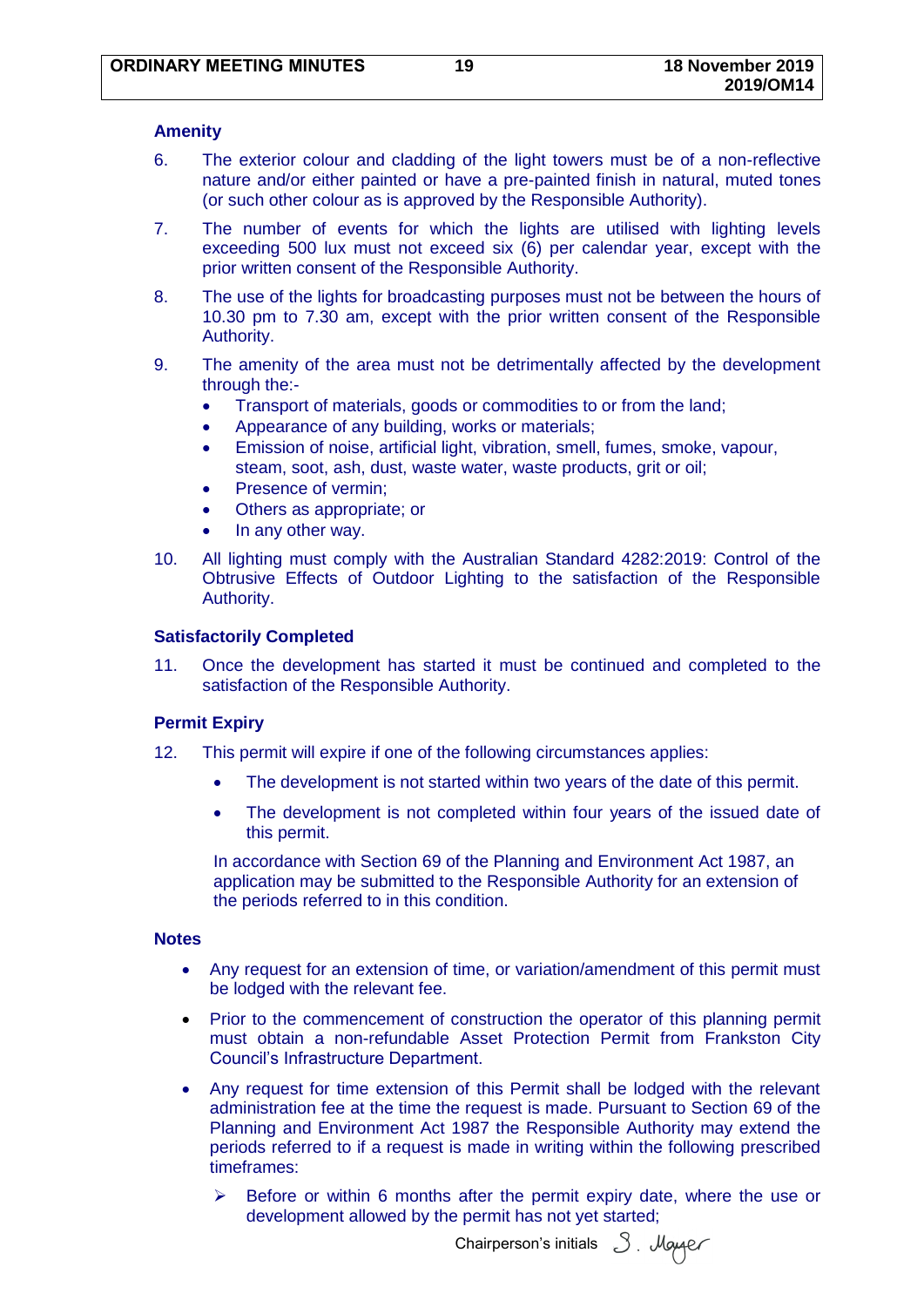$\triangleright$  Within 12 months after the permit expiry date, where the development allowed by the permit has lawfully started before the permit expires.

If a request is made out of time, the Responsible Authority cannot consider the request and the permit holder will not be able to apply to VCAT for a review of the matter.

**Carried Unanimously**

Chairperson's initials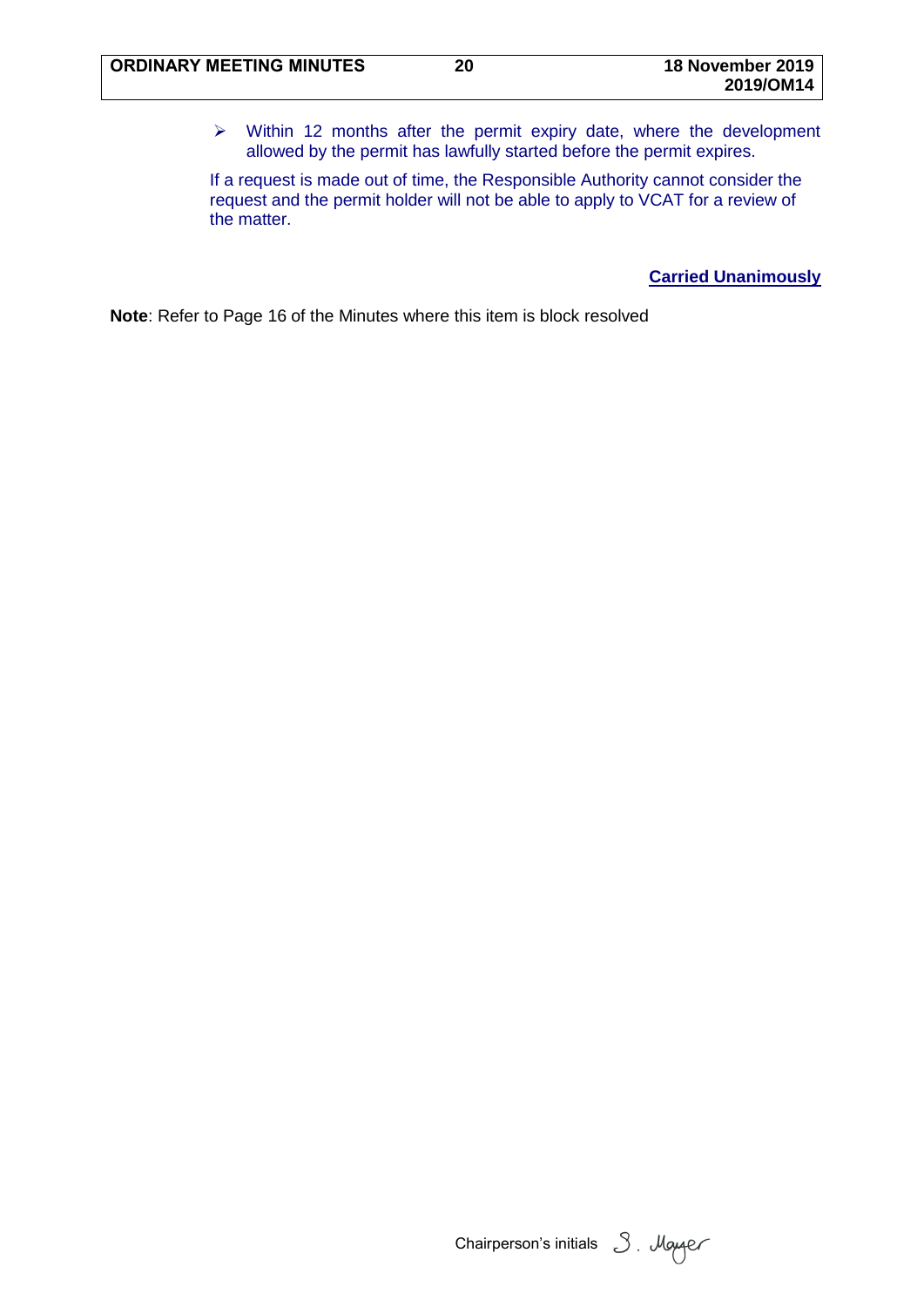### <span id="page-22-0"></span>**11.3 Frankston Planning Scheme Amendment C131 - Report on exhibition of the Amendment and authorise officers to request the Minister for Planning to approve the Amendment as exhibited**

*(SC Community Development)*

## **Council Decision**

**Moved: Councillor Hampton Seconded: Councillor Aitken**

That Council:

- 1. Notes that Amendment C131 was exhibited from 9 September 2019 to 14 October 2019 and that there were no submissions received.
- 2. Adopts the Frankston Planning Scheme Amendment C131 as exhibited.
- 3. Authorises officers to request the Minister for Planning to approve the Amendment as exhibited.

**Carried Unanimously**

Chairperson's initials 3. Mayer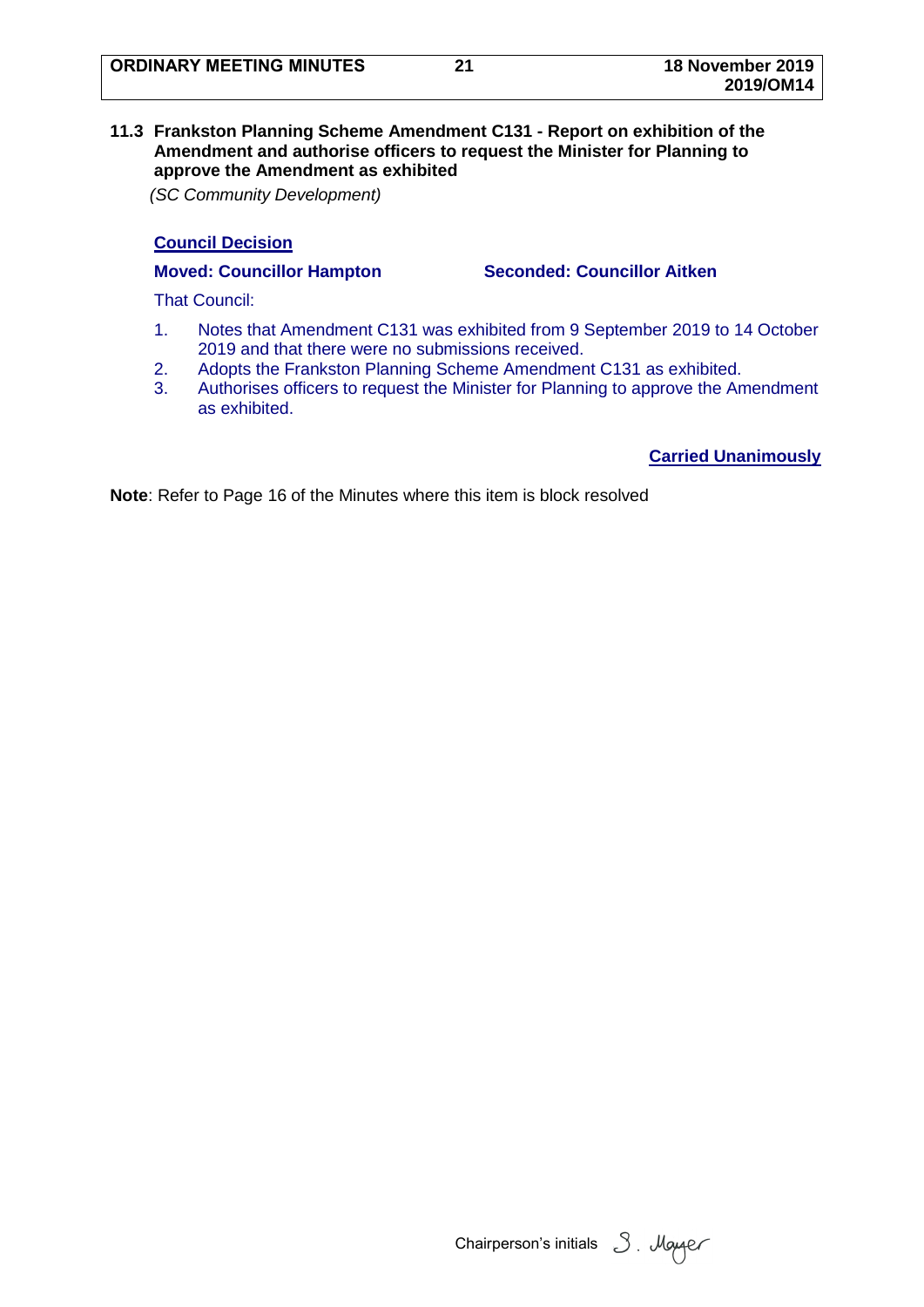## <span id="page-23-0"></span>**11.4 September 2019 Planning and Environment Progress Report** *(SC Community Development)*

**Council Decision Moved: Councillor Hampton Seconded: Councillor Aitken That Council receives and notes the September 2019 Planning and Environment Progress Report.**

**Carried Unanimously**

Chairperson's initials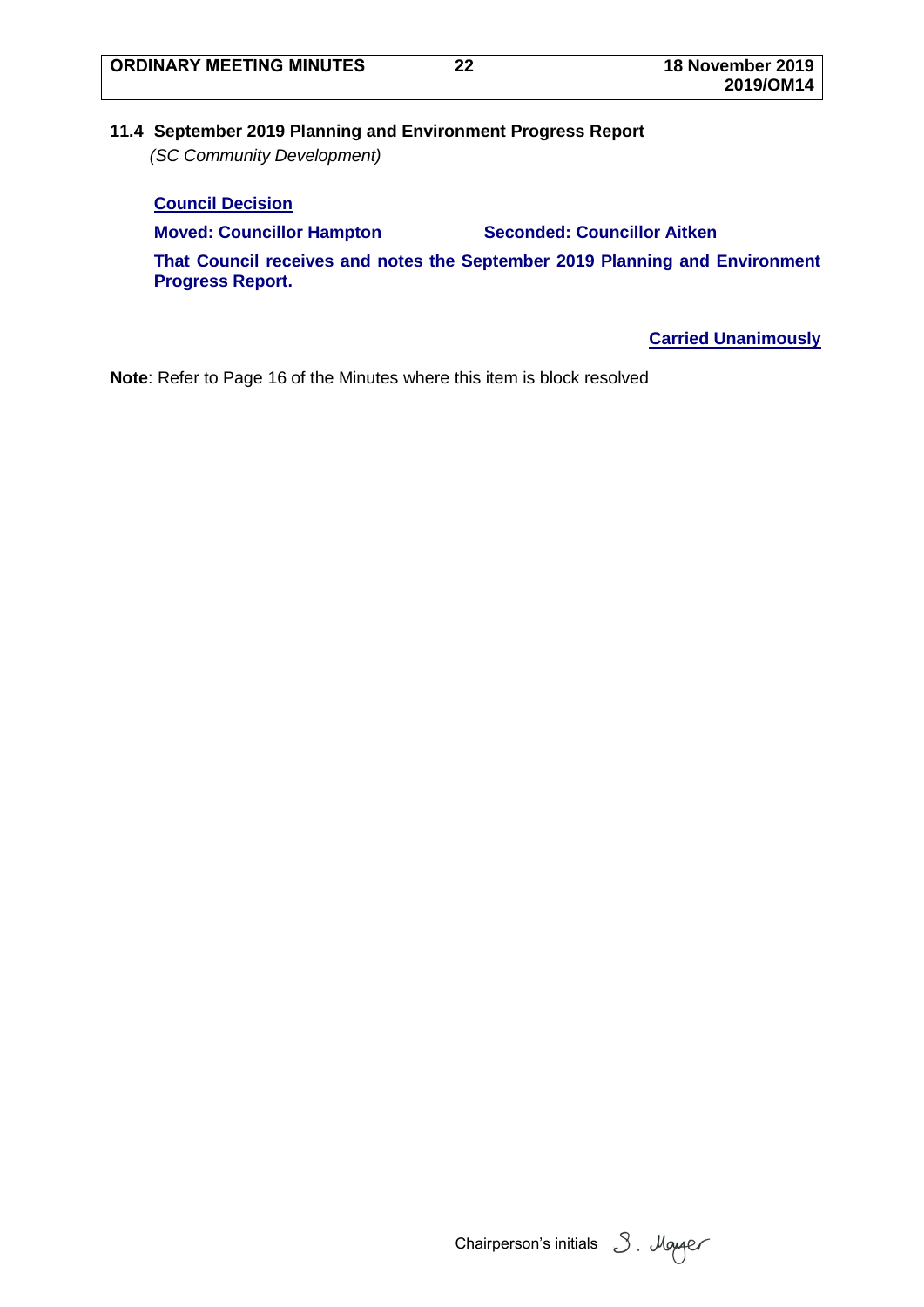## <span id="page-24-0"></span>**12. CONSIDERATION OF REPORTS OF OFFICERS**

<span id="page-24-1"></span>**12.1 Notice of Motion and Deferred Report Status Update for 18 November 2019** *(PC Chief Executive Office)*

### **Council Decision**

**Moved: Councillor Hampton Seconded: Councillor Aitken**

That Council:

- 1. Receives the Notices of Motion Report as at 18 November 2019.
- 2. Notes and accepts there are 3 Notices of Motion that have been reported as being complete.
	- NOM 1381 Committee for the Future Occupancy of Linen House
	- 2019/NOM32 Pines Flora and Fauna Reserve
	- 2019/NOM36 Councillor Column
- 3. Notes the report listed below will not be presented back to Council by its advised date and a detailed explanation is provided in the body of the report:
	- Response to 2018/NOM45 Greening our City
	- Response to 2019/NOM69 White Street Mall Revitalisation

## **Carried Unanimously**

Chairperson's initials 3. Mayer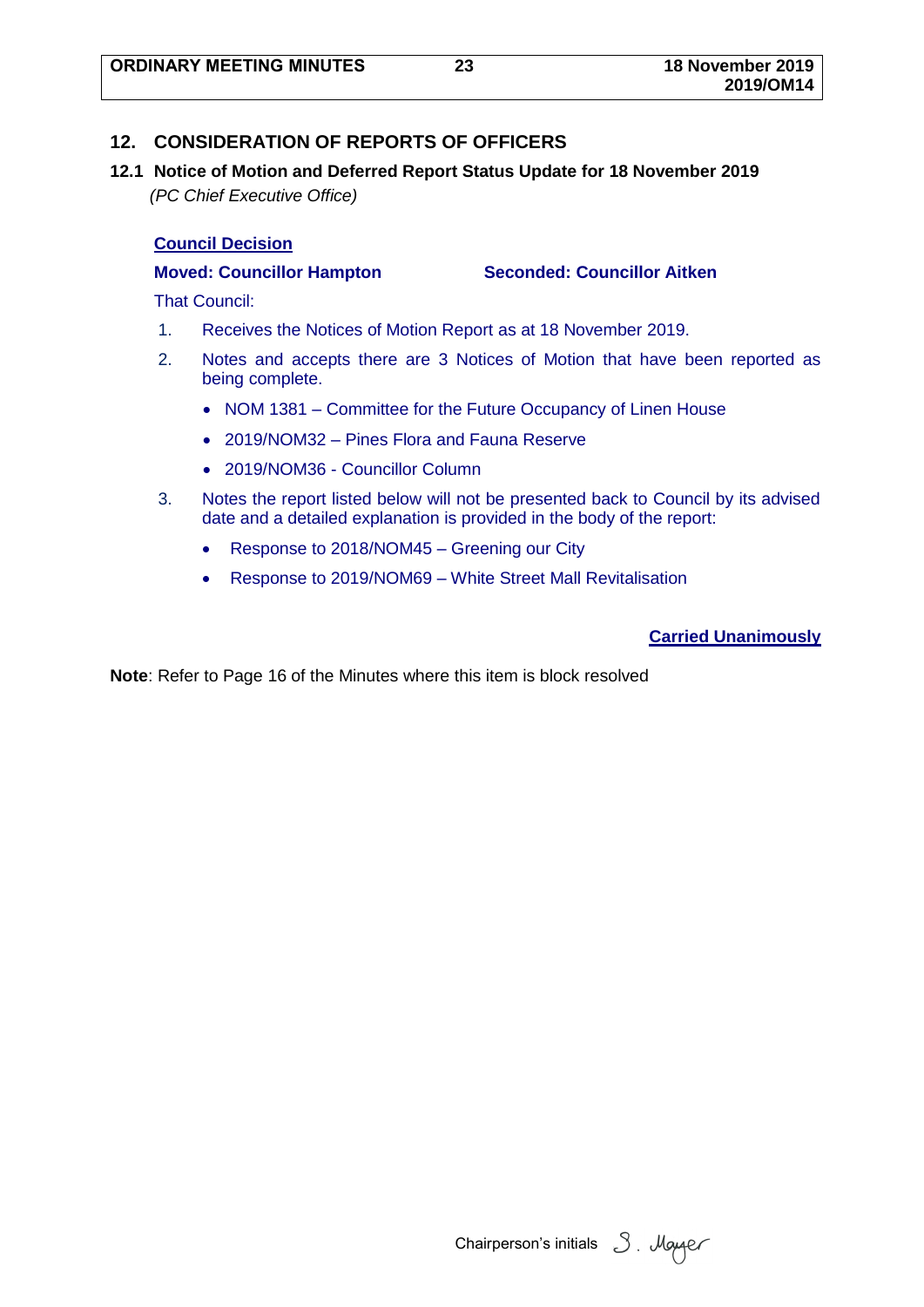## <span id="page-25-0"></span>**12.2 Appointment and Authorisation of Council Staff**

*(BA Corporate Development)*

## **Council Decision**

**Moved: Councillor Hampton Seconded: Councillor Aitken**

That:

- 1. Pursuant to the provisions of Section 147 (4) of the *Planning and Environment Act 1987* and Section 232 of the *Local Government Act 1989* (Act), Council appoints the officer listed in the Instrument of Appointment and Authorisations.
- 2. The Instrument of Appointment and Authorisation be signed and sealed.

**Carried Unanimously**

Chairperson's initials 3. Moyer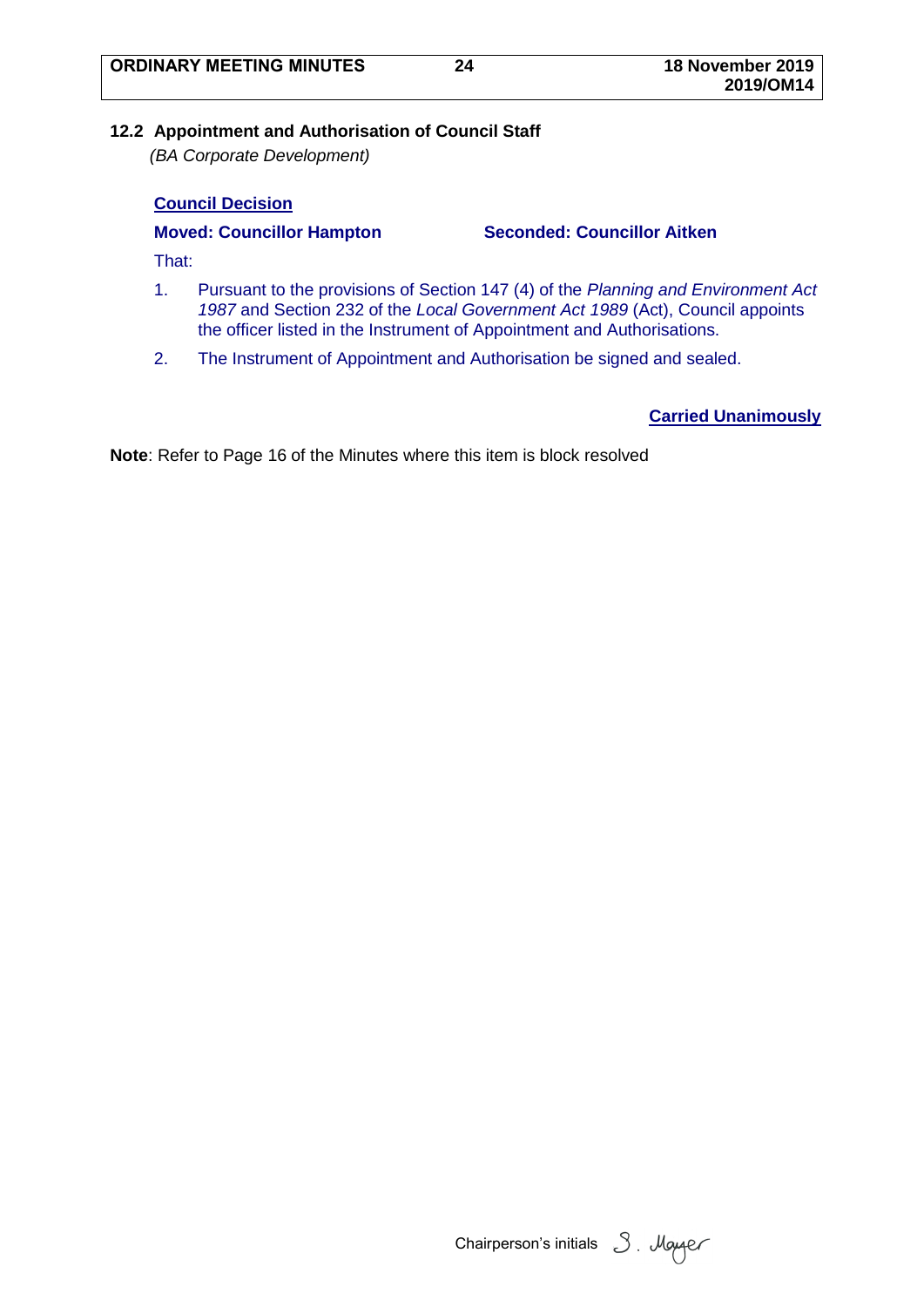# <span id="page-26-0"></span>**12.3 Record of Assemblies of Councillors**

*(BA Corporate Development)*

# **Council Decision**

# **Moved: Councillor Hampton Seconded: Councillor Aitken**

That Council receives the following written records for the Assembly of Councillors on:

- 2 September 2019 (Pre-Agenda Council Meeting)
- 9 September 2019 (Councillor Briefing)
- 16 September 2019 (Councillor Briefing)
- 23 September 2019 (Pre-Agenda Council Meeting)
- 30 September 2019 (Councillor Briefing)
- 7 October 2019 (Councillor Briefing)
- 14 October 2019 (Pre-Agenda Council Meeting)
- 21 October 2019 (Councillor Briefing)

# **Carried Unanimously**

Chairperson's initials 3. Mayaer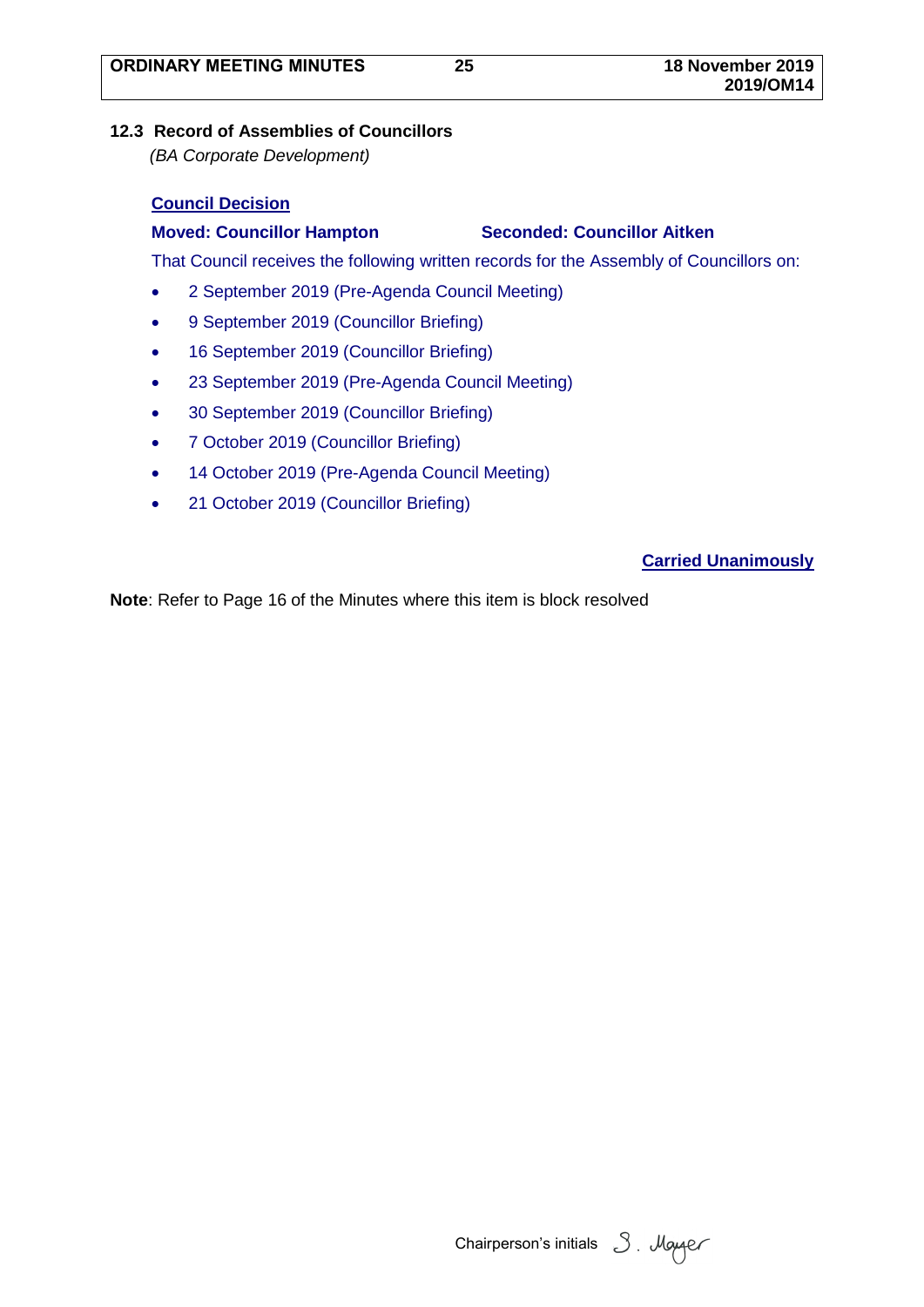## <span id="page-27-0"></span>**12.4 Formal endorsement of Letter under Seal Policy**

*(BA Corporate Development)*

## **Council Decision**

**Moved: Councillor Hampton Seconded: Councillor Aitken**

That Council:

- 1. Endorses the Letter under Seal Policy; and
- 2. Notes the Letter under Seal Policy was publicly exhibited for a period of four (4) weeks and no submissions were received.

**Carried Unanimously**

Chairperson's initials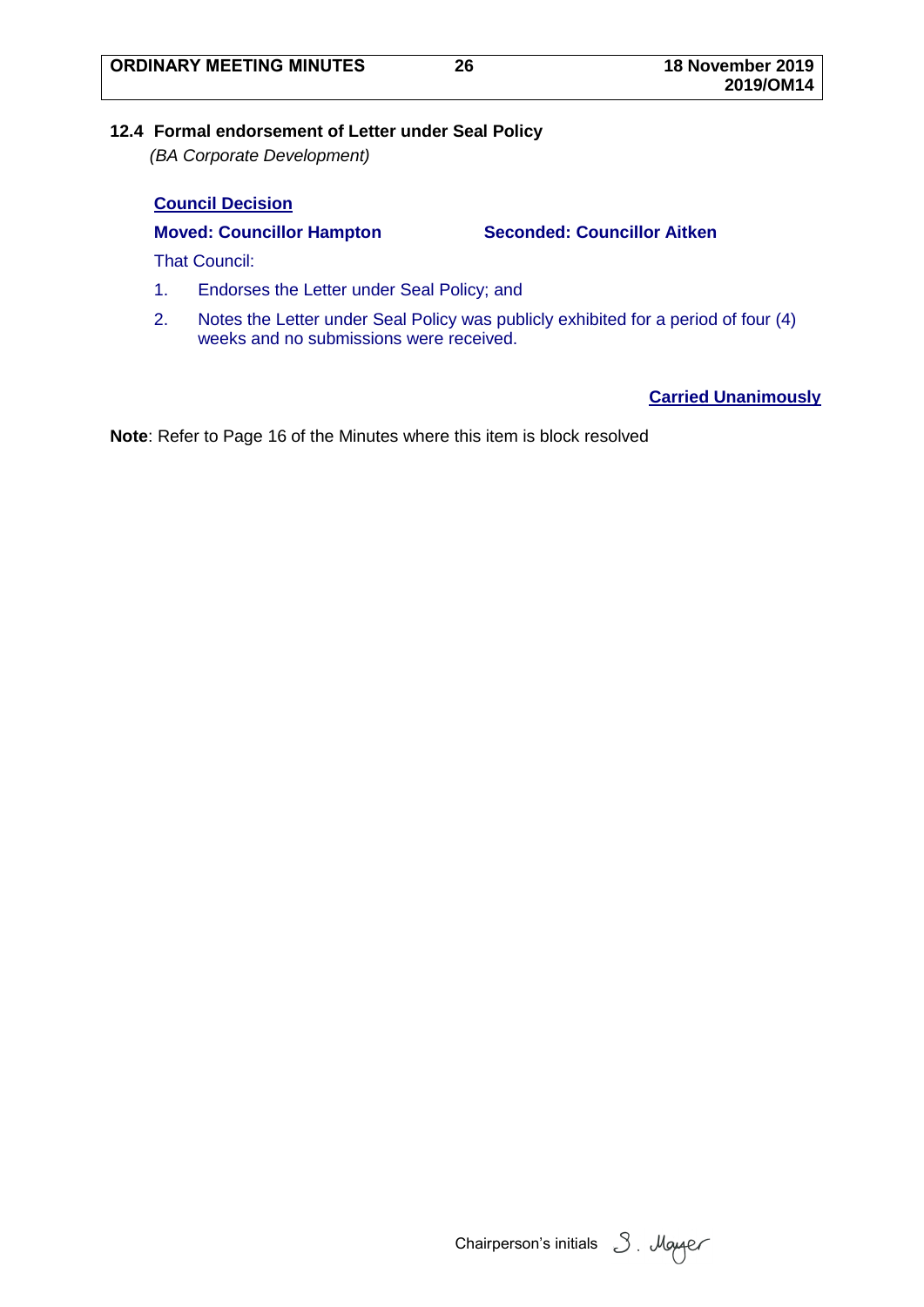## <span id="page-28-0"></span>**12.5 Revised Child Safe Policy**

*(JF Community Development)*

## **Council Decision**

**Moved: Councillor Hampton Seconded: Councillor Aitken**

That Council:

- 1. Endorses the revised Child Safe Policy (Policy) for public exhibition for a period of four (4) weeks; and
- 2. Notes a report will be submitted to Council by February 2020 to consider public submissions and adoption of the policy.

**Carried Unanimously**

Chairperson's initials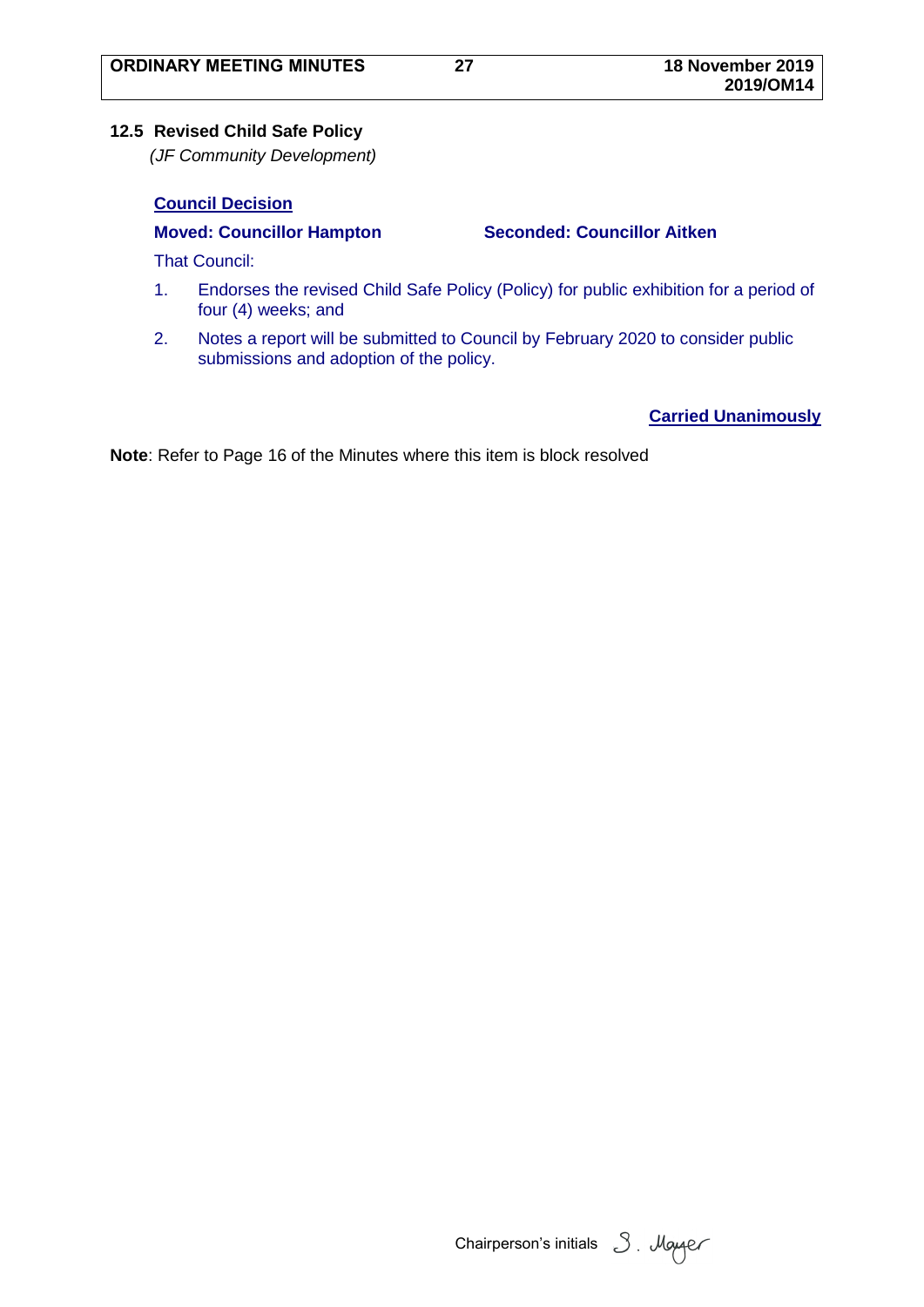<span id="page-29-0"></span>**12.6 Revised ESD Standards for Council Buildings Policy (2019) - Public Consultation** *(LU Community Assets)*

### **Council Decision**

**Moved: Councillor Hampton Seconded: Councillor Aitken**

That Council:

- 1. Notes the updated ESD Standards for Council Buildings Policy and agrees for it to be exhibited for public consultation for a period of four (4) weeks from Tuesday 19 November to Tuesday 17 December 2019; and,
- 2. Seeks a report back to Council at the February 2020 Ordinary Meeting to consider the community feedback and to adopt the Policy.

**Carried Unanimously**

Chairperson's initials 3. Mayaer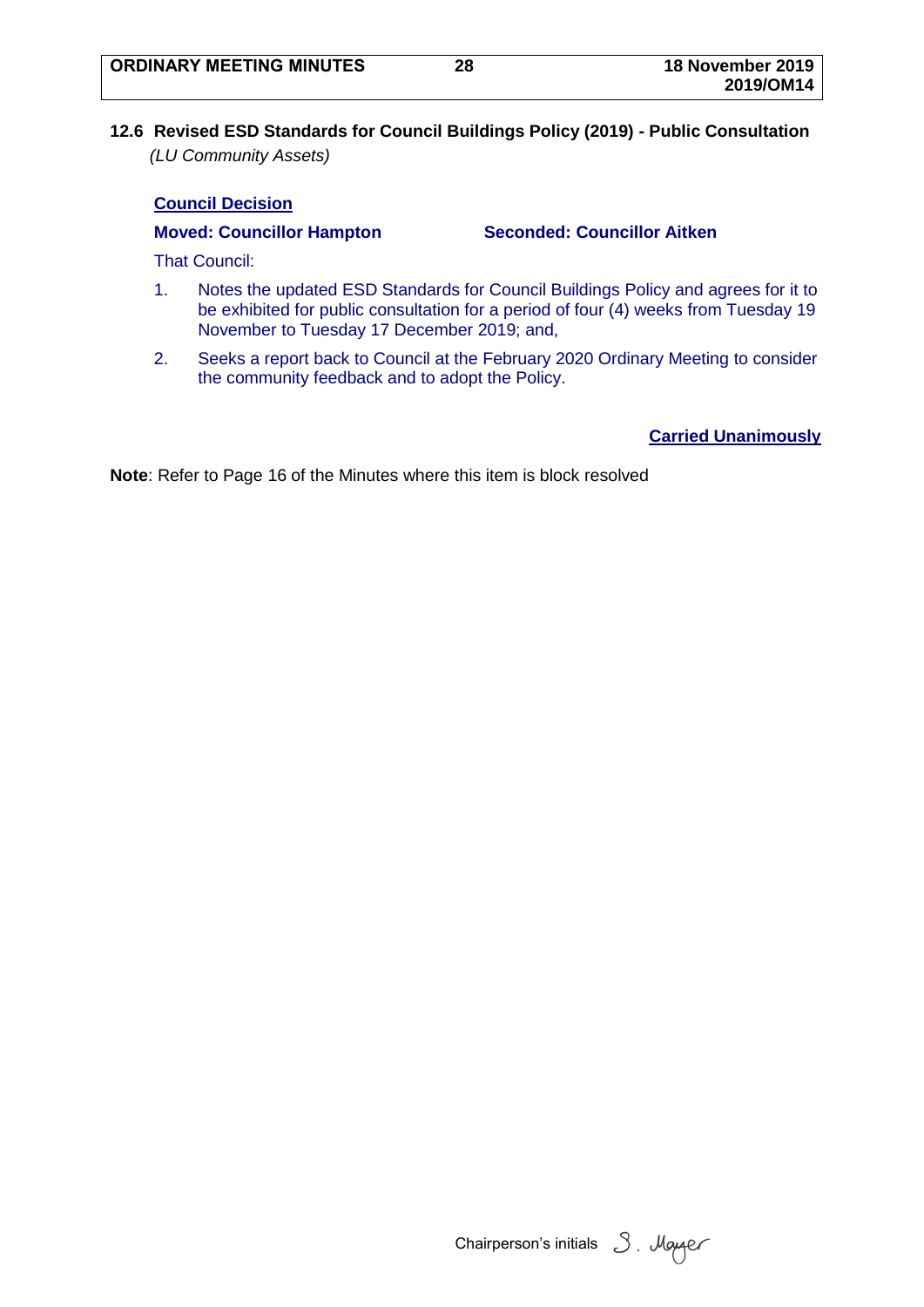#### <span id="page-30-0"></span>**12.7 Compliance Management Framework**

*(BA Corporate Development)*

## **Council Decision**

**Moved: Councillor Hampton Seconded: Councillor Aitken**

That Council:

- 1. Notes the draft Compliance Management Framework, Legislative Compliance Policy and Exercising of Delegations Policy and agrees for it to be publicly exhibited for a period of four (4) weeks;
- 2. Seeks a report back to Council no later than the February 2020 Ordinary Meeting to endorse the Compliance Management Framework, Legislative Compliance Policy and Exercising of Delegations Policy, taking into account any feedback received by the community; and
- 3. Notes an Authorisations and Appointments Policy will be presented to Council for consideration in July 2020.

## **Carried Unanimously**

Chairperson's initials 3. Mayer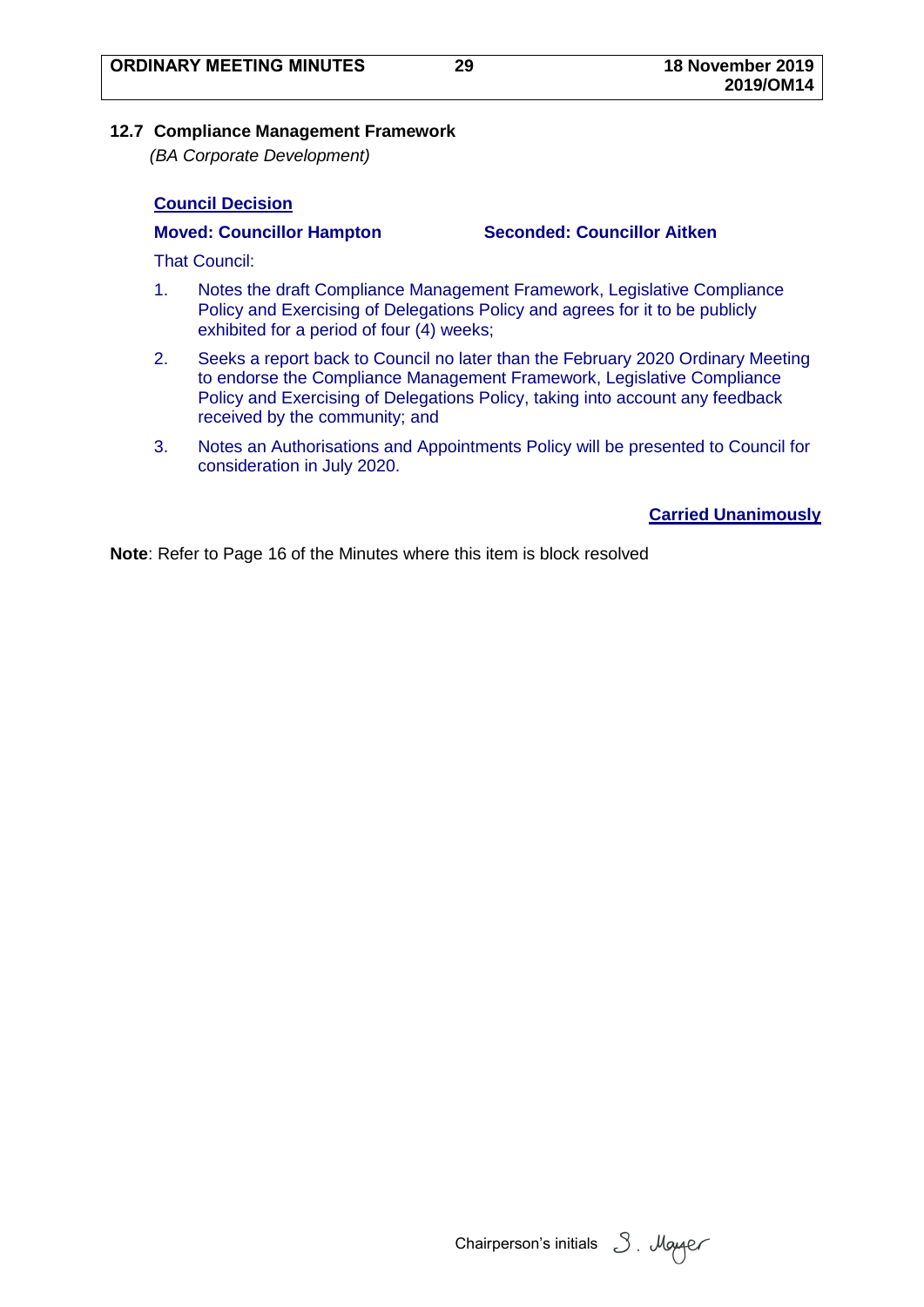## <span id="page-31-0"></span>**12.8 September 2019 Quarterly Financial Report**

*(LW Corporate Development)*

## **Council Decision**

### **Moved: Councillor Hampton Seconded: Councillor Aitken**

That Council receives and notes the Council Financial Report for the quarter ended 30 September 2019.

**Carried Unanimously**

Chairperson's initials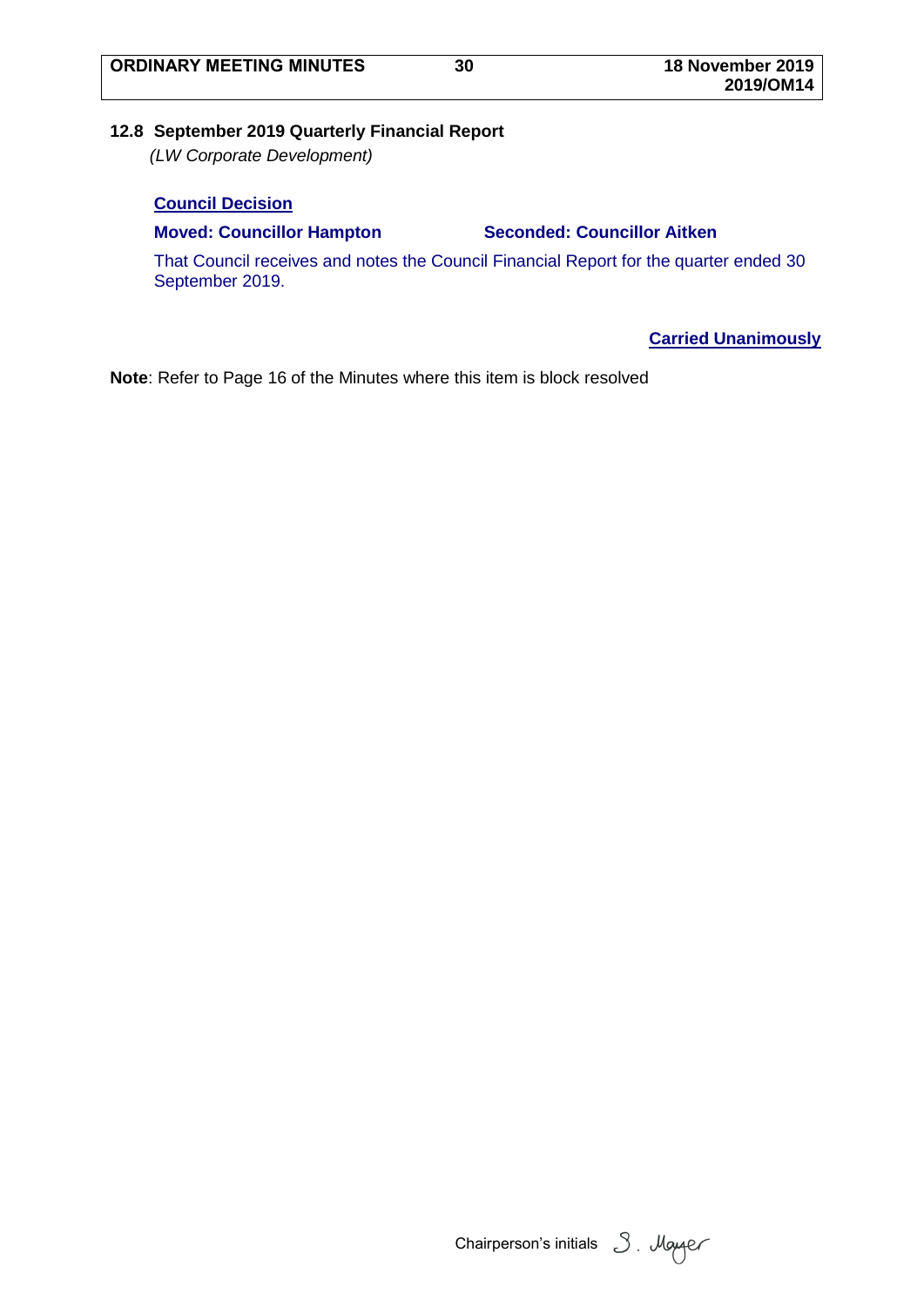#### <span id="page-32-0"></span>**12.9 Annual Report on Council's Greenhouse Gas Emissions, Energy and Water Usage and Costs (2018-19)**

*(LU Community Assets)*

## **Council Decision**

**Moved: Councillor Hampton Seconded: Councillor Aitken**

That Council:

- 1. Receives and notes the organisation's annual greenhouse gas emissions, energy and water usage and costs for 2018/19.
- 2. Receives and notes the energy and greenhouse reduction improvement opportunities identified during recent energy audits and solar studies of Council facilities, to inform Council's Long Term Infrastructure Plan (Appendix A); and,
- 3. Adopts the Council officers' recommendation to increase the organisation's mains water use target to 150 megalitres per year by 2026 (instead of 120 megalitres), to account for the addition of two new sites and for future progress reporting against Council's adopted *Integrated Water Action Plan (2016-2026).*

**Carried Unanimously**

Chairperson's initials  $3$ . Mayaer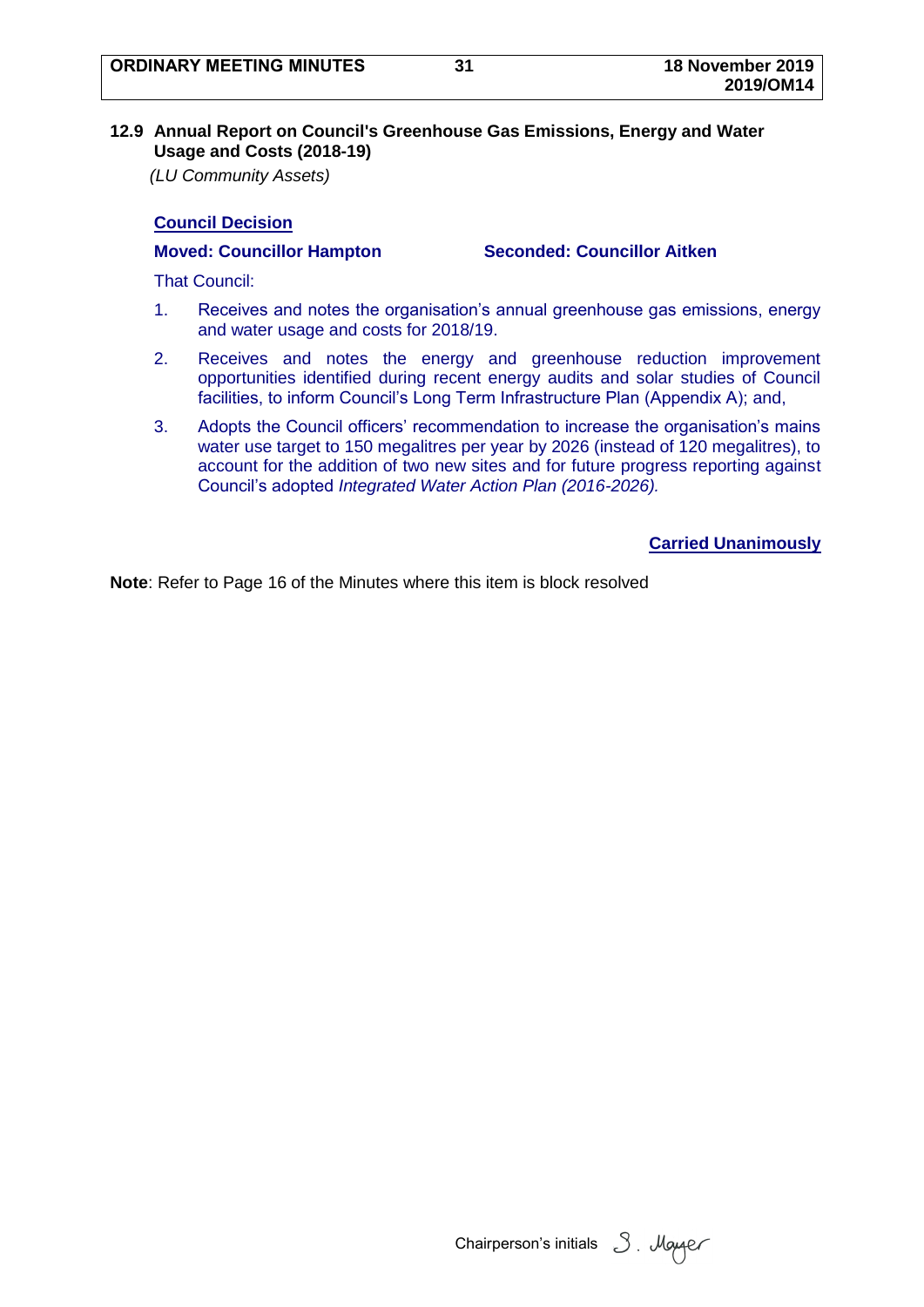## <span id="page-33-0"></span>**12.10Miscellaneous Grants and Frankston Arts Centre Discounts and Concessions - July, August, September 2019**

*(TB Community Development)*

# **Council Decision**

**Moved: Councillor Hampton Seconded: Councillor Aitken**

That Council:

- 1. Notes the funding allocations in relation to grants in the Miscellaneous Grants Program, and community concessions and discounts in the Frankston Arts Centre for the period 1 July to 30 September 2019.
	- a) Miscellaneous Grants Program \$8,839
	- b) Community Group Membership Drive \$500
	- c) Neighbourhood Grants \$750
	- d) Environmental Sustainability Grants \$0 (Two unsuccessful applications)
	- e) Youth Action Grants \$0 (No applications)
	- f) Urgent Grants \$0 (No applications)
- 2. Notes year to date community concessions and discounts in the Frankston Arts Centre for the 2019-2020 financial year is \$75,975.

**Carried Unanimously**

Chairperson's initials  $\beta$ . Mayaer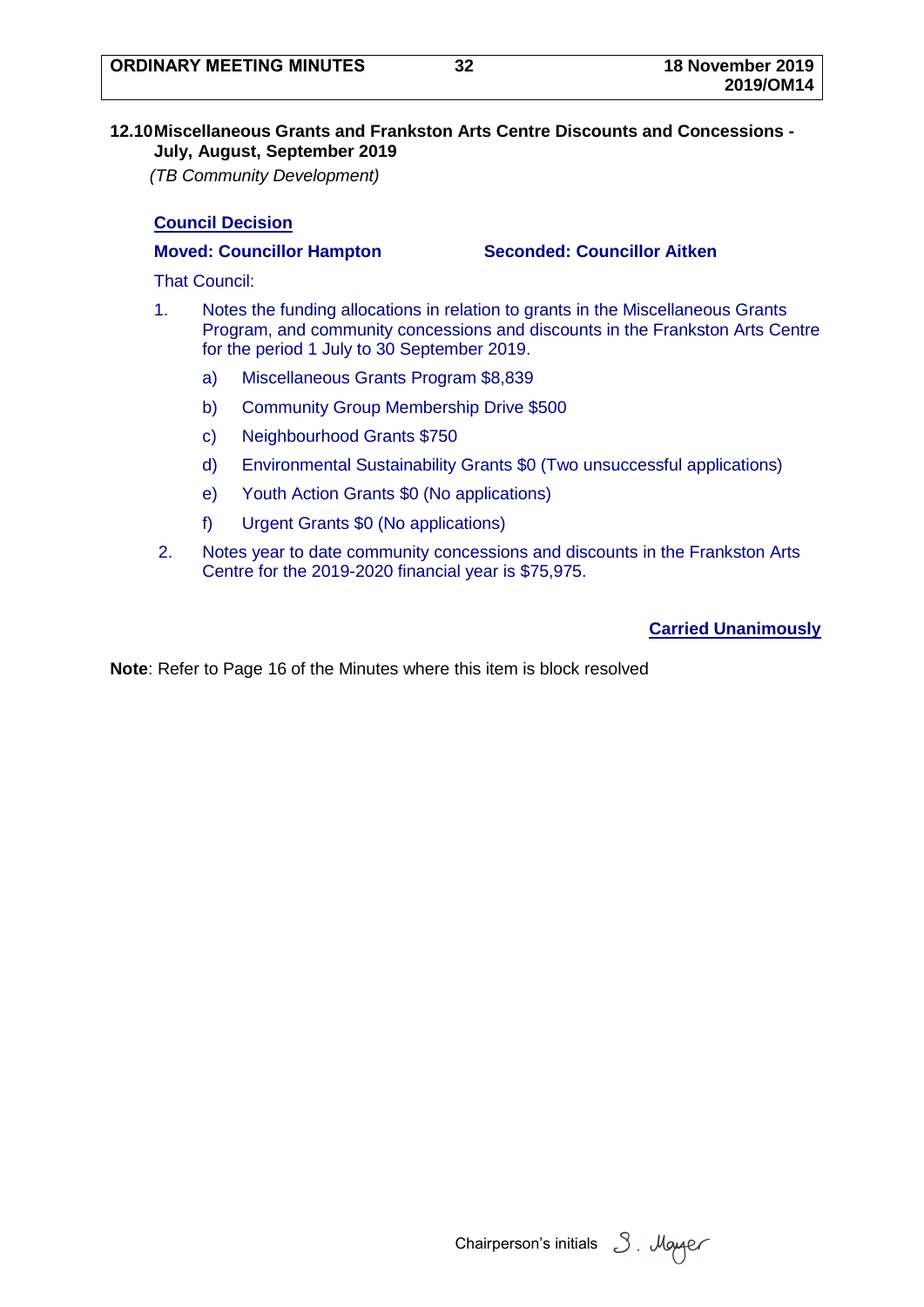### <span id="page-34-0"></span>**12.11Neighbourhood Houses Section 86 Committee**

*(TB Community Development)*

#### **Recommendation (Director Community Development)**

That:

- 1. The feedback from Neighbourhood House Committees of Management be noted.
- 2. In the exercise of the powers conferred by sections 86 and 87 of the Local Government Act 1989, Council resolves that:
	- (i) the Frankston Neighbourhood Houses Committee be established as a special committee;
	- (ii) the purpose of the Committee established by this resolution is to perform Council's duties and functions and exercise Council's powers in relation to the strategic direction, roles and function of Neighbourhood Houses in Frankston, as detailed in the attached Instrument of Delegation (Attachment A).
	- (iii) a further report be presented to Council with recommendations regarding the appointment of the inaugural members of the Committee.
- 3. The Instrument of Delegation referred to above:
	- (i) be signed and sealed; and
	- (ii) will come into force immediately upon the common seal of Council being affixed to the Instrument.
- 4. Notes the Section 86 Committee is in addition to the Committees of incorporated associations managing the Neighbourhood Houses
- 5. A report be provided to Council following the first 12 months of the Committee's operation, to review future options.
- 6. Council notes the minutes of committee meetings will be presented to Council following each meeting.

#### **Council Decision**

#### **Moved: Councillor Hampton Seconded: Councillor Aitken**

That the matter is deferred until Councillors can have conversations with all the current community house committees.

#### **Carried Unanimously**

*The meeting was adjourned for five minutes at 9.23 pm The meeting resumed at 9.31 pm*

Chairperson's initials 3. Mayer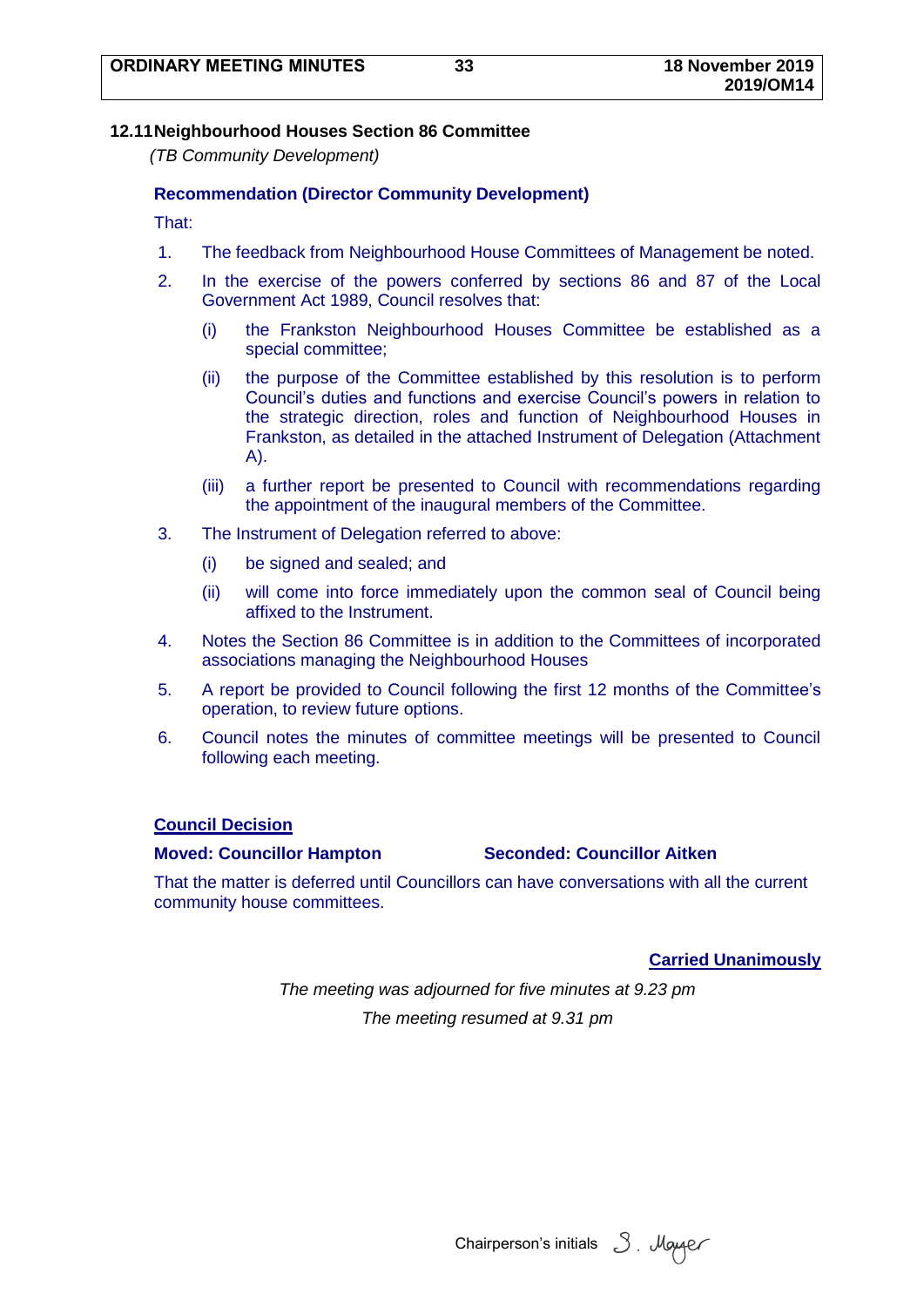# <span id="page-35-0"></span>**12.12Capital Works Quarterly Report - Q1 - July - September 2019/20**

*(LU Community Assets)*

## **Council Decision**

### **Moved: Councillor Hampton Seconded: Councillor Aitken**

That Council receives and notes the quarterly progress report for the first quarter (July - September) for the 2019/20 Capital Works Program.

## **Carried Unanimously**

Chairperson's initials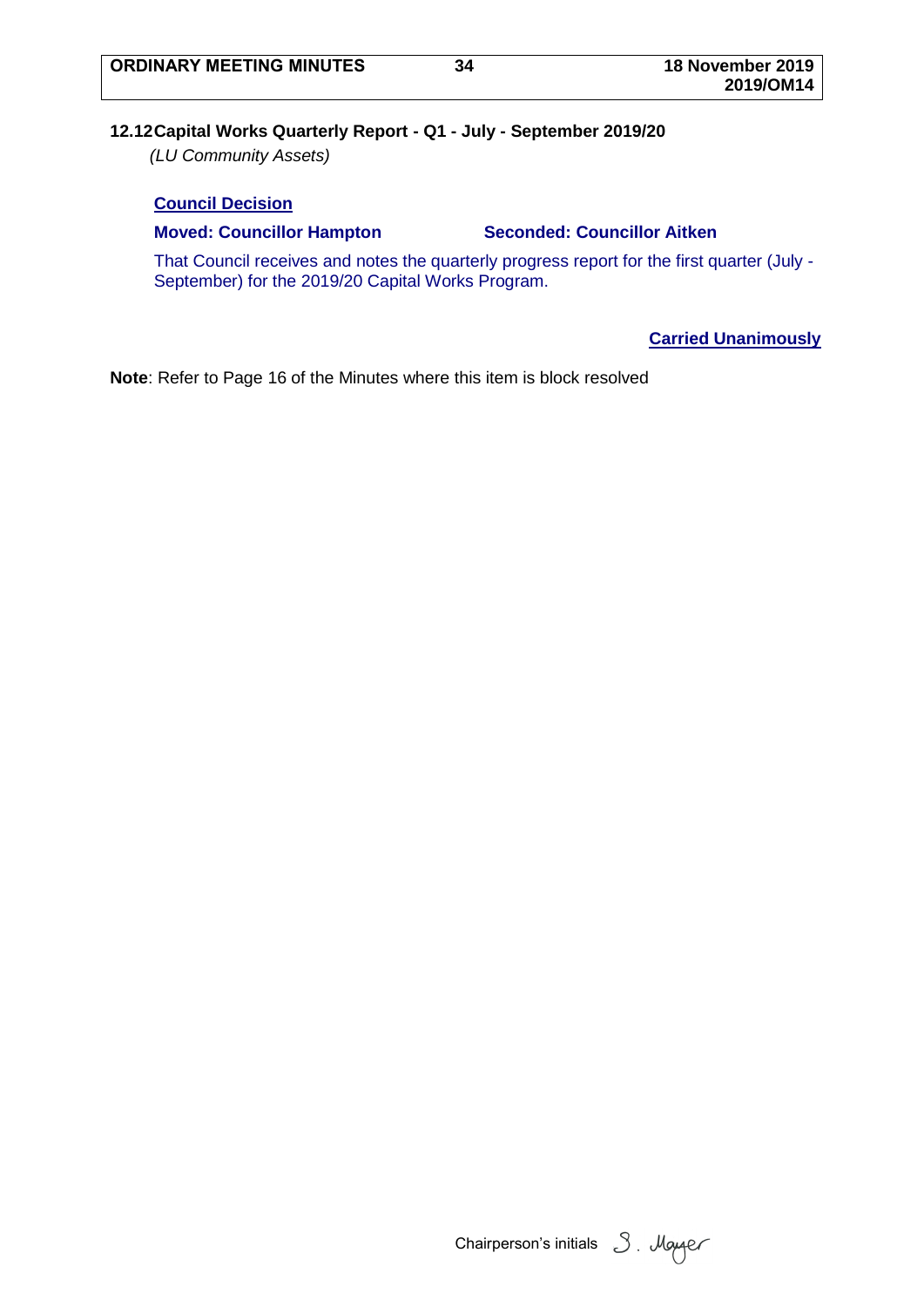## **12.14Options to Reduce Sedimentation at Kananook Creek Entrance**

*(DD Community Assets)*

*Cr O'Connor returned to the Chamber at 9.33pm*

## **Recommendation (Director Community Assets)**

That Council:

- 1. Notes the investigations undertaken and preferred concept options to better manage sedimentation at the entrance to Kananook Creek;
- 2. Supports further investigation into improved dredging strategies and availability of more efficient dredging equipment, including for risks and costs for delivery by Council;
- 3. Undertakes a trial dredging program using this preferred methodology following the further investigations;
- 4. Notes previous consultation by Council officers with key stakeholders; and
- 5. Supports Council officers to establishing a working group comprising State Government departments and key community stakeholders to develop a governance model for Kananook Creek.

### **Council Decision**

**Moved: Councillor Bolam Seconded: Councillor Aitken**

That Council

- 1. Notes the investigations undertaken and preferred concept options to better manage sedimentation at the entrance to Kananook Creek;
- 2. Supports further investigation into improved dredging strategies and availability of more efficient dredging equipment, subsequently undertaking a trial dredging program;
- 3. Notes previous consultation by Council officers with key stakeholders; and
- 4. Supports Council officers to establishing a working group comprising Councillors, State Government departments and key community stakeholders to develop a governance model for Kananook Creek with the outcomes of the working group and ongoing sedimentation and siltation management to be reported to Council by no later than June 2020 Council Ordinary Meeting.

#### **Carried Unanimously**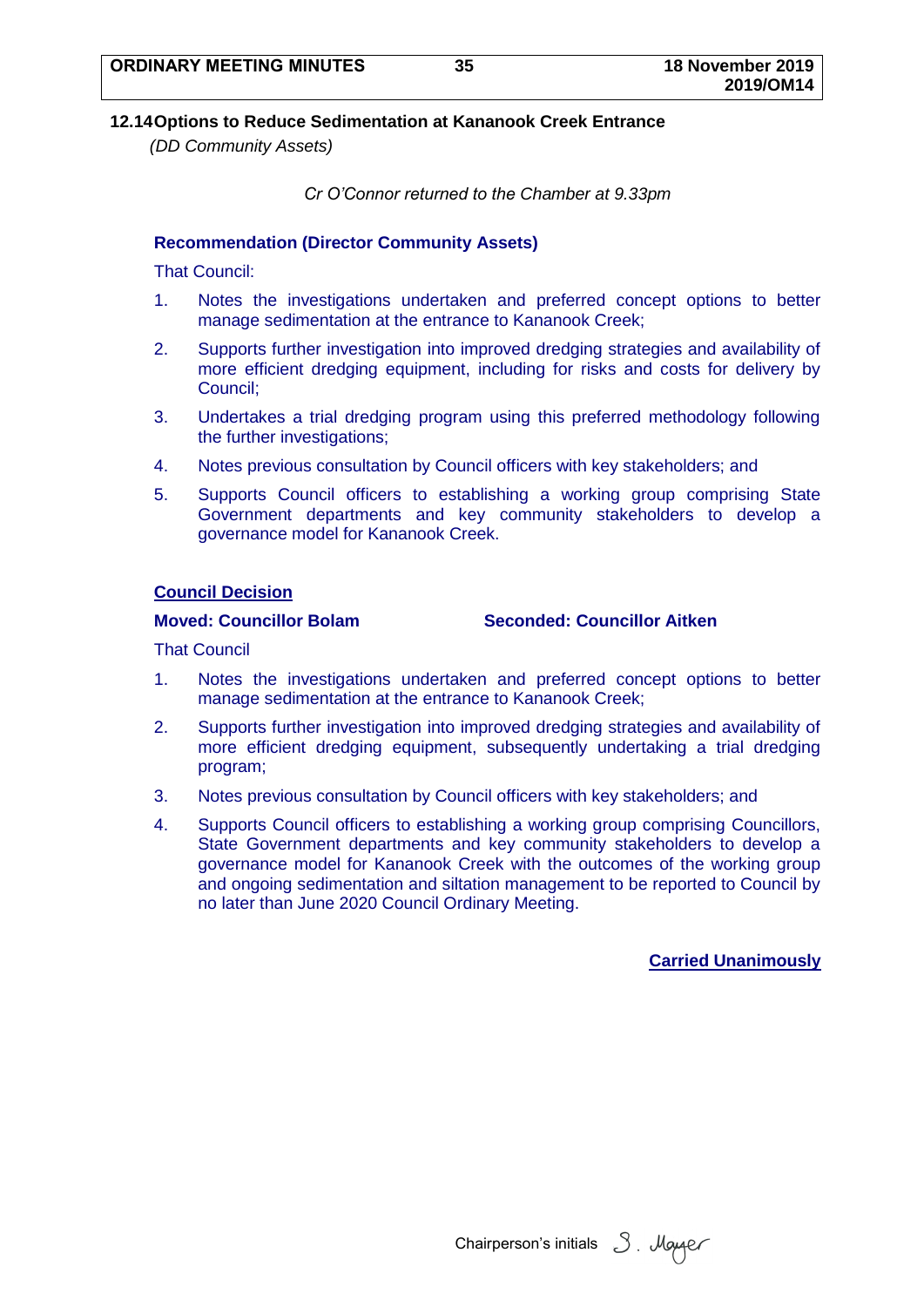## **12.15Peninsula Reserve - Proposed New Public Toilet**

*(JR Community Assets)*

## **Council Decision**

### **Moved: Councillor Hampton Seconded: Councillor Aitken**

That Council:

- 1. Notes \$10K was allocated in FY 19/20 for a feasibility study and concept design for a public toilet within Peninsula Reserve;
- 2. Provides in principal approval of the concept design and authorises officers to commence community consultation this financial year 2019/2020;
- 3. Refers \$350K in the FY 20/21 for design and delivery of the toilet facility; and
- 4. Refers ongoing maintenance cost including cleaning, security and general planned maintenance costs of \$12K per year from FY 21/22.

## **Carried Unanimously**

Chairperson's initials 3. Mayer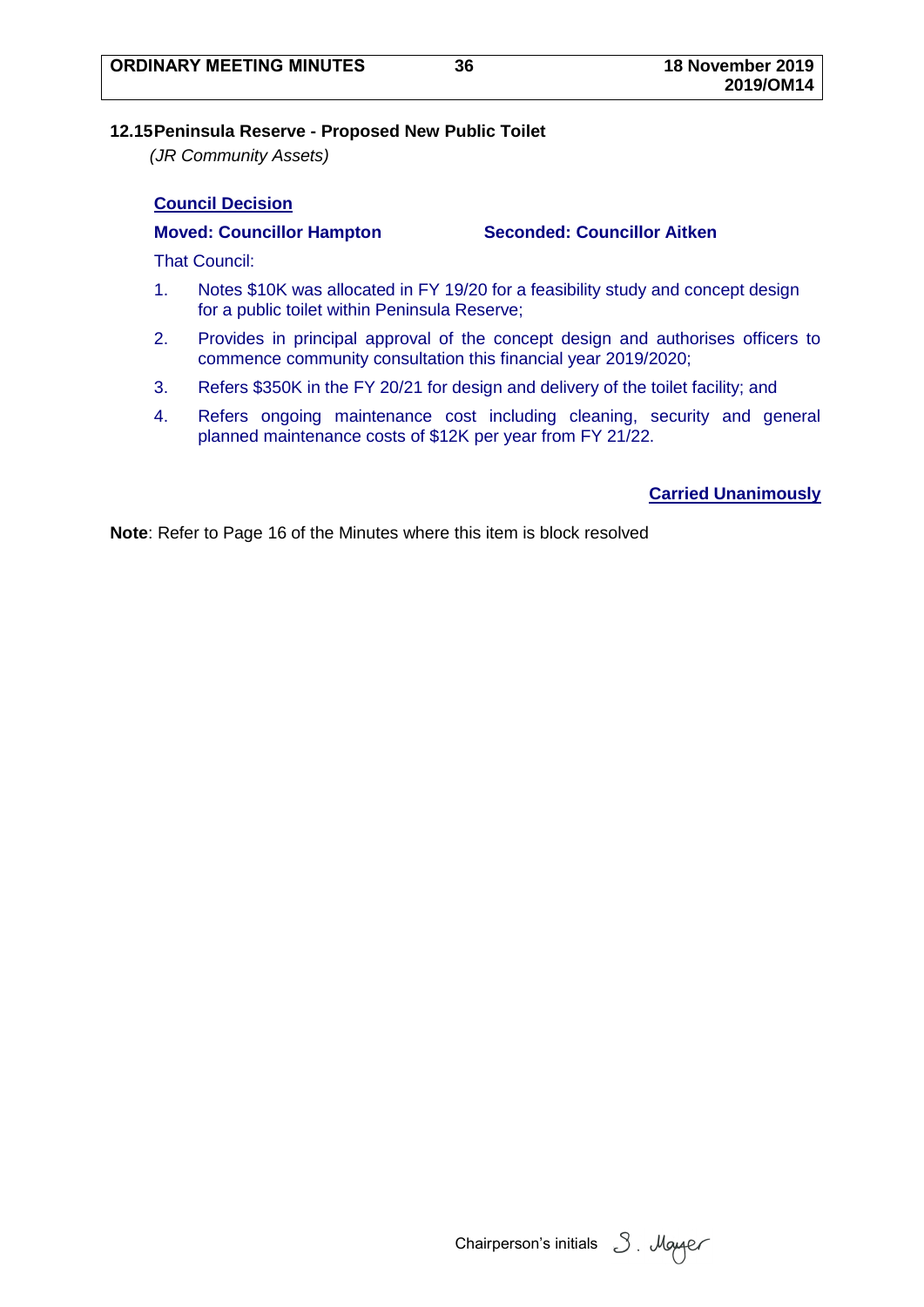## **12.16Best Street Awards**

*(TB Community Development)*

## **Council Decision**

**Moved: Councillor Bolam Seconded: Councillor Aitken**

That Council:

- 1. Notes the Best Street Award has received four applications, despite extensive advertising.
- 2. Approves the applicants as finalists in Best Street Awards and be presented with a street sign recognising them as "Finalist 2019 Best Street Award".
- 3. Approves the recommended winner as selected by the project working group (refer Attachment A) be acknowledged and also receive a barbeque pack and sustainable living kit and their street sign to read "Winner 2019 Best Street Award".
- 4. Acknowledges all recipients at a barbeque at Beauty Park or similar event in December 2019 where the Mayor will also announce the overall winner.
- 5. Reallocates the funding of \$15K in the 2020/21 budget towards building the capacity of other community strengthening initiatives that align with the original project intent of "promoting behaviour change and pride in streets and neighbourhoods" (eg. Love Where You Live projects and Neighbour Day events).

**Carried Unanimously**

Chairperson's initials  $3$ . Mayaer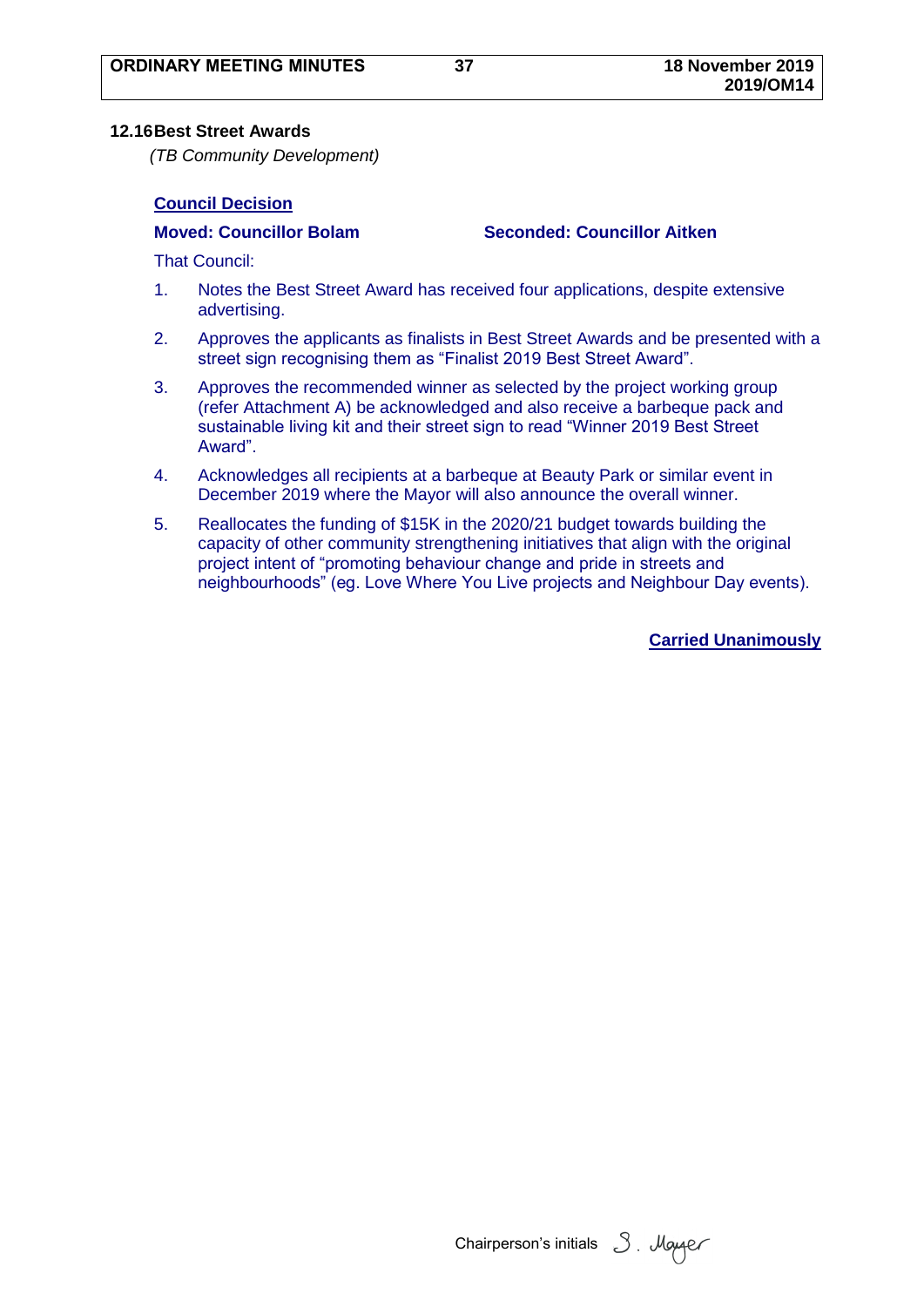## **12.18Connecting Malls Program Update**

*(VG Community Assets)*

## **Council Decision**

**Moved: Councillor Hampton Seconded: Councillor Aitken**

That Council:

- 1. Endorses the Clyde Street Mall and Station Street Mall Stage 2 concepts plan;
- 2. Approves the commencement of a public exhibition period for 4 weeks on the proposed concept plans;
- 3. Authorises commencement of the statutory process to consider the closure of a section of Clyde Street Mall in Frankston, between Balmoral Avenue and Ross Smith Avenue East, to vehicular traffic including;
	- a) Public notice of the proposed road closure in accordance with the requirements of the Local Government Act 1989.
	- b) Referral of the proposal to emergency service authorities for comment.
- 4. Notes that a report will be presented to Council in March 2020 on the outcome of statutory process.

## **Carried Unanimously**

Chairperson's initials 3. Mayer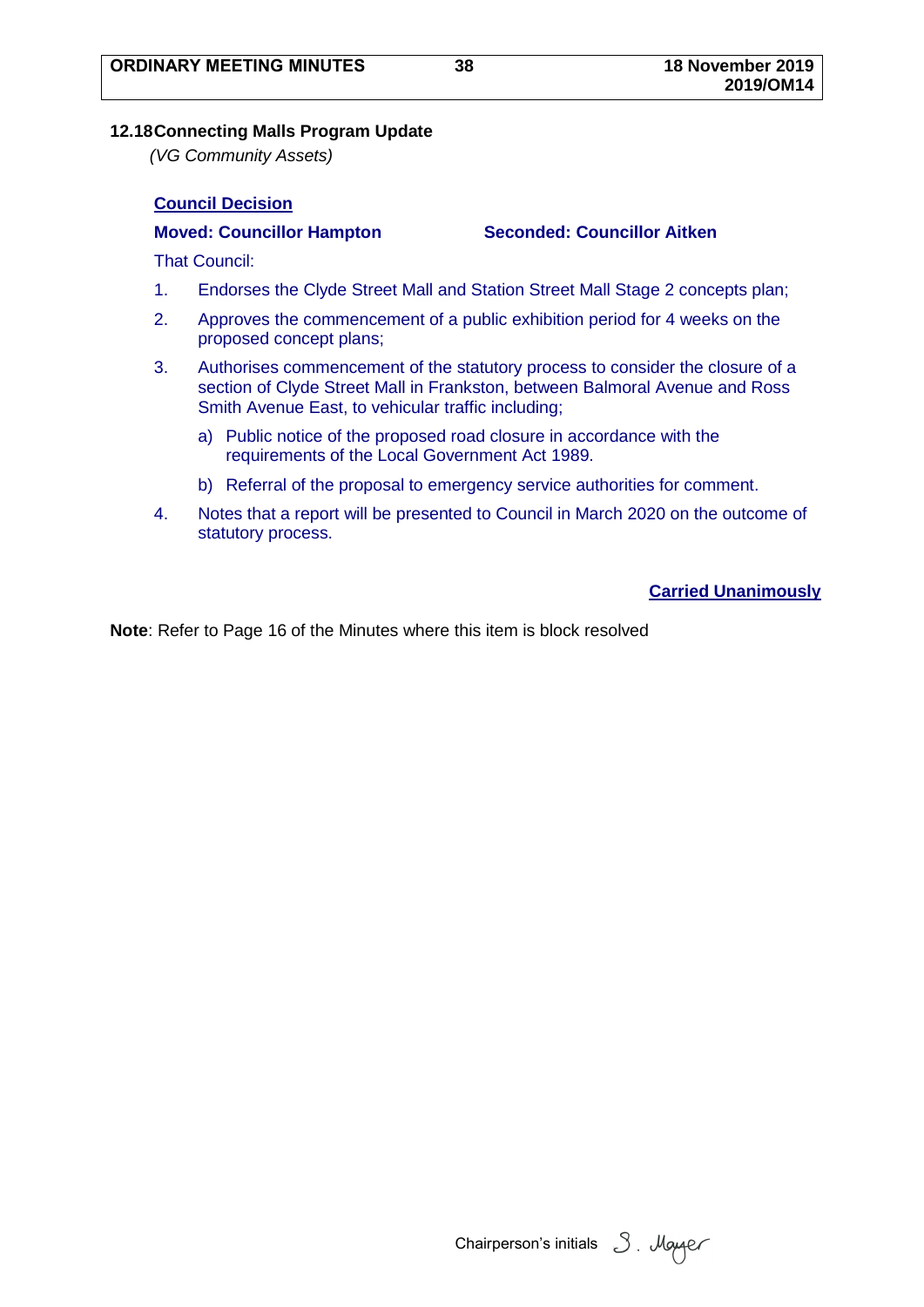## **12.19Lawton Reserve Master Plan**

*(TB Community Development)*

## **Council Decision**

**Moved: Councillor Hampton Seconded: Councillor Aitken**

That Council:

- 1. Notes the Langwarrin Soccer Club and the Langwarrin Equestrian tenants have requested consideration of expanding their activities to cater for increased competition.
- 2. Notes a Notice of Motion was resolved at OM 12 August 2019 to assess costs and possible funding allocation in the 2019/20 mid-year budget review.
- 3. Notes the Open Space Strategy, which is recommended to be reviewed and updated in 2020/21 rates Lawton Reserve as the 18<sup>th</sup> priority and Langwarrin Equestrian Reserve, Southgateway Reserve, North Reserve and Stringybark Reserve as the 10<sup>th</sup> priority.
- 4. Undertakes the community consultation as part of the master planning process for Lawton, Langwarrin Equestrian Reserve, North Reserve, Stringybark Reserve and Southgateway Reserve using existing 2019/20 capital works funding.
- 5. Refers \$70K to the 2020/21 annual budget for the completion of the master planning process for Lawton Reserve, Langwarrin Equestrian Reserve, North Reserve, Stringybark Reserve and Southgateway Reserve.

**Carried Unanimously**

Chairperson's initials 3. Mayer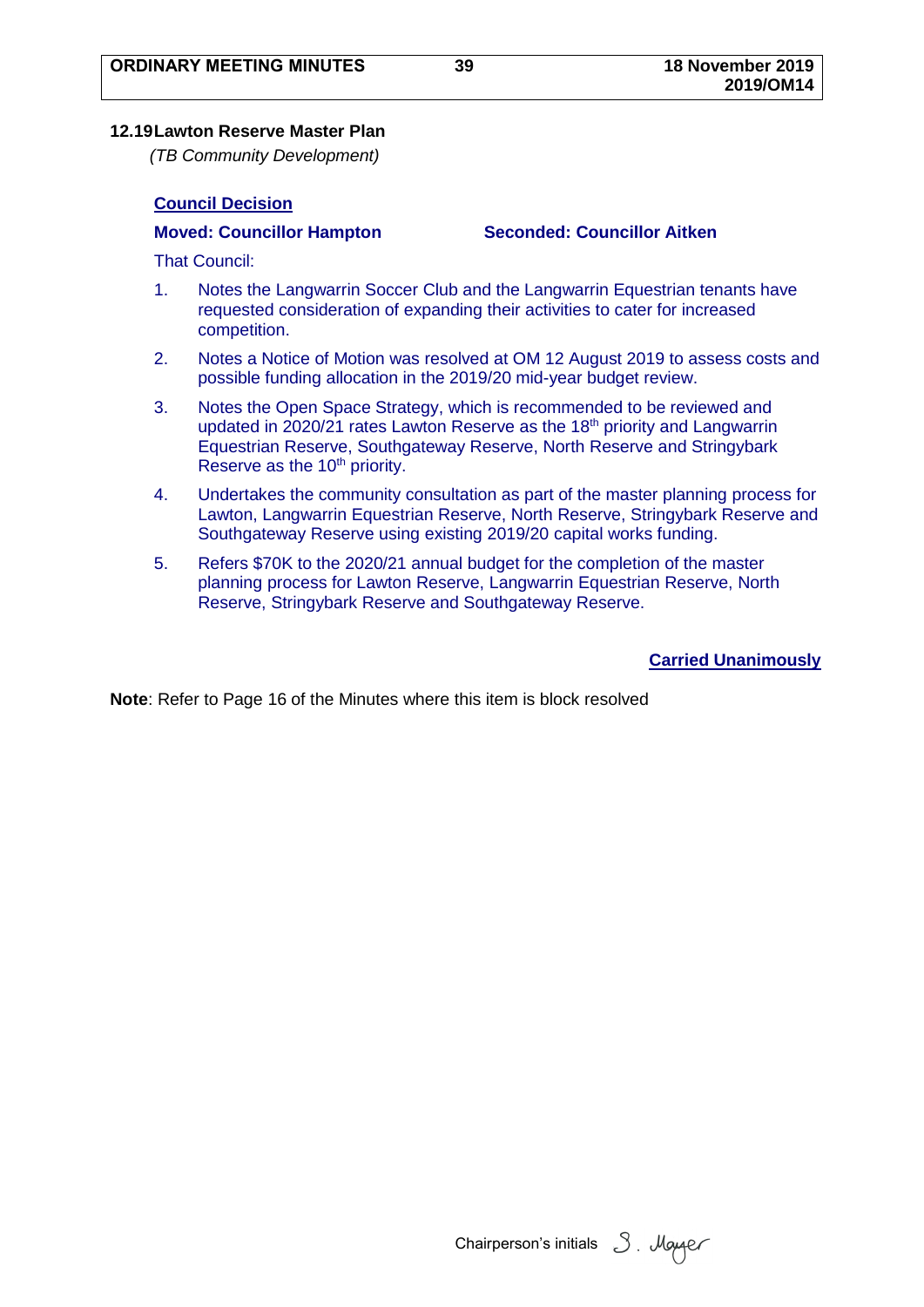**12.20Response to Petition - Request for Safety Audit - McCormicks Road, Skye** *(DD Community Assets)*

## **Council Decision**

### **Moved: Councillor Hampton Seconded: Councillor Aitken**

That Council:

- 1. Notes a petition with 552 signatures requesting an urgent safety audit of the crossing point and pedestrian refuge on McCormicks Rd, Skye to improve pedestrian access and safety;
- 2. Notes a Road Safety Audit has been completed by HDS Australia with audit findings and suggestions/recommendations to improve pedestrian access and safety;
- 3. Seeks a Memorandum of Authority (MOA) from the Department of Transport (DoT) for the installation of pedestrian operated signals outside Oak Tree Retirement Village to improve pedestrian access and safety across McCormicks Road;
- 4. Liaises with State and Federal Governments to seek support and funding for the installation of pedestrian operated signals in McCormicks Road; and
- 5. Advises the Head Petitioner accordingly.

## **Carried Unanimously**

Chairperson's initials  $3$ . Mayaer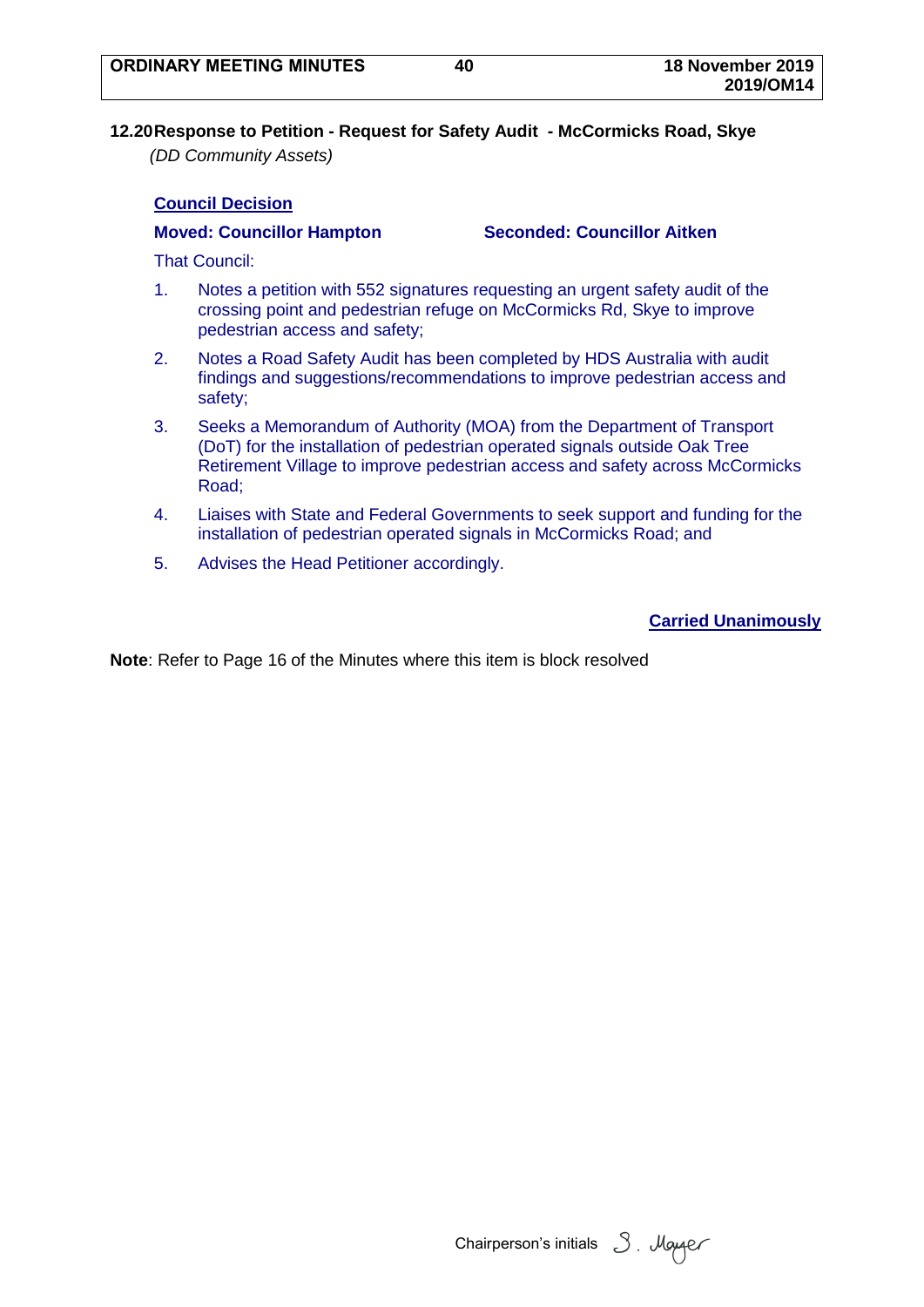# **12.21Further Response to Petition - Construction of Kelvin Grove, Langwarrin**

*(DD Community Assets)*

## **Council Decision**

## **Moved: Councillor Hampton Seconded: Councillor Aitken**

That Council:

- 1. Notes the survey results from the consultation undertaken with property owners in Kelvin Grove, Langwarrin, in relation to the construction of the road through a Special Charge Scheme;
- 2. Not proceed with further investigations to construct Kelvin Grove through a Special Charge Scheme at this stage due to lack of support from at least 50% of property owners; and
- 3. Advises the Head Petitioner accordingly.

# **Carried Unanimously**

Chairperson's initials 3. Mayer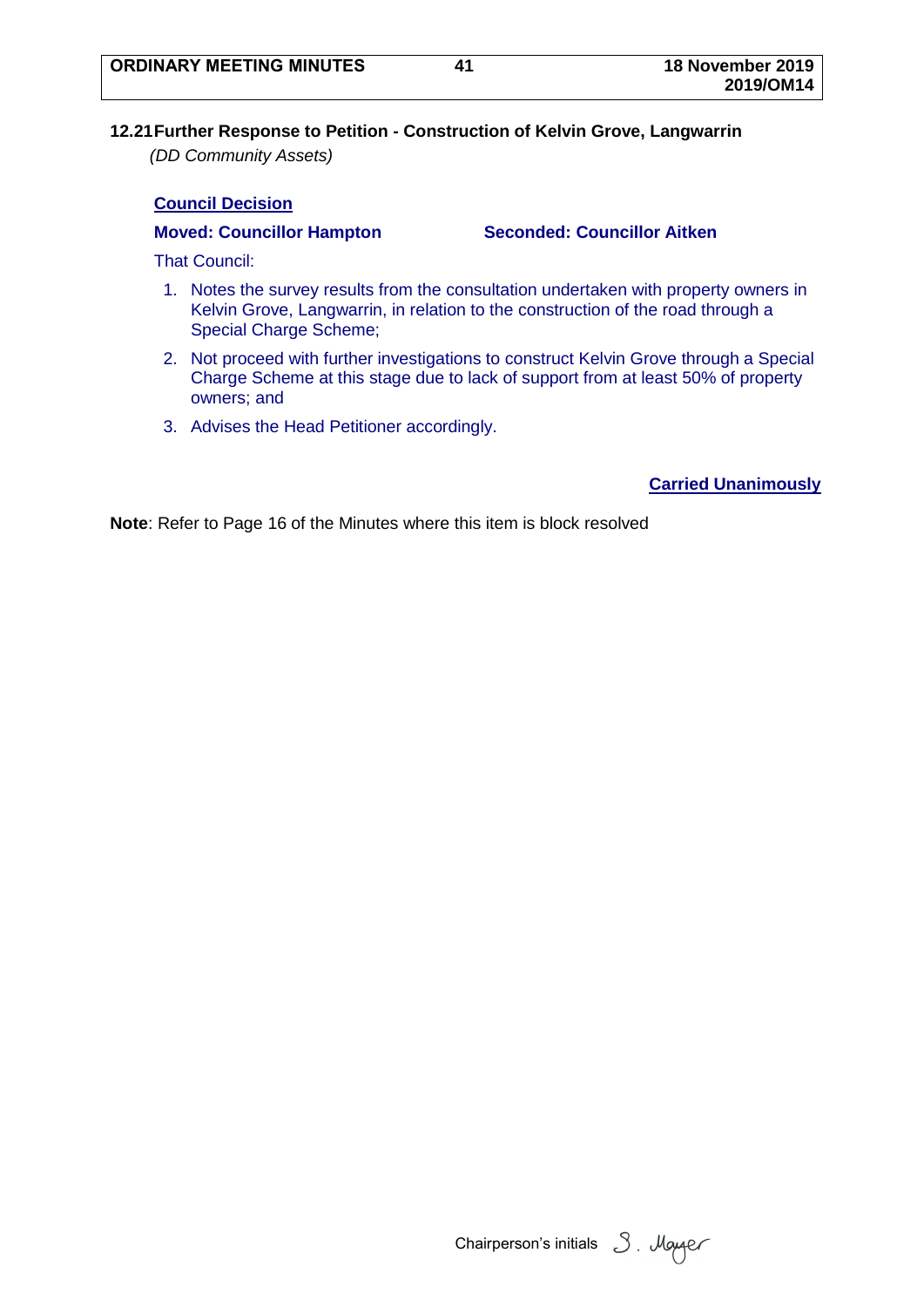## **12.22Nat's Track Update**

*(GK Community Development)*

## **Recommendation (Director Community Development)**

That Council:

- 1. Notes Council officers have facilitated community stakeholder consultation to confirm concerns and identify solutions to render Nat's Track safer for pedestrians.
- 2. Refers \$13,400 to the 2019/2020 midyear budget review for:
	- \$1,000 for warning signs
	- \$10,400 as a grant to Peninsula Kingswood Country Golf Club towards the construction and installation of access gates at either end of Nat's Track
	- \$2,000 as a grant contribution to Monterey Secondary College VCAL for a school based project to construct landscaped chicanes
- 3. Notes it has the option to resolve \$80,000 to the 2020/21 annual budget process (as per NOM2018/25) for consideration of the installation of a CCTV camera on Skye Road at the end of Nat's Track.
- 4. Continues to negotiate with Long Island Golf Club to replace and maintain the fence along Nat's Track.
- 5. Continue to work with Coleman Foundation to develop a volunteer program that will improve passive security of Nat's Track.
- 6. Notes these recommendations address priority 72 of the Open Space Strategy.

## *Councillor Aitken left the chamber at 9.39 pm*

*Councillor Aitken returned to the chamber at 9.40 pm.*

## **Council Decision**

**Moved: Councillor Hampton Seconded: Councillor Cunial**

That Council:

- 1. Notes Council officers have facilitated community stakeholder consultation to confirm concerns and identify solutions to render Nat's Track safer for pedestrians.
- 2. Authorises officers to refer \$16,000 to the 2019/20 Midyear Budget Review for the following:
	- \$1,600 for warning signs (ie. gates, CCTV, how to report anti-social behaviour etc)
	- \$10,400 as a grant to Peninsula Kingswood Country Golf Club towards the construction and installation of access gates at either end of Nat's Track
	- \$4,000 as a grant contribution to Monterey Secondary College VCAL for a school based project to construct landscaped chicanes
- 3. Refers \$80,000 to the 2019/20 Midyear Budget Review for a CCTV camera on the Skye Road end of Nat's Track.
- 4. Notes that the Department of Education and Training has agreed with Council, to install a CCTV camera on the Messmate Rd end of Nat's Track.

Chairperson's initials 3. Mayer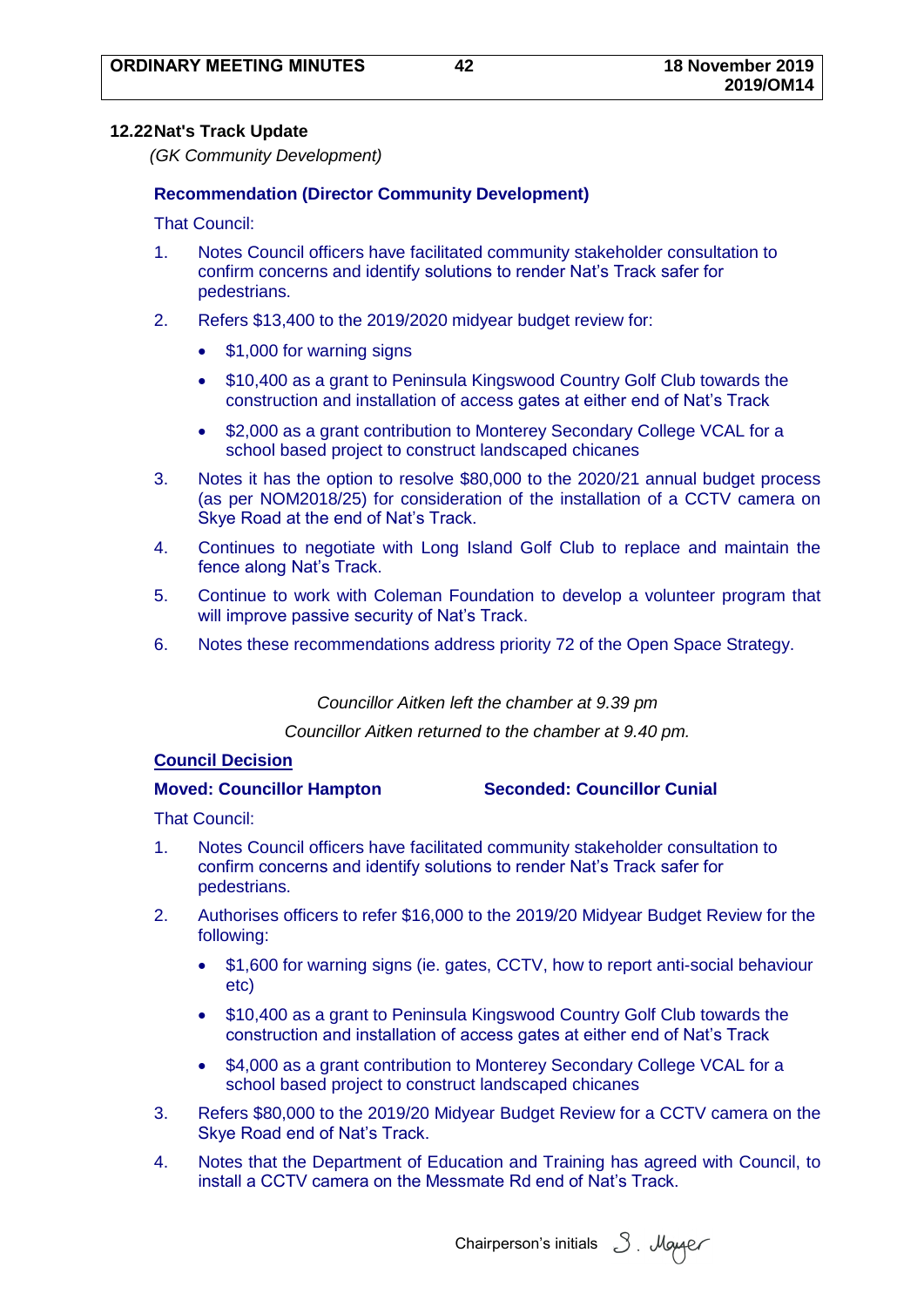**ORDINARY MEETING MINUTES 43 18 November 2019**

- 5. Continues to negotiate with Long Island Golf Club and Peninsula Kingswood County Golf Club to replace and maintain the fence along Nat's Track.
- 6. Continue to work with Coleman Foundation to develop a volunteer program that will improve passive security of Nat's Track.
- 7. Notes these recommendations address priority 72 of the Open Space Strategy.
- 8. a) Requires a further report be provided at the February 2020 Ordinary Meeting on costings for sporadic solar lighting at strategic intervals of the track, gateways beautification (Frankston North and Karingal ends), a befitting memorial/vigil in honour of Natalie Russell (with input from the Russell family and John Paul College) and tree/vegetation plantings in Messmate Street and Skye Road leading to the access and egress points to Nat's Track (with involvement / participation of students from John Paul College).
	- b) The same report is to provide an update / schedule of the replacement fencing along Nat's Track by the adjoining golf clubs and the installation of a CCTV camera by the Department of Education.

**Lost**

| For the Motion:            | Crs Cunial, Hampton and O'Connor       |
|----------------------------|----------------------------------------|
| <b>Against the Motion:</b> | Crs Aitken, Bolam, Mayer and McCormack |

**Council Decision**

**Moved: Councillor Bolam Seconded: Councillor Aitken**

That Council:

- 1. Notes Council officers have facilitated community stakeholder consultation to confirm concerns and identify solutions to render Nat's Track safer for pedestrians.
- 2. Authorises officers to allocate \$16,000 through the 2019/20 capital works variation process (eg. Wingham Park project savings) for the following:
	- \$1,600 for warning signs (ie. gates, cctv, how to report anti-social behaviour etc)
	- \$10,400 as a grant to Peninsula Kingswood Country Golf Club towards the construction and installation of access gates at either end of Nat's Track
	- \$4,000 as a grant contribution to Monterey Secondary College VCAL for a school based project to construct landscaped chicanes
- 3. Commits \$80,000 in the 2019/20 Midyear Budget Review for a CCTV camera on the Skye Road end of Nat's Track.
- 4. Notes that the Department of Education and Training has agreed with Council, to install a CCTV camera on the Messmate Rd end of Nat's Track
- 5. Continues to negotiate with Long Island Golf Club and Peninsula Kingswood County Golf Club to replace and maintain the fence along Nat's Track.
- 6. Continue to work with Coleman Foundation to develop a volunteer program that will improve passive security of Nat's Track.
- 7. Notes these recommendations address priority 72 of the Open Space Strategy.

Chairperson's initials 3. Mayer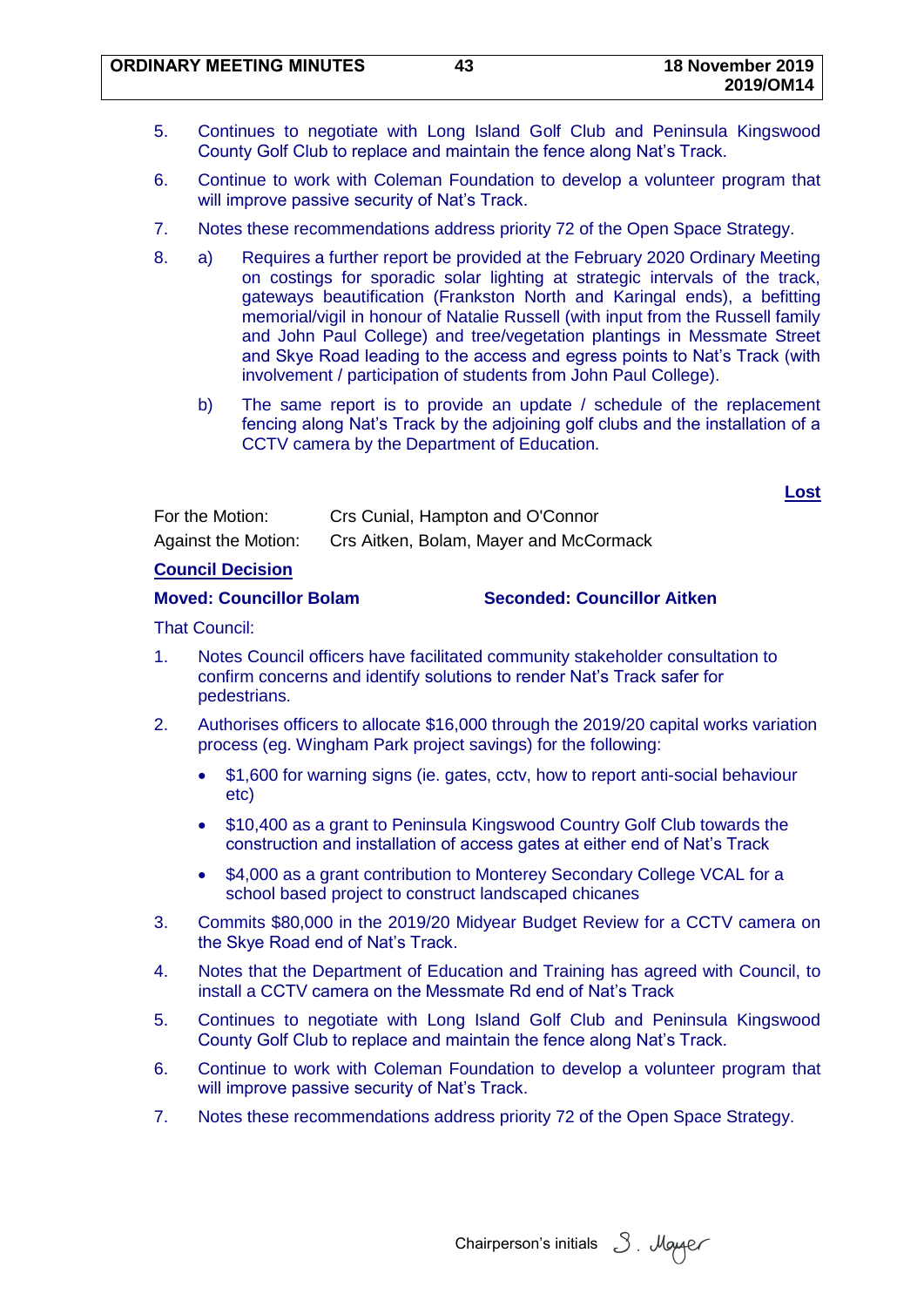| 8. | a) | Requires a further report be provided at the February 2020 Ordinary Meeting     |
|----|----|---------------------------------------------------------------------------------|
|    |    | on costings for sporadic solar lighting at strategic intervals of the track,    |
|    |    | gateways beautification (Frankston North and Karingal ends), a befitting        |
|    |    | memorial/vigil in honour of Natalie Russell (with input from the Russell family |
|    |    | and John Paul College) and tree/vegetation plantings in Messmate Street         |
|    |    | and Skye Road leading to the access and egress points to Nat's Track (with      |
|    |    | involvement / participation of students from John Paul College).                |

b) The same report is to provide an update / schedule of the replacement fencing along Nat's Track by the adjoining golf clubs and the installation of a CCTV camera by the Department of Education.

## **Motion be put**

| <b>Moved: Councillor McCormack</b>            |                                                                            | <b>Seconded: Councillor Aitken</b> |                                        |
|-----------------------------------------------|----------------------------------------------------------------------------|------------------------------------|----------------------------------------|
| That the motion be put.                       |                                                                            |                                    |                                        |
|                                               |                                                                            |                                    | <b>Carried</b>                         |
| For the Motion:                               | Crs Aitken, Bolam, Mayer and McCormack                                     |                                    |                                        |
| <b>Against the Motion:</b>                    | Crs Cunial, Hampton and O'Connor                                           |                                    |                                        |
|                                               |                                                                            |                                    | The Motion was then Put<br>and Carried |
| For the Motion:<br><b>Against the Motion:</b> | Crs Aitken, Bolam, Mayer and McCormack<br>Crs Cunial, Hampton and O'Connor |                                    |                                        |

Chairperson's initials 3. Moyer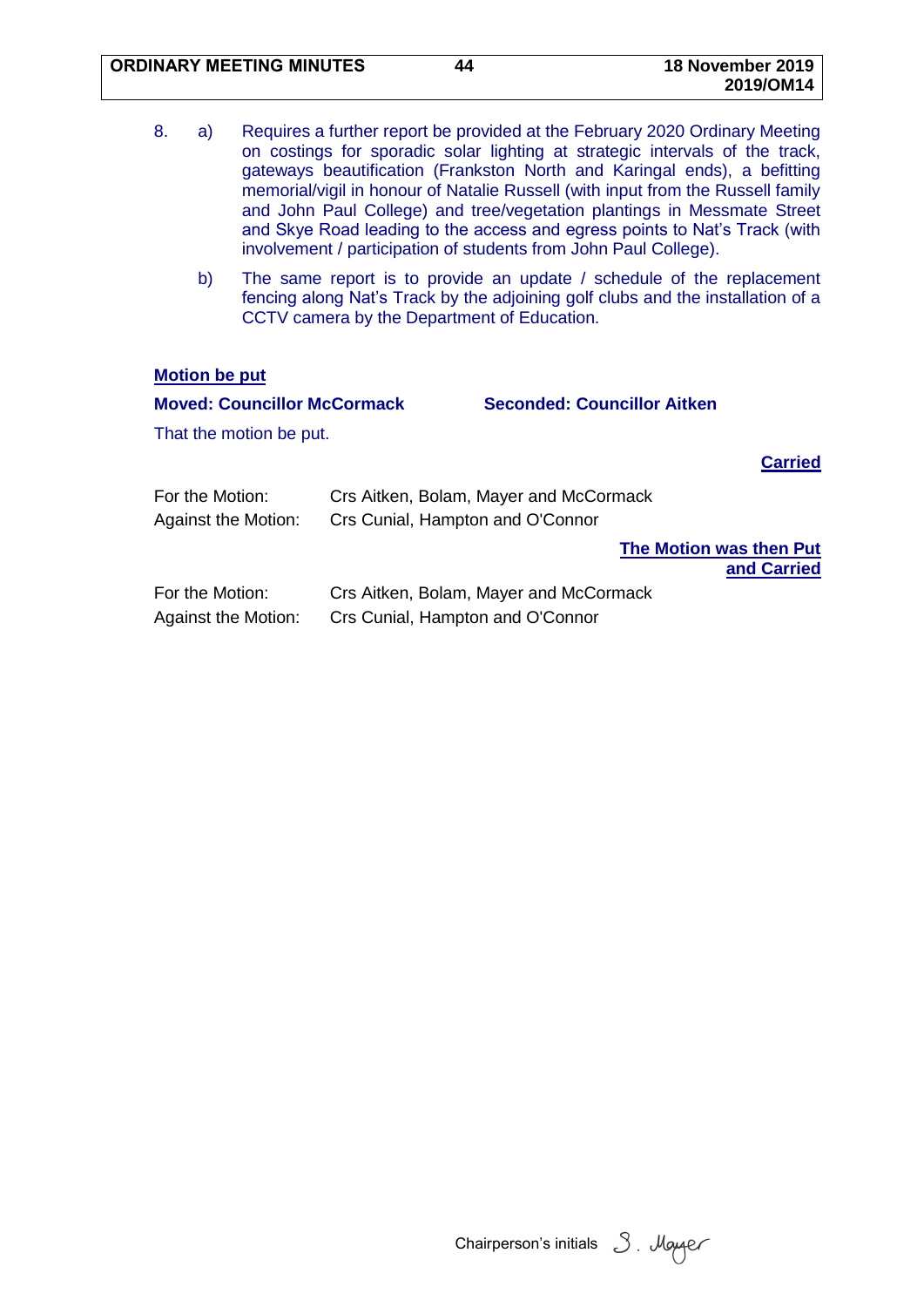## **12.13Frankston City Strategic Homelessness Alliance**

*(TB Community Development)*

## **Recommendation (Director Community Development)**

That Council:

- 1. Notes the update on the Frankston City Strategic Housing and Homelessness Alliance (Alliance);
- 2. Endorses Council as a signatory to the Alliance Memorandum of Understanding (MOU) (Attachment 1);
- 3. Endorses the 5-Year Strategic Plan (Attachment 2); and
- 4. Supports engaging and maintaining communication and involvement of volunteer groups supporting people experiencing homelessness.

### **Deferral Motion to another Council Meeting**

**Moved: Councillor McCormack Seconded: Councillor Cunial**

That the matter be deferred to the 16 December 2019.

**Carried Unanimously**

Chairperson's initials 3. Mayaer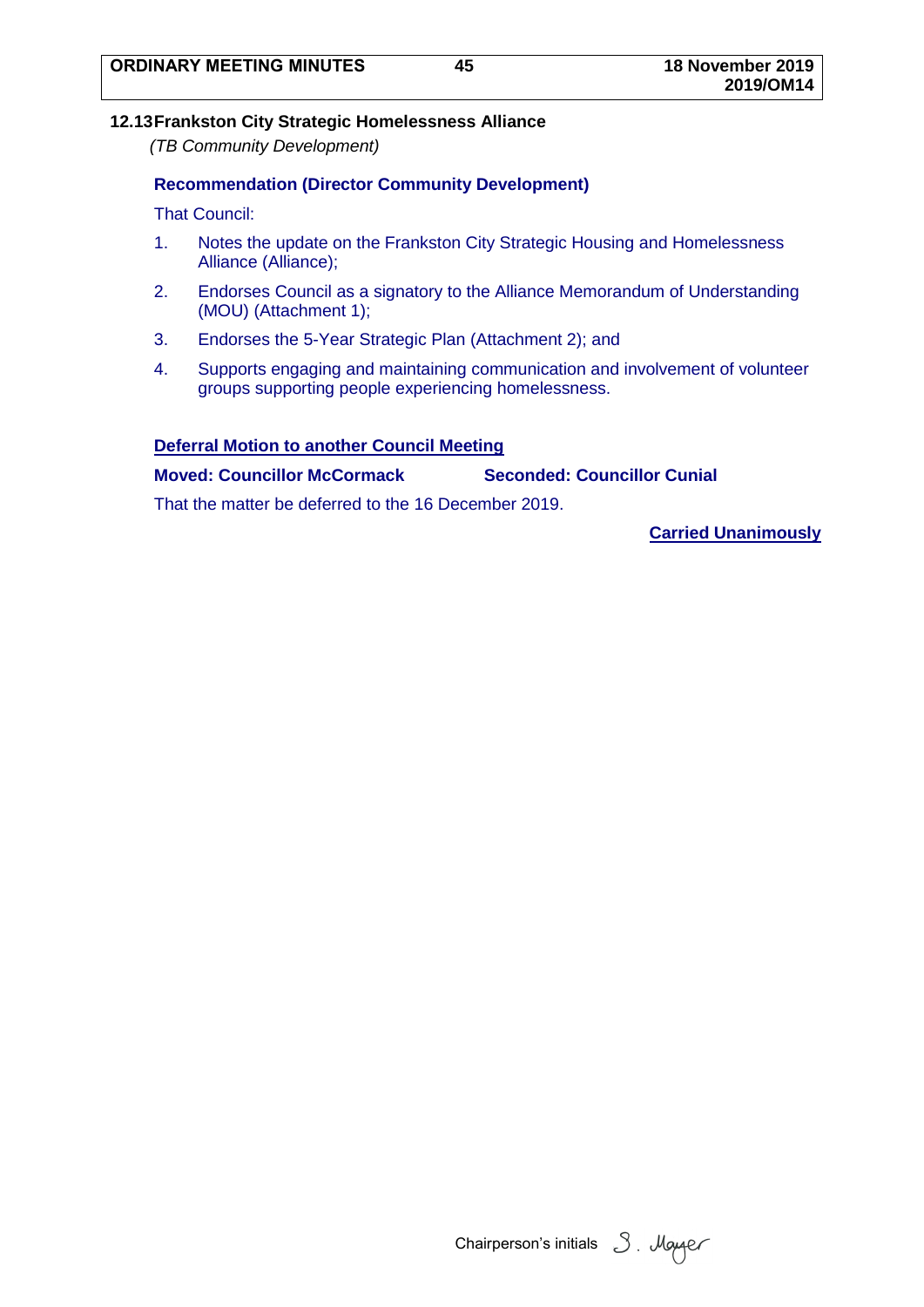### **12.23Delegates to External/Internal Organisations**

*(PC Chief Executive Office)*

## **Council Decision**

#### **Moved: Councillor Hampton Seconded: Councillor Aitken**

- A. That the following appointments to external organisations be made:
	- 1. Cr XX and an officer be appointed as the delegates to the Association of Bayside Municipalities.
	- 2. Cr McCormack and Cr O'Connor be appointed as the delegates to the Australian Local Government Women's Association.
	- 3. The Mayor and Cr Aitken be appointed as the delegates to the Frankston Charitable Fund Committee of Management.
	- 4. The Mayor be appointed as the delegate to the Frankston Revitalisation Board, as required.
	- 5. The Mayor be appointed as the delegate to the Municipal Association of Victoria and Cr Hampton be appointed as the substitute delegate.
	- 6. Cr XX and Cr XX be appointed as the delegates to the Metropolitan Waste Management Forum.
	- 7. Cr O'Connor and Cr Bolam be nominated as Council's representatives at the National General Assembly 2020.
	- 8. Cr Hampton be nominated as Council's representative to the Peninsula Leisure Pty Ltd Board.
	- 9. The Mayor be appointed as the delegate to the South East Melbourne Group.
	- 10. Cr McCormack be appointed as the delegate to the Western Port Biosphere Reserve Foundation Ltd.
	- 11. Cr O'Connor and Cr O'Reilly be appointed as the delegates to the Youth Advisory Council.
- B. That the following appointments to internal committees be made:
	- 1. That The Mayor and Cr Bolam be appointed as the delegate to the Advocacy Sub-Committee.
	- 2. The Mayor, Crs Hampton and McCormack be appointed as delegates to the Audit and Risk Committee and Cr XX be appointed as the substitute delegate.
	- 3. That Cr Aitken and Cr XX be appointed as the delegate to the Ballam Park Homestead Advisory Committee and Heritage and Assets Promotion Committee.
	- 4. The Mayor, Deputy Mayor, Cr Bolam and Cr McCormack be appointed as the delegates to the Chief Executive Officer's Performance Review Committee.
	- 5. Cr XX and Cr XX be appointed as the delegates to the Community Grants Committee of Management.
	- 6. The Mayor and Cr Bolam be appointed as the delegates, and Cr XX as the substitute delegate to the Frankston Arts Centre Board of Management
	- 7. The Mayor, Cr Bolam and Cr Cunial be appointed as the delegates to the Frankston Cemetery Trust.

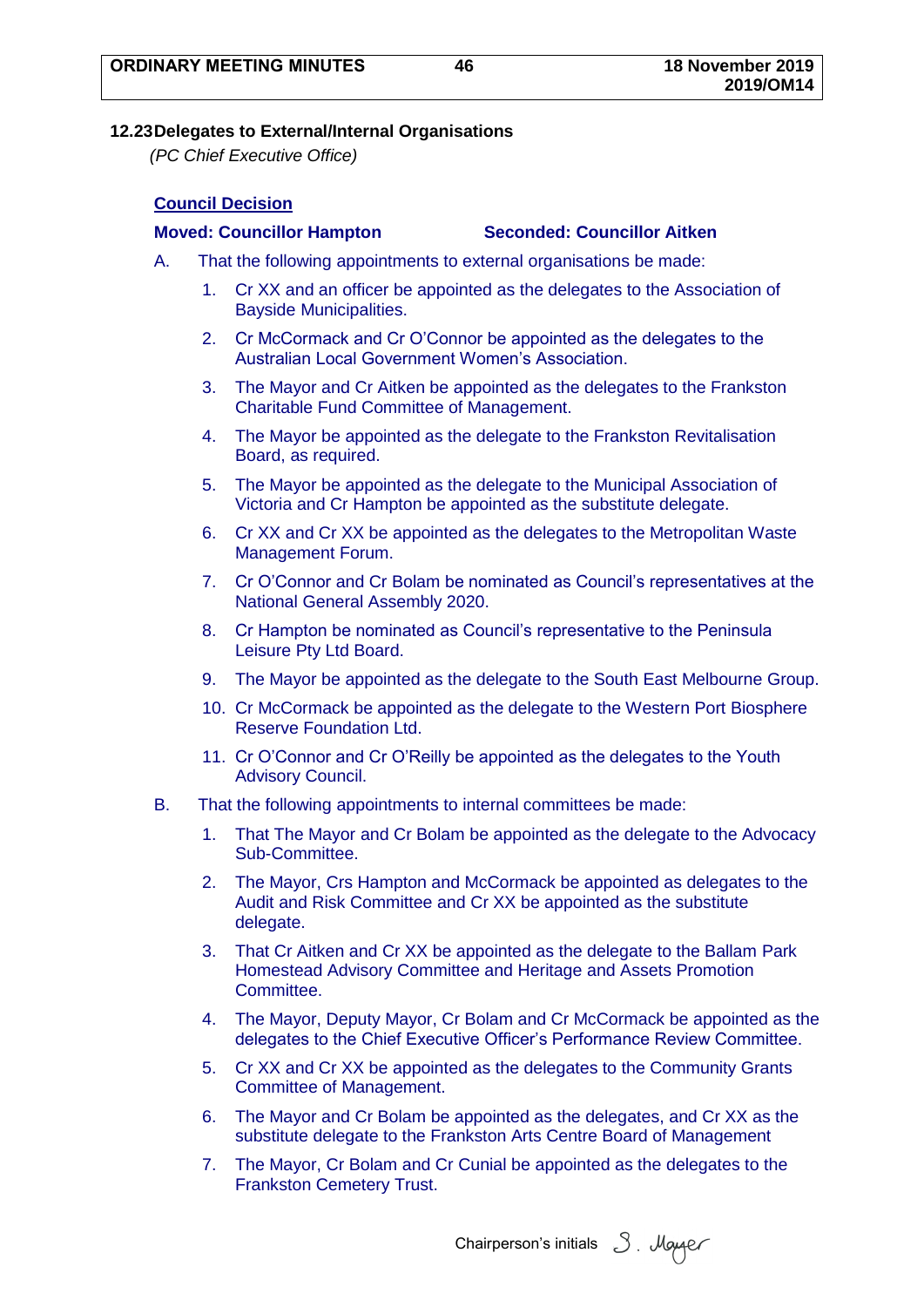- 8. The Mayor, Cr XX and Cr XX be appointed as the delegates to the Frankston City News Committee.
- 9. Cr Hampton be appointed as the delegate to the Golf Liaison Committee.
- 10. Cr Cunial be appointed as the delegate to the Major Community Events Grants.
- 11. The Mayor and Deputy Mayor be appointed as delegates to the Miscellaneous Grants Program Committee.
- 12. Cr McCormack be appointed as the delegate to the Municipal Emergency Management Planning Committee.
- 13. Cr Hampton be appointed as the delegate to the Soccer Liaison Committee.
- C. That as far as practicable and after negotiation with the Councillor or Councillors involved, the meeting times and dates for Committees, where a Councillor or Councillors are delegates, be arranged having regard to the availability of all participants including Councillor(s).
- D. That Council noted the Audit and Risk Committee Charter to be updated to include three Councillors.

**Carried Unanimously**

Chairperson's initials 3. Mayaer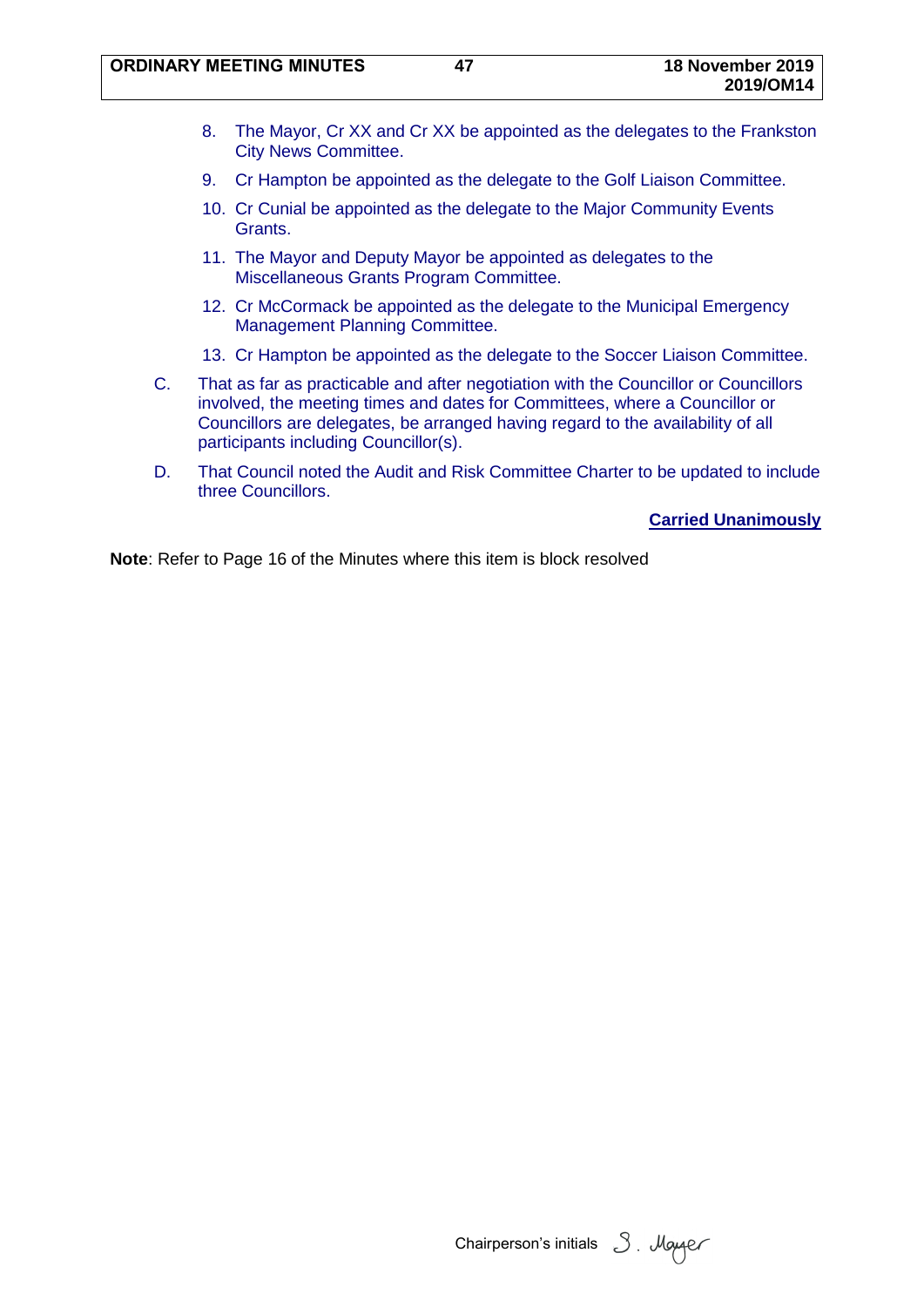## **13. RESPONSE TO NOTICES OF MOTION**

**13.1 Response to NOM1389 - Ballam Park Precinct Improvements - Progress Update** *(VG Community Assets)*

### **Council Decision**

**Moved: Councillor Hampton Seconded: Councillor Aitken**

That Council:

- 1. Notes the progress update report in response to NOM 1389 Ballam Park Precinct Improvements;
- 2. Notes the current Site Plan for the proposed works at Ballam Park including Entrance Precinct improvement works and associated works;
- 3. Authorises Council officers to undertake community consultation for a period of 6 weeks from February 2020 onwards on the proposed Entrance Precinct improvement works and associated works;
- 4. Commits to submitting an application to the Victorian Government's Community Infrastructure Loan (low interest) Scheme for an estimated cost of \$3 million for the Entrance Precinct improvement works; and
- 5. Notes a further progress report will be presented on ongoing items and outcomes of the community consultation at the June 2020 Council meeting. Report to also include concept designs and costings for the proposed Lake at Ballam Park for Council's future budget considerations.

**Carried Unanimously**

Chairperson's initials  $3$ . Mayaer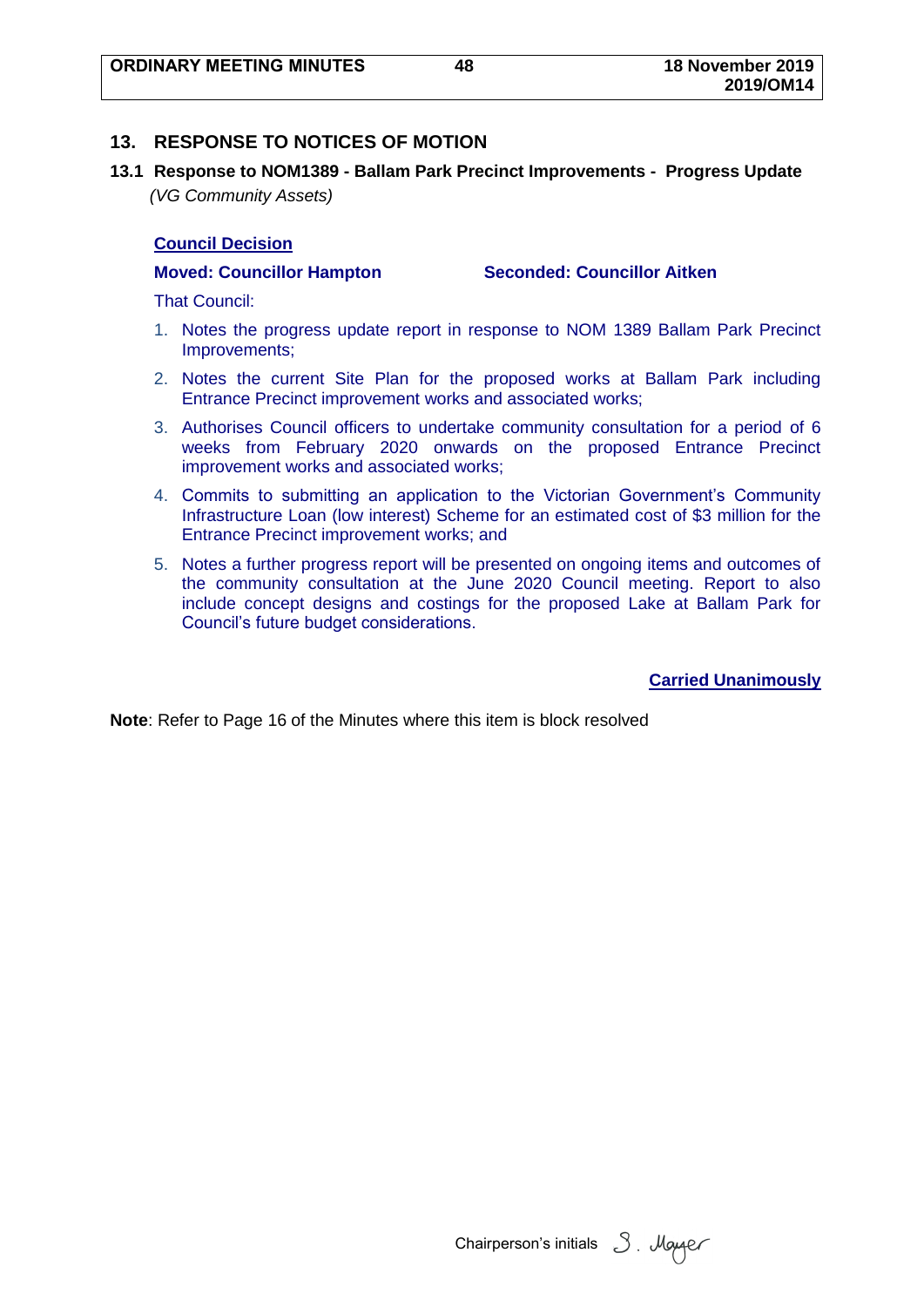## **13.2 Response to 2019/NOM12 - Legal Advice**

*(BA Corporate Development)*

## **Council Decision**

**Moved: Councillor Hampton Seconded: Councillor Aitken**

That Council:

- 1. Notes the report, and the legal expenditure summary reports in Attachments A and B, attached under separate cover;
- 2. Approves for future quarterly summary reports on external legal expenditure be included in the Councillor Bulletin;
- 3. Notes the administrative process for obtaining external legal advice be revised and updated, and refresher training be provided as appropriate, to ensure that the organisation is achieving value when incurring legal fees.
- 4. Notes the attachments remain confidential indefinitely.

## **Carried Unanimously**

Chairperson's initials 3. Mayaer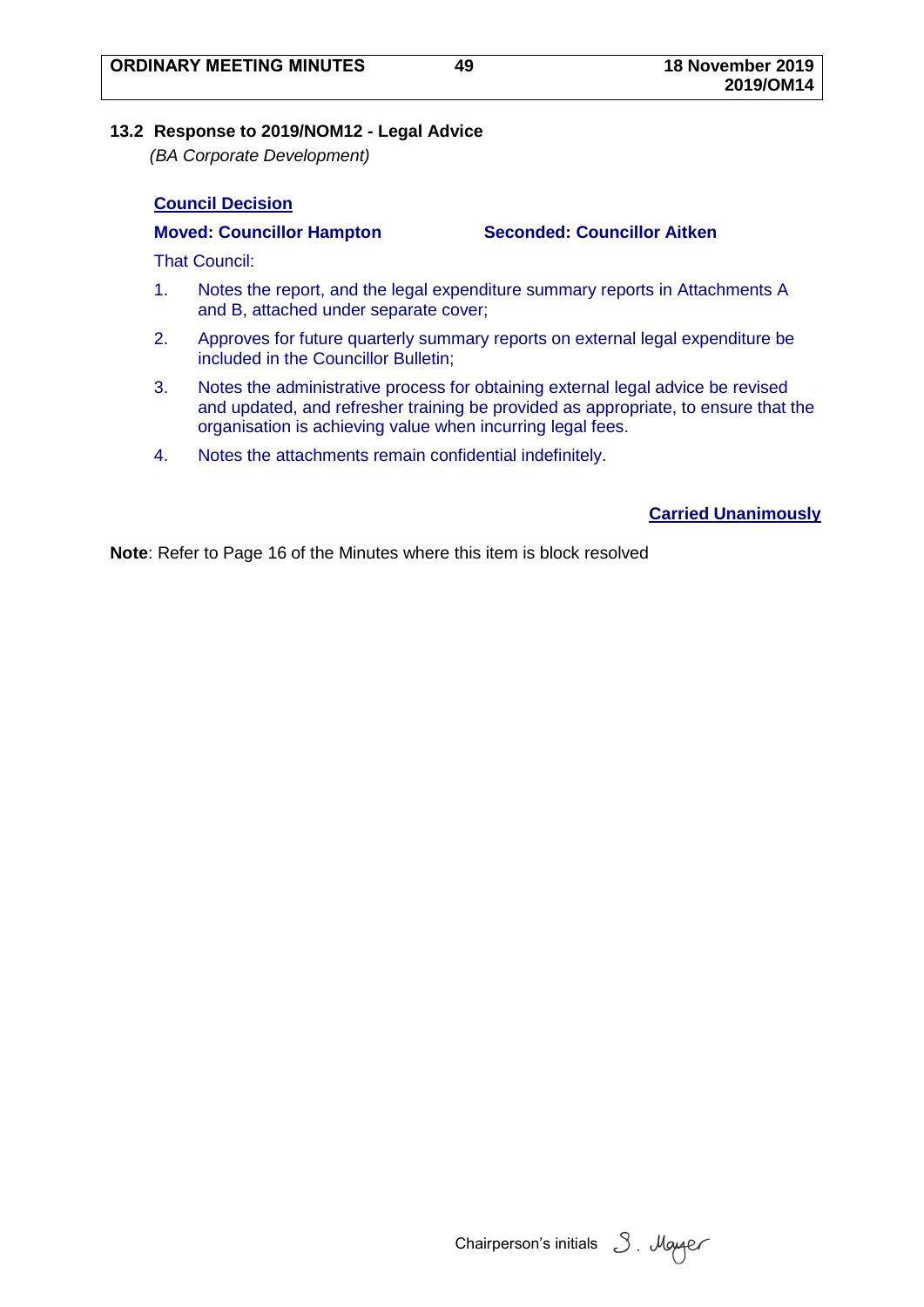### **13.3 Response to 2019/NOM20 - Reaffirmation of Victorian Local Government Women's Charter**

*(BA Corporate Development)*

## **Council Decision**

**Moved: Councillor Hampton Seconded: Councillor Aitken**

That Council:

- 1. Notes the progress made in the report.
- 2. Notes that a letter has been sent to the Victorian Local Governance Association (VLGA) to reaffirm Council's status as a signatory to the Victorian Local Government Women's Charter.
- 3. Notes that an action plan outlining gender equity initiatives will be included in the People Strategy, which is currently being developed for the organisation. A report will be provided to Council annually on gender equity initiatives and the impact of these initiatives across Council and the community.
- 4. Notes that Council's Health and Wellbeing Plan includes actions on diversity and inclusion.
- 5. Notes a community event in support of International Women's Day is scheduled for 2020, recognising the centenary in December 2019 of the first ever woman elected to local government.

**Carried Unanimously**

Chairperson's initials 3. Mayer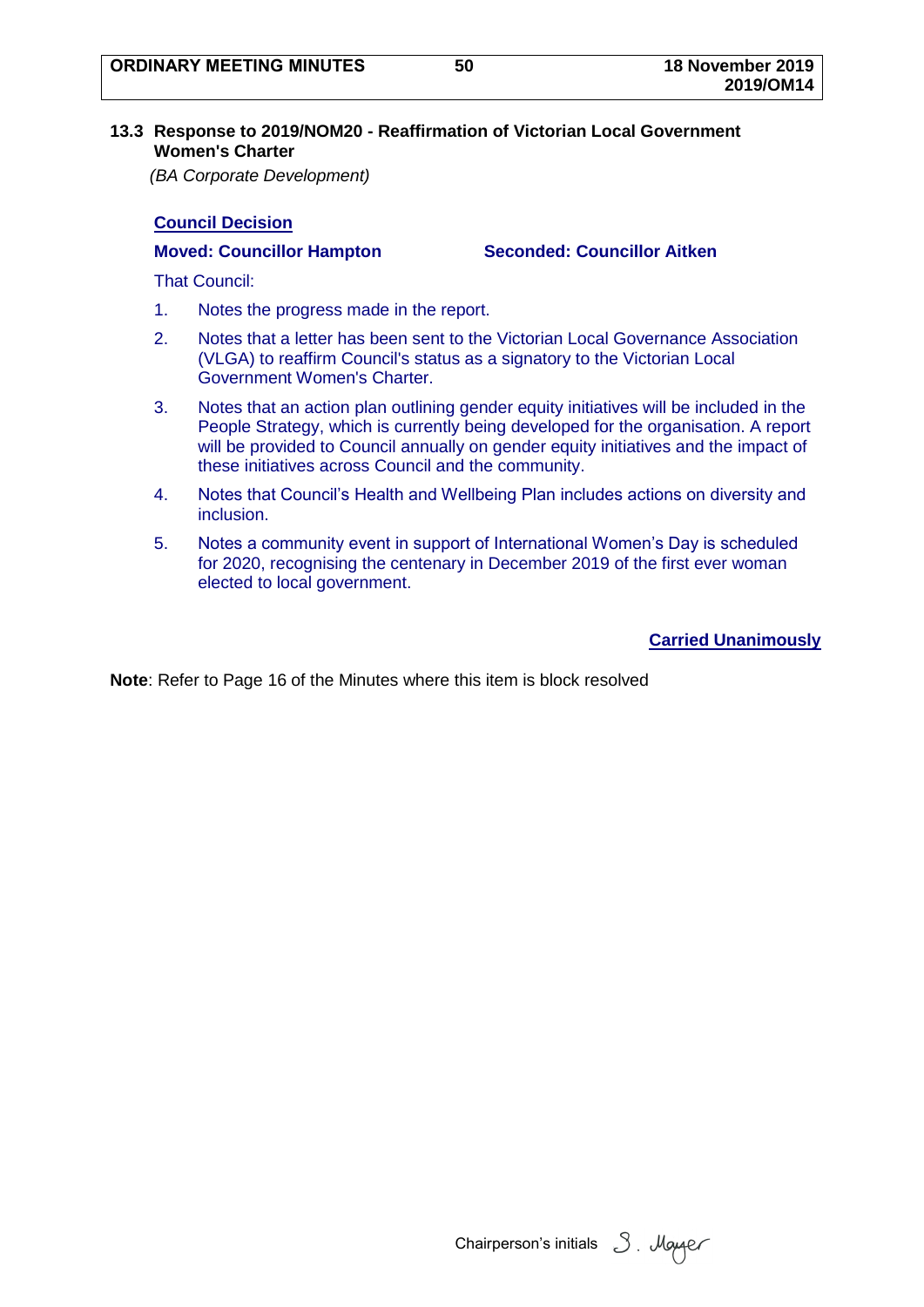## **13.4 Response to 2019/NOM27 - Sandfield Reserve - Dogs Off Leash**

*(LR Community Development)*

## **Recommendation (Director Community Development)**

That Council:

- 1. Refers the matter of installing a fenced dog off leash area at Sandfield Reserve to the review of the Domestic Animal Management Plan; which will commence in first quarter 2020.
- 2. Schedules the development of a masterplan for major reserves in Carrum Downs.

## **Council Decision**

## **Moved: Councillor Hampton Seconded: Councillor Cunial**

That Council:

- 1. Refers \$86,980 to the 2020/21 Budget Review for a fenced dog off leash area at Sandfield Reserve.
- 2. Schedules the development of a masterplan for major reserves in Carrum Downs.

## **Carried Unanimously**

| For the Motion:            | Crs Aitken, Bolam, Cunial, Hampton, Mayer and O'Connor |
|----------------------------|--------------------------------------------------------|
| <b>Against the Motion:</b> | Cr McCormack                                           |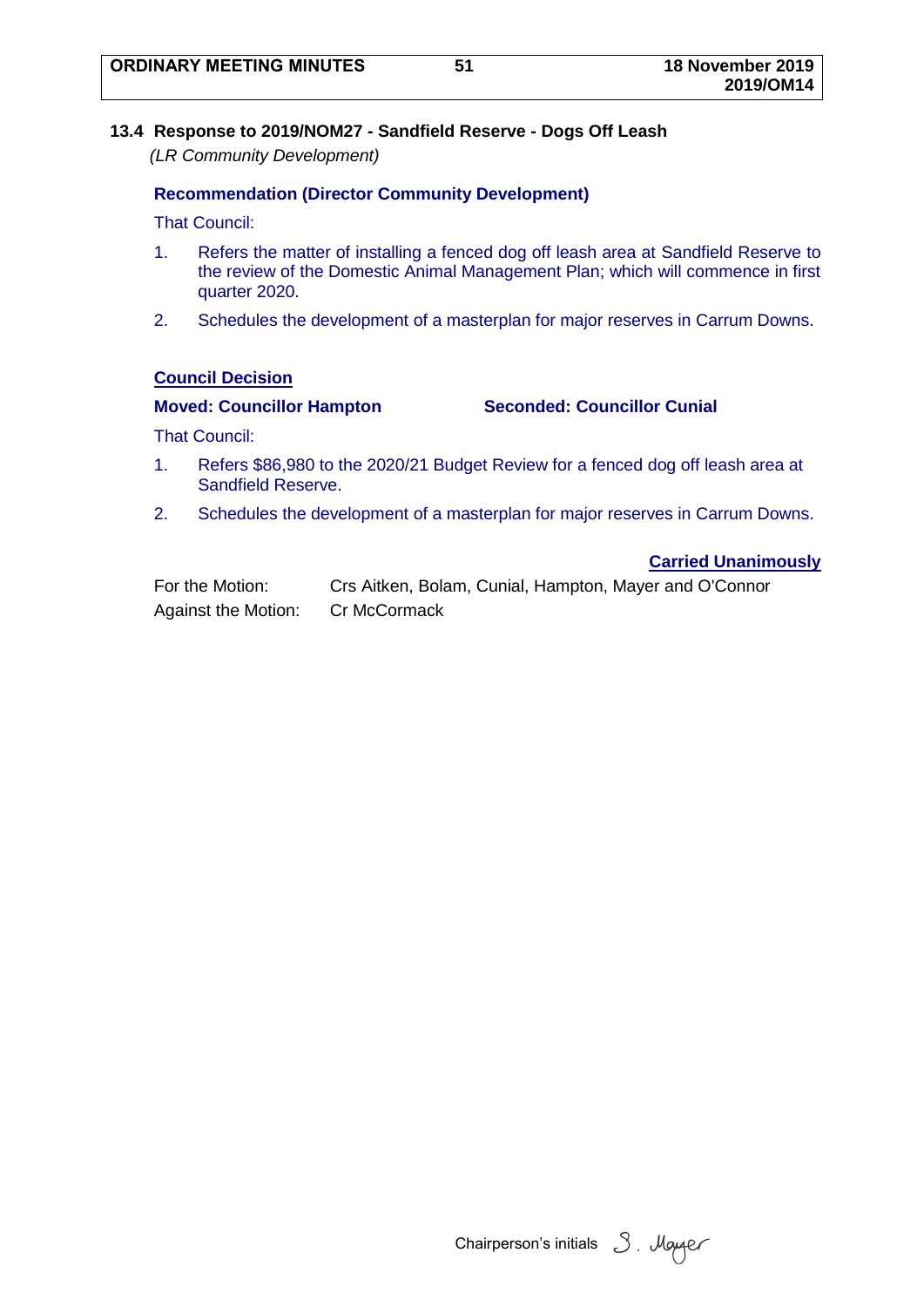# **13.5 Response to 2019/NOM28 - Council Based Grants**

*(SC Community Development)*

*Councillor McCormack left the chamber at 10:11 pm.*

*Councillor McCormack returned to the chamber at 10:13 pm.*

# **Council Decision**

**Moved: Councillor Hampton Seconded: Councillor McCormack**

That Council:

- 1. Authorises officers to establish a Local Heritage Preservation grant category under the annual community grants.
- 2. Refers \$40,000 to the 2020/21 Annual Budget process for consideration noting a grant under this category will be capped at \$10,000.
- 3. Notes, subject to approval of the grant category and referral to budget, Officers will draft guidelines to appropriately administer the Local Heritage Preservation grant funds and submit these to Council for approval.

**Lost**

| For the Motion:            | Crs Cunial, Hampton and O'Connor       |
|----------------------------|----------------------------------------|
| <b>Against the Motion:</b> | Crs Aitken, Bolam, Mayer and McCormack |

## **Council Decision**

**Moved: Councillor Bolam Seconded: Councillor Aitken**

That Council:

- 1. Authorises officers to establish a Local Heritage Preservation grant category under the annual community grants.
- 2. Commits \$40,000 to the 2020/21 Annual Budget process for consideration noting a grant under this category will be capped at \$10,000.
- 3. Notes, subject to approval of the grant category and referral to budget, Officers will draft quidelines to appropriately administer the Local Heritage Preservation grant funds and submit these to Council for approval.

**Carried** 

| For the Motion:            | Crs Aitken, Bolam, Mayer and McCormack |
|----------------------------|----------------------------------------|
| <b>Against the Motion:</b> | Crs Cunial, Hampton and O'Connor       |

Chairperson's initials 3. Mayer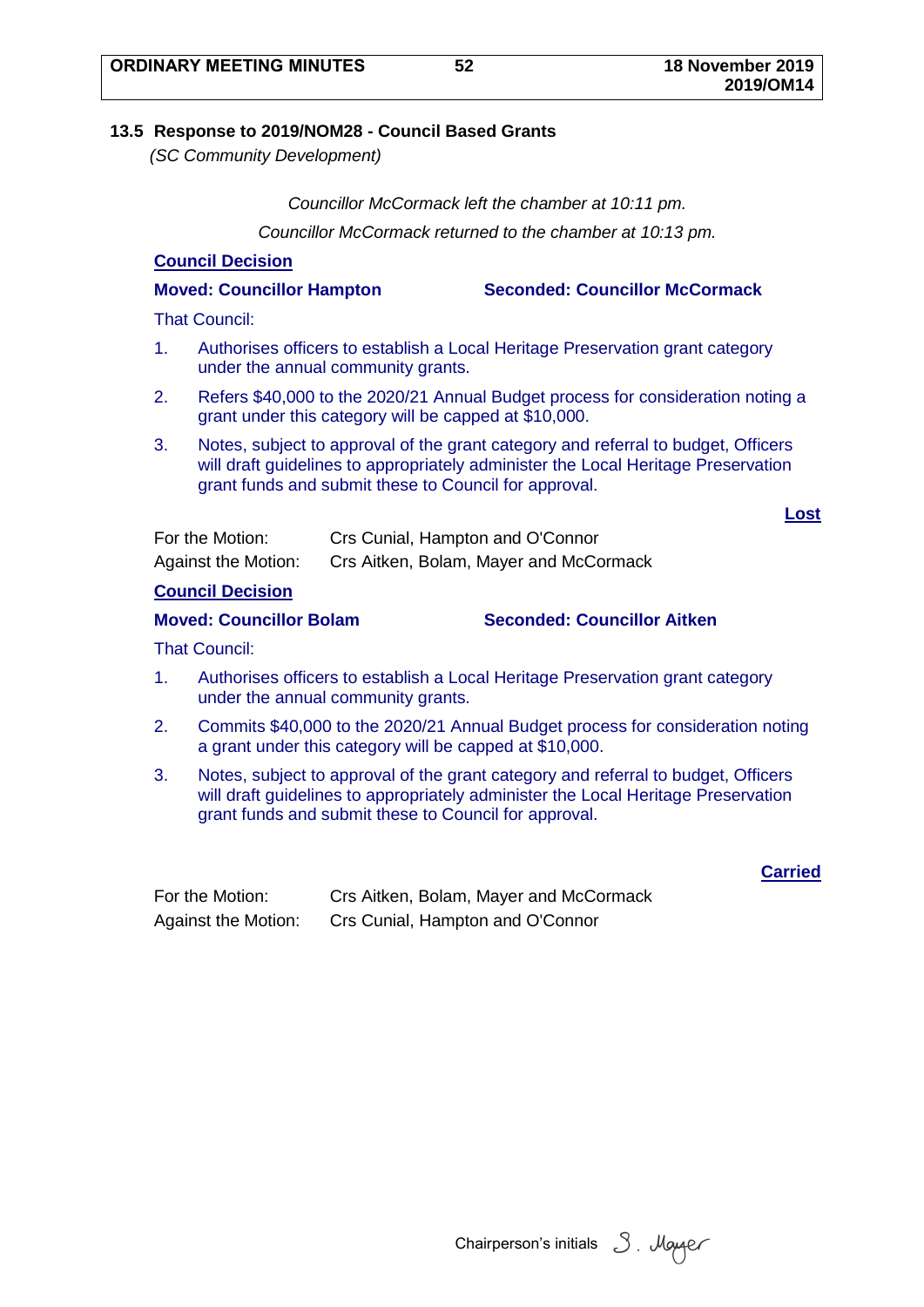## **13.6 Response to 2019/NOM35 - Review and process for capturing minutes from Resident and Developer Meetings**

*(SC Community Development)*

## **Council Decision**

### **Moved: Councillor Hampton Seconded: Councillor Aitken**

That Council notes the template and process for capturing and circulation of minutes of Resident Discussion Meetings and Submitter Information Sessions, to be implemented as outlined within this report.

## **Carried Unanimously**

Chairperson's initials 3. Mayaer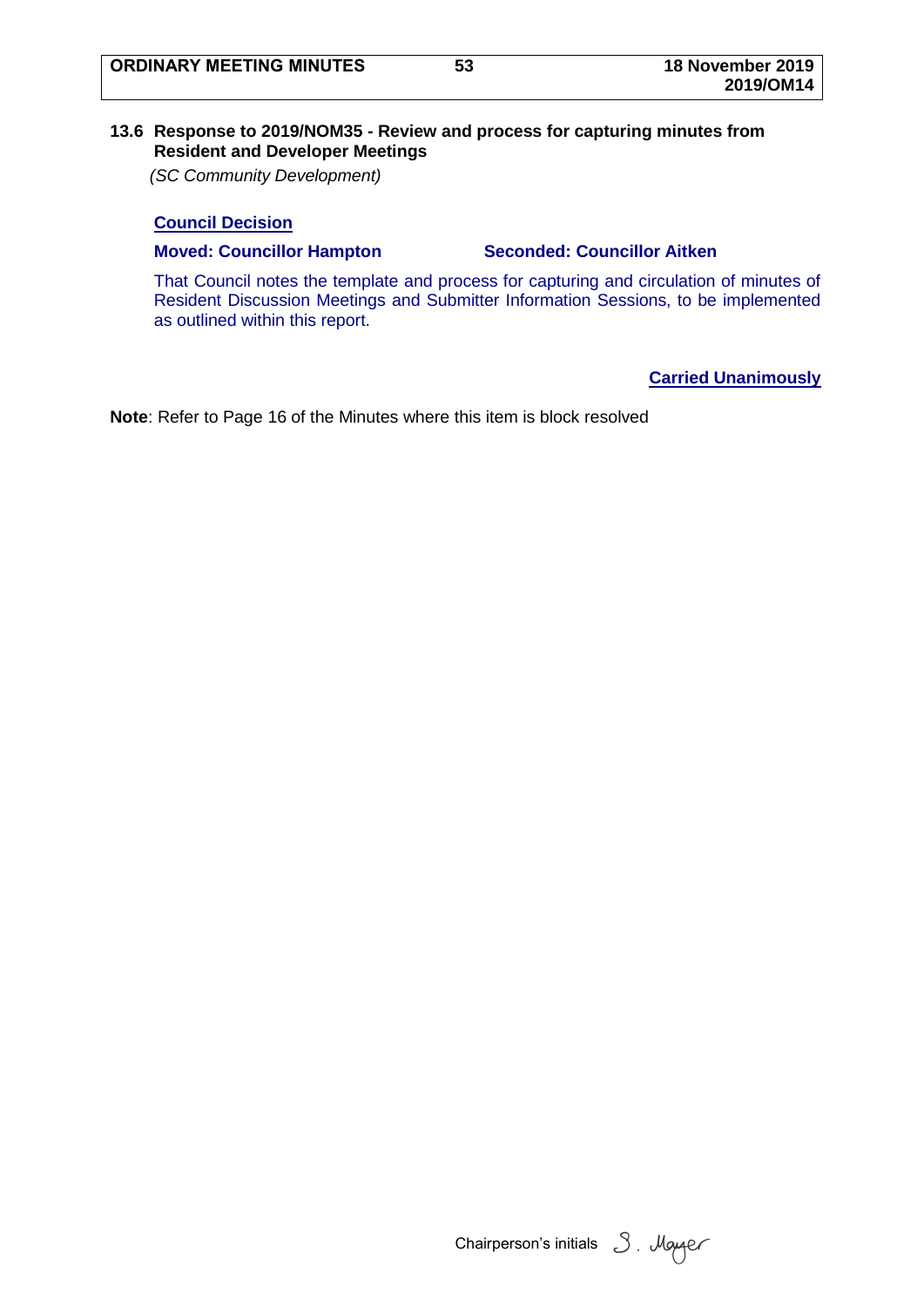**13.7 Response to 2019/NOM48 and Petition - Langwarrin Library and Family Centre** *(JF Community Development)*

## **Recommendation (Director Community Development)**

That Council:

- 1. Notes a petition of 499 signatures was received against the proposed development of the Langwarrin Library and Family Centre located at Lloyd Park North at Pindara Boulevard.
- 2. Following Council's decision at 2019/OM13 14 October in response to NOM48 to cease further engagement of the community in regard to the siting of the kindergarten and library at Pindara Boulevard and review alternative locations, Officers formally wrote to the head petitioner and advised them of Council's decision.
- 3. Notes Officers will update the head petitioner of any other subsequent decisions of Council relating to the proposed development at Lloyd Park North.
- 4. Authorises officers to advise Wonnai and Langwarrin kindergartens that Council has no plans to close the kindergartens.

### **Council Decision**

**Moved: Councillor McCormack Seconded: Councillor Hampton**

#### **Alternate**

That Council:

- 1. Notes a petition of 499 signatures was received against the proposed development of the Langwarrin Library and Family Centre located at Lloyd Park North at Pindara Boulevard.
- 2. Following Council's decision at 2019/OM13 14 October in response to NOM48 to cease further engagement of the community in regard to the siting of the kindergarten and library at Pindara Boulevard and review alternative locations, Officers formally wrote to the head petitioner and advised them of Council's decision.
- 3. Notes Officers will update the head petitioner of any other subsequent decisions of Council relating to the proposed development at Lloyd Park North.
- 4. Does not support the closure of any kindergartens in the municipality.

## **Carried Unanimously**

Chairperson's initials 3. Mayer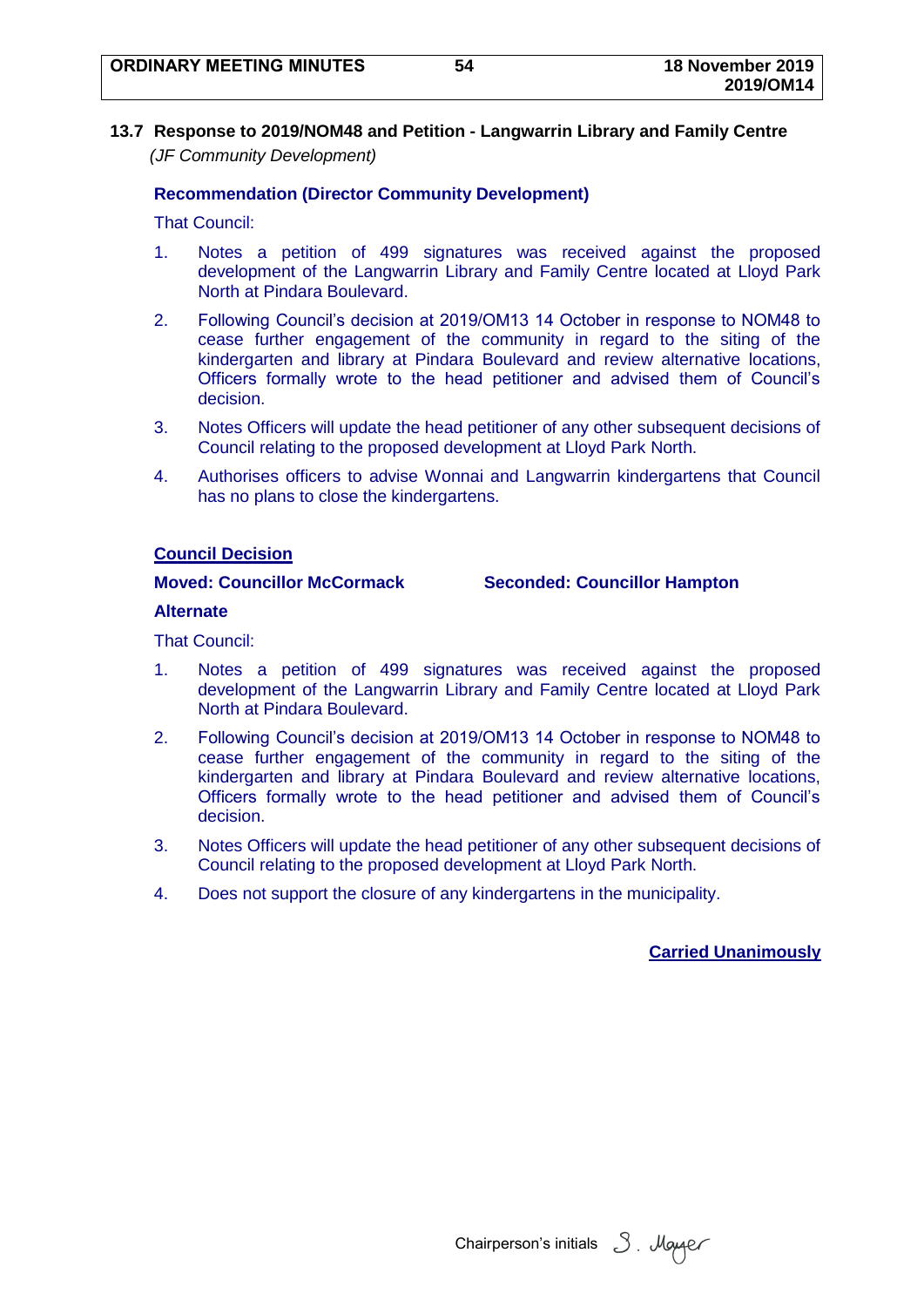## **14. NOTICES OF MOTION**

### **14.2 2019/NOM51 - Community Safety in the CAA**

*(VR Chief Executive Office)*

### **Council Decision**

#### **Moved: Councillor Hampton Seconded: Councillor Aitken**

That Council notes the recent Community Safety Meetings held by Cr Toms and continued by Cr Aitken which has involved a number of participants including council officers, John Billings representing Frankston Traders Group, various traders and other parties.

Requests that future meetings be closely minuted detailing issues and suggestions, and that such minutes be tabled with Council at the next Ordinary Meeting in the Open Agenda.

Requests further that any issues raised at these meetings, initiatives or ideas and/or requests to Frankston Police, be forwarded in detail to Frankston Police requesting detailed responses to the issues and in turn these responses be tabled in a report for the next appropriate Ordinary Meeting.

### **Carried Unanimously**

Chairperson's initials  $3$ . Mayaer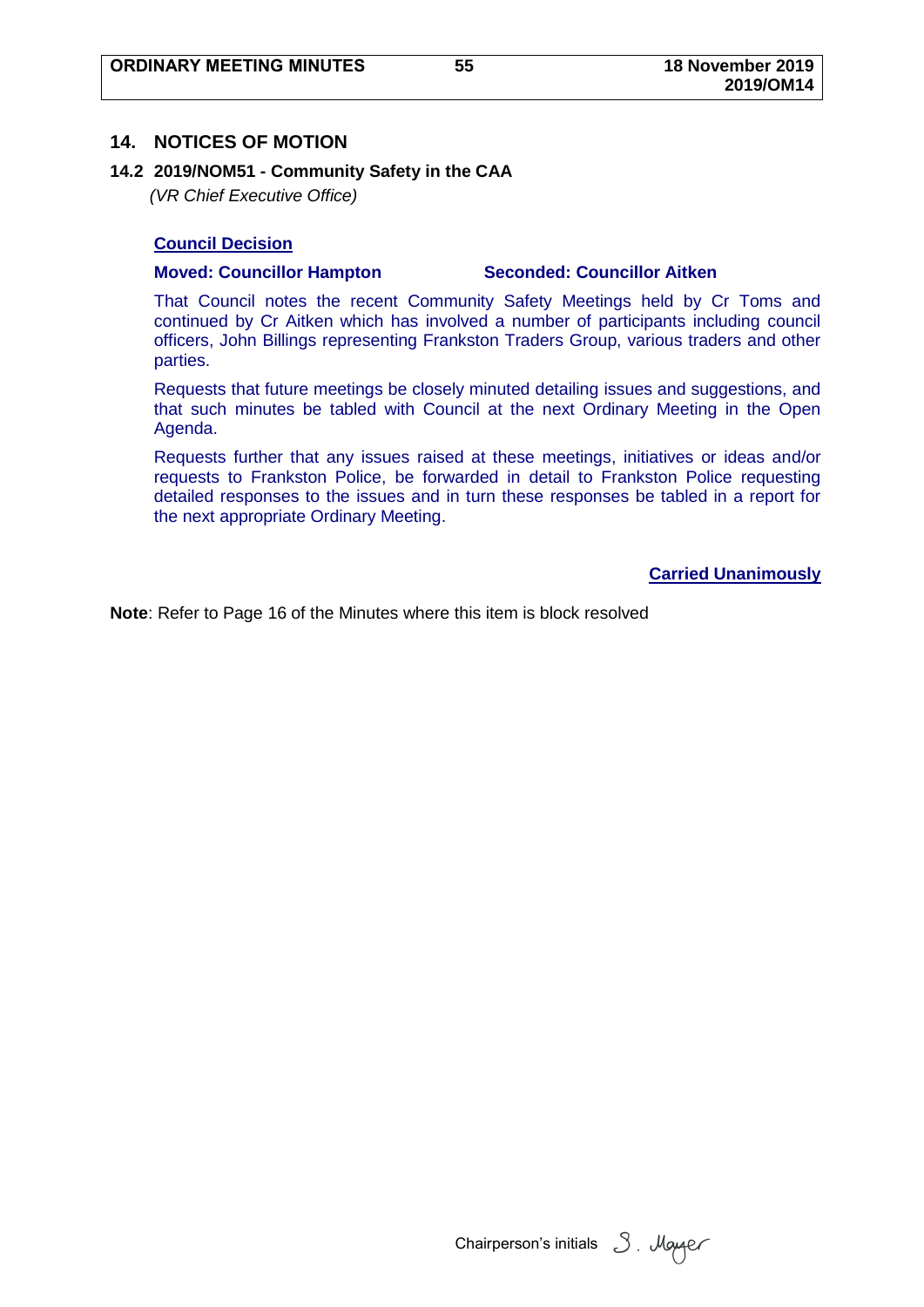### **14.5 2019/NOM54 - Mass Tree Planting Program**

*(VR Chief Executive Office)*

## **Council Decision**

#### **Moved: Councillor Hampton Seconded: Councillor Aitken**

That the Urban Forest Action Plan report, due before Council in early 2020, is to include an option for the consideration by Council for the implementation of a bulk tree planting program throughout the municipality within a twelve - fifteen month period.

The option detail in the report is to include areas where plantings could be located, the kind of plantings, public and private uptake, potential costs and the approaches employed by other municipalities that have initiated similar (if not greater) mass tree planting initiatives within a twelve month period such as Hornsby, Maroondah, Onkaparinga and Murray.

**Carried Unanimously**

Chairperson's initials  $3$ . Mayaer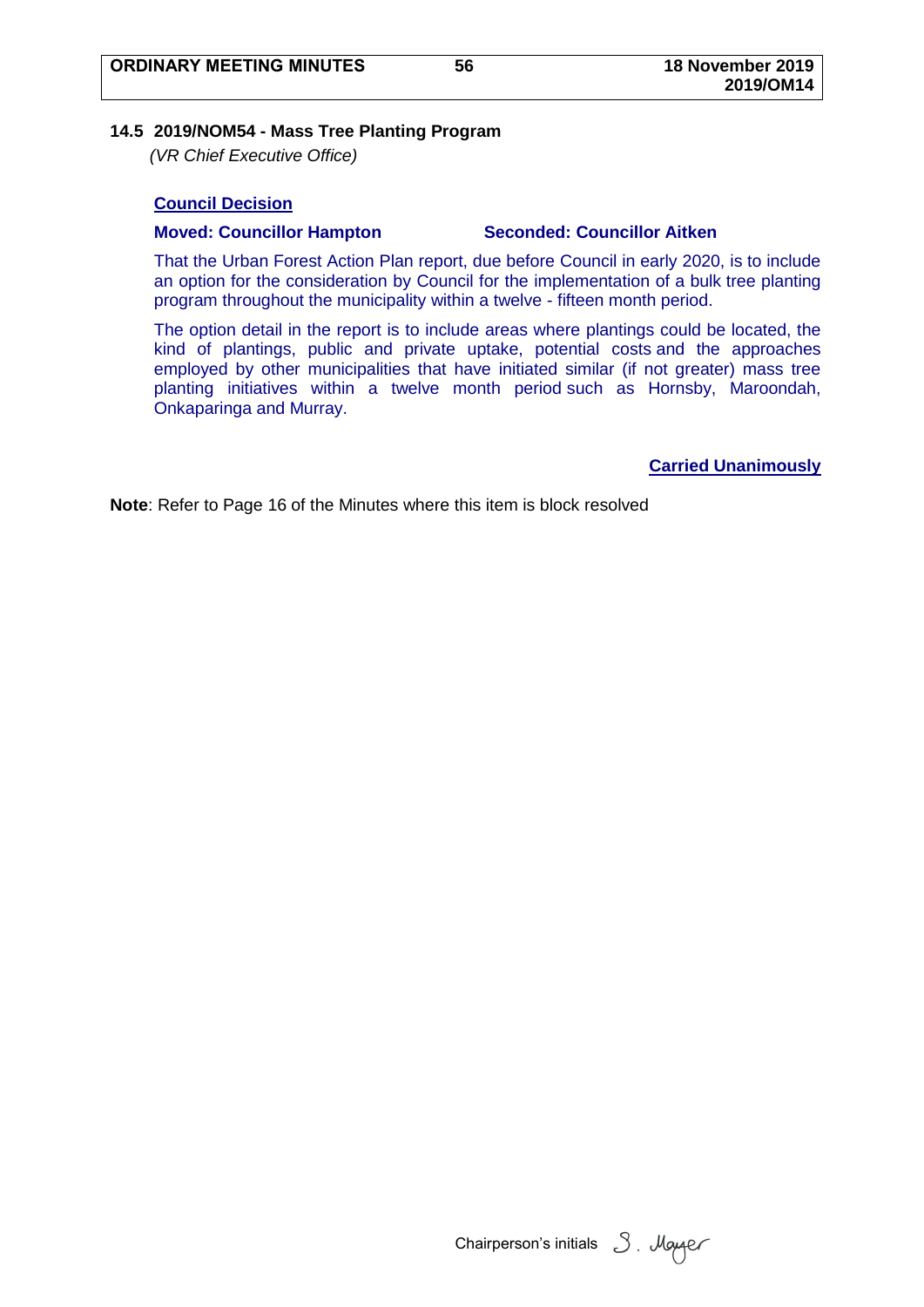## **15. LATE REPORTS**

Nil

## **16. URGENT BUSINESS**

**Urgent Business**

**Council Decision**

## **Moved: Councillor Aitken Seconded: Councillor Cunial**

That the matter of Responsible Gambling Codes of Conduct Review be accepted as Urgent Business.

**Carried Unanimously**

## **Urgent Business - Responsible Gambling Codes of Conduct Review**

## **Council Decision**

## **Moved: Councillor Aitken Seconded: Councillor Cunial**

That a letter as noted below be sent to the Honourable Marlene Kairouz MP supporting the Reforms to Responsible Gambling Codes to be signed by the Mayor, Cr Sandra Mayer.

### *Dear Minister,*

## *RESPONSIBLE GAMBLING CODES OF CONDUCT REVIEW*

*Frankston City Council supports the following reforms to Responsible Gambling Codes of Conduct for EGM venues to protect our local community from harm:*

- *● All pokies venue staff are prohibited from engaging in activities aimed at increasing the amount of money people lose.*
- *● All venue staff be required to monitor people gambling to identify signs a person is being harmed by gambling. Further, venue staff should be required to intervene and offer assistance to people displaying signs they are being harmed by their gambling, as is already the case under laws in New Zealand and Switzerland. This should include asking someone who has displayed significant signs of gambling harm to have to leave the venue and not come back for at least 24 hours.*
- *● Introduce mandatory breaks and maximum daily limits on gambling time.*
- *● The Code forbids the provision of free drinks (excluding water) in the pokies area of the venues and encourages people to take a break by having to go to other parts of the venue for food and drinks.*
- *● The Code should prohibit the giving of gifts, inducements or any other item of value to people who are gambling.*
- *● The Code should require pokie venues to assist in any research around reducing gambling related harm that has been approved by the Victorian Government.*

*We sincerely hope that the Andrews Labor government will act quickly to ensure these reforms are implemented. At present, our community experiences very high levels of harm as a result of poker machines in local venues and we see no evidence that current venue codes of conduct are protecting community members. Indeed, there is* 

Chairperson's initials 3. Mayor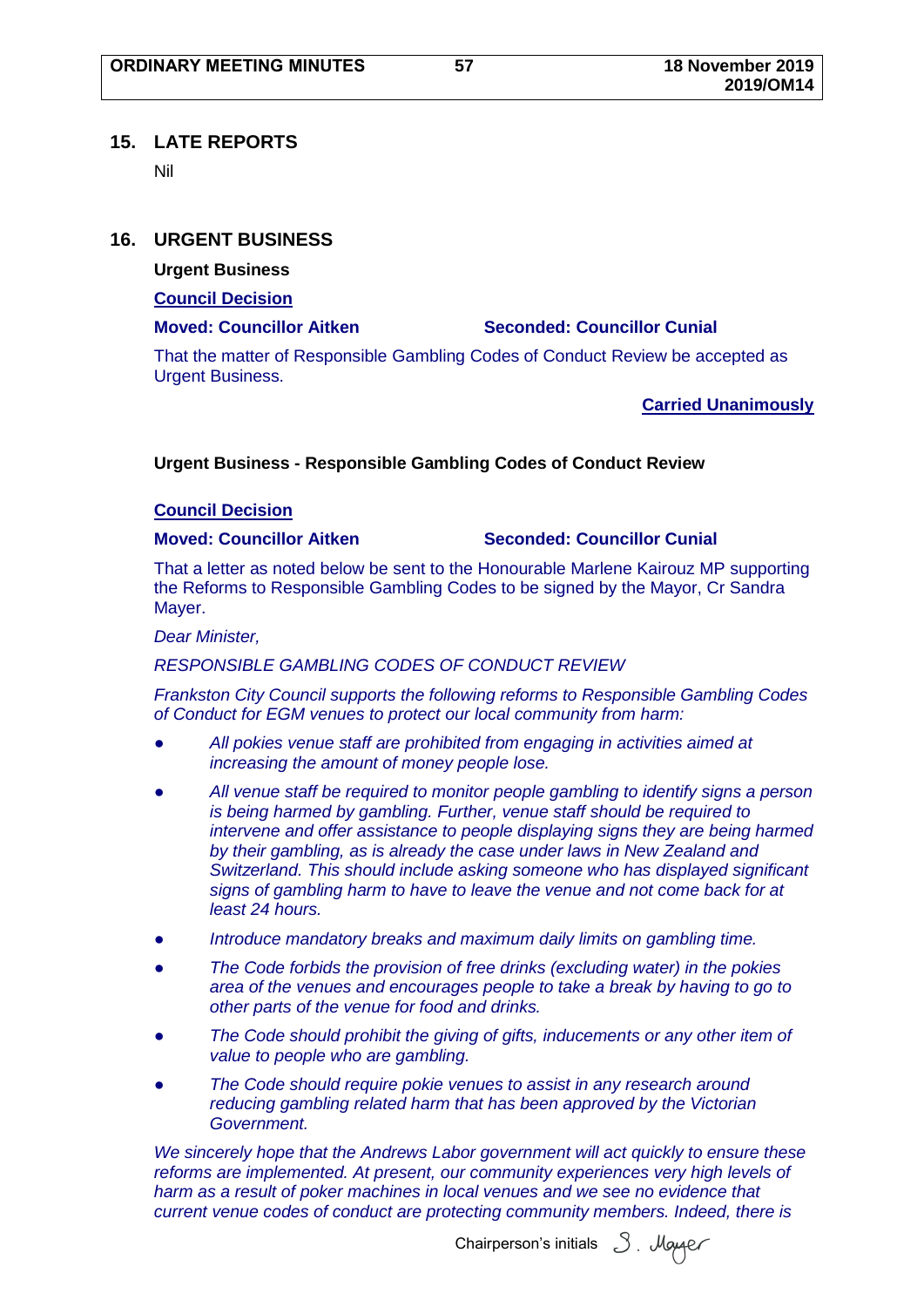*an increasing body of academic research which has found them to be ineffective.*

*We note that taking action to strengthen venue responsible gambling provision was part of the Victorian Labor platform in your successful 2018 campaign and we look forward to seeing the outcome of this review, ideally with some decisive and effective new measures.*

*We would very much appreciate an update on progress in this area and your advice as to any further actions our council could undertake to ensure that communities are better protected from pokies harm in the future.*

### **Carried Unanimously**

#### **Urgent Business**

#### **Council Decision**

#### **Moved: Councillor O'Connor Seconded: Councillor Cunial**

That the matter of Medically Assisted Treatment of Opioid Dependence be accepted as Urgent Business.

### **Carried Unanimously**

#### **Urgent Business - Medically Assisted Treatment of Opioid Dependence**

#### **Council Decision**

#### **Moved: Councillor O'Connor Seconded: Councillor Cunial**

That Council

- 1. Acknowledges the RADFMP's (Responding to Alcohol & Other Drugs Frankston Mornington Peninsula) work to enhance access to Medically Assisted Treatment of Opioid Dependence (MATOD) through a demonstration pilot of a collaborative model between GPs and pharmacists in the Frankston Mornington Peninsula catchment.
- 2. Authorises the Mayor to sign the letter as noted below proposing the pilot *Dear Minister Hunt/ Minister Mikakos/ Minister Foley (only one to appear on actual letter),*

*We are writing to seek your consideration of the attached proposal and investment request for a Prescriber/Pharmacy Collaborative Shared-Care Model Demonstration Project across the Frankston-Mornington Peninsula Catchment.*

*Stakeholders have come together through the RAD-FMP (Responding to Alcohol and other Drugs across Frankston Mornington Peninsula) project, including the Pharmacy Guild, the Pharmaceutical Society, AMA Victoria, Monash Addiction Research Centre, Monash University Faculty of Pharmacy, the Area 4 Pharmacotherapy Network based at SEMPHN, and local and state government, to develop a collaborative response to the critical need for improved access to treatment of opioid dependence.* 

*Extensive efforts have sought to increase prescribers to deliver medicallyassisted treatment of opioid dependence (MATOD) in the Frankston Mornington Peninsula (FMP) region, but despite these efforts there has been insufficient growth in prescriber capacity. Furthermore, demands for MATOD are likely to increase due to a confluence of factors including: increasing prevalence of dependence on pharmaceutical opioids, the introduction of SafeScript resulting in the identification of more people in need of opioid substitution treatment and an ageing cohort of GP MATOD prescribers.*

*Although there has been a sharp focus on Frankston, these problems are not* 

Chairperson's initials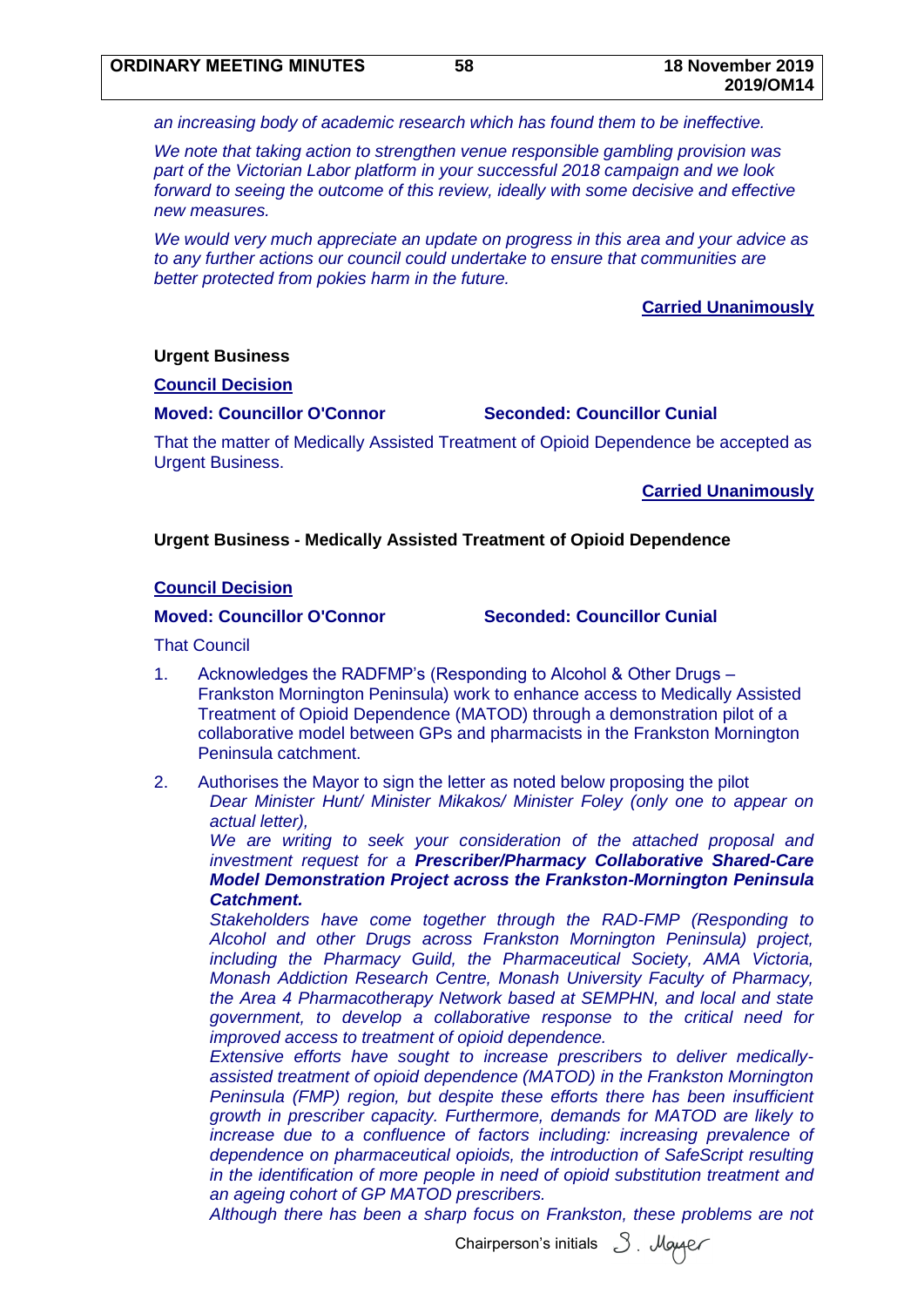*unique to the region with pharmacotherapy prescriber shortages affecting opioid treatment capacity in many parts of Australia. There is an urgent need to explore opportunities to enhance access to MATOD. This proposed project aims to demonstrate the potential of a shared-care collaborative model between GPs and Community Pharmacists to improve access and continuity of care for people with opioid dependence disorders. The FMP provides the ideal location to implement a demonstration project in both metro and regional locations so that findings could then be scaled up across Victoria and other parts of Australia where treatment shortages are similarly severe.*

*We, the undersigned, are keen to see this project progress and enthusiastic about working in partnership on implementation.* 

## **Carried Unanimously**

#### **Urgent Business**

**Council Decision**

#### **Moved: Councillor McCormack Seconded: Councillor O'Connor**

That the matter of approving the Community Engagement Policy & Framework for public exhibition be accepted as Urgent Business.

**Carried Unanimously**

### **Urgent Business - Community Engagement Policy & Framework**

#### **Council Decision**

**Moved: Councillor McCormack Seconded: Councillor O'Connor**

That Council

- 1. Approve the draft Community Engagement Policy and Framework to be released for public exhibition for a period of 6 weeks.
- 2. Notes a report will be submitted to Council outlining public submissions and recommendations by February 2020.

**Carried Unanimously**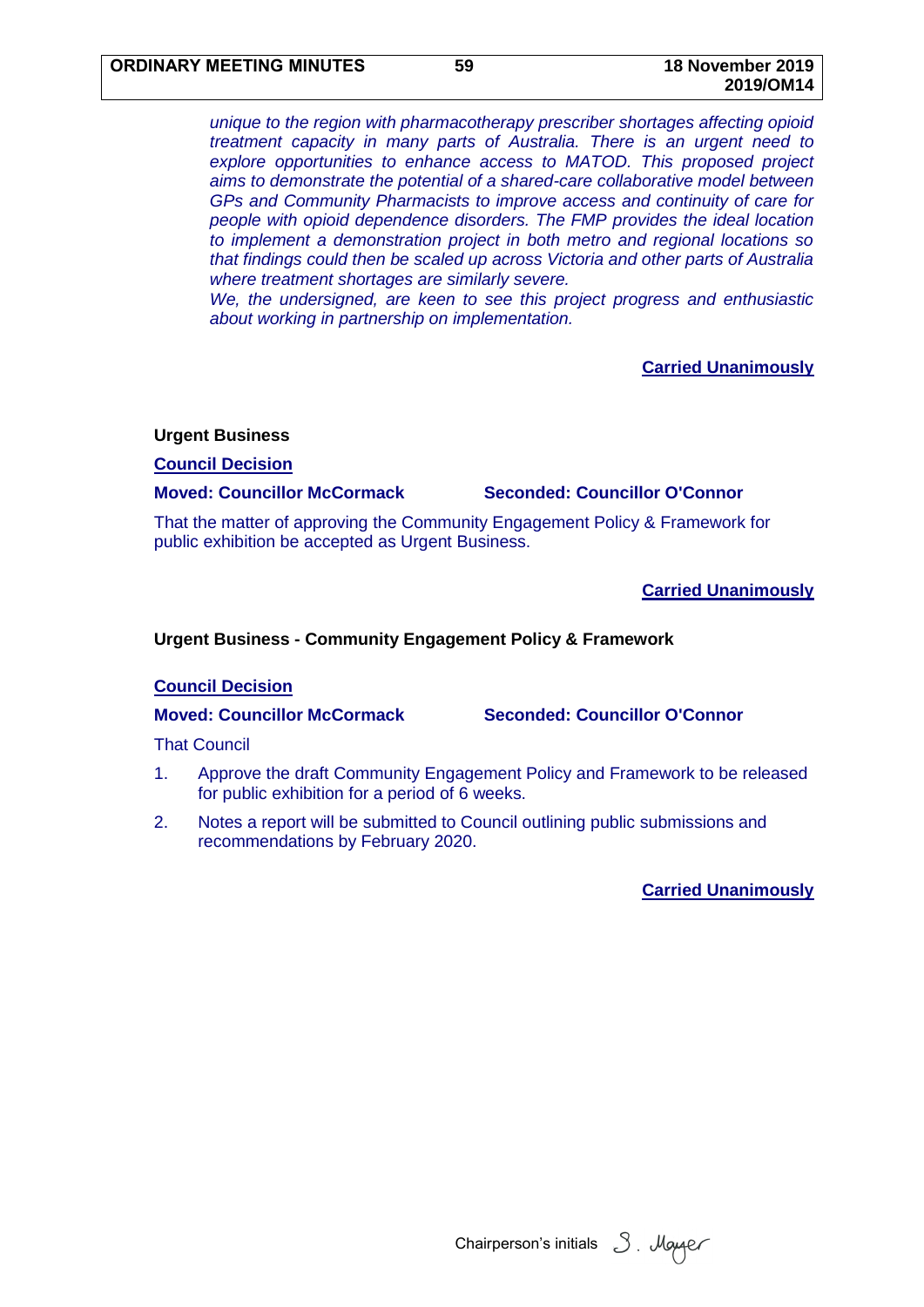**Carried** 

## **Item Brought Forward**

#### **Council Decision**

## **Moved: Councillor Bolam Seconded: Councillor Hampton**

That Item C.15: Peninsula Leisure Permission to Tender be brought forward into Open Council.

For the Motion: Crs Aitken, Bolam, Hampton, Mayer, McCormack and O'Connor Against the Motion: Cr Cunial

#### **C.15 Peninsula Leisure Permission to Tender**

*(MP Corporate Development)*

#### **Recommendation (Director Corporate Development)**

That Council:

- 1. Notes Peninsula Leisure's request to respond to the Tender for Pines Forest Aquatic Centre and the Expression of Interest for the Frankston Health and Wellbeing Hub.
- 2. Grants permission for Peninsula Leisure to respond to both opportunities.
- 3. Notes the resolution remain confidential until all tender processes have been finalised.

#### **Extension of Time**

#### **Moved: Councillor Bolam Seconded: Councillor McCormack**

That Cr Aitken be granted an extension of time.

#### **Carried**

| For the Motion:            | Crs Aitken, Bolam, Mayer and McCormack |
|----------------------------|----------------------------------------|
| <b>Against the Motion:</b> | Crs Cunial, Hampton and O'Connor       |

#### **Council Decision**

**Moved: Councillor Bolam Seconded: Councillor Hampton**

That Council:

- 1. Notes Peninsula Leisure's request to respond to the Tender for Pines Forest Aquatic Centre and the Expression of Interest for the Frankston Health and Wellbeing Hub.
- 2. Grants permission for Peninsula Leisure to respond to both opportunities.

**Carried**

| For the Motion:     | Crs Bolam, Cunial, Hampton, Mayer, McCormack and O'Connor |
|---------------------|-----------------------------------------------------------|
| Against the Motion: | Cr Aitken                                                 |

Chairperson's initials 3. Mayer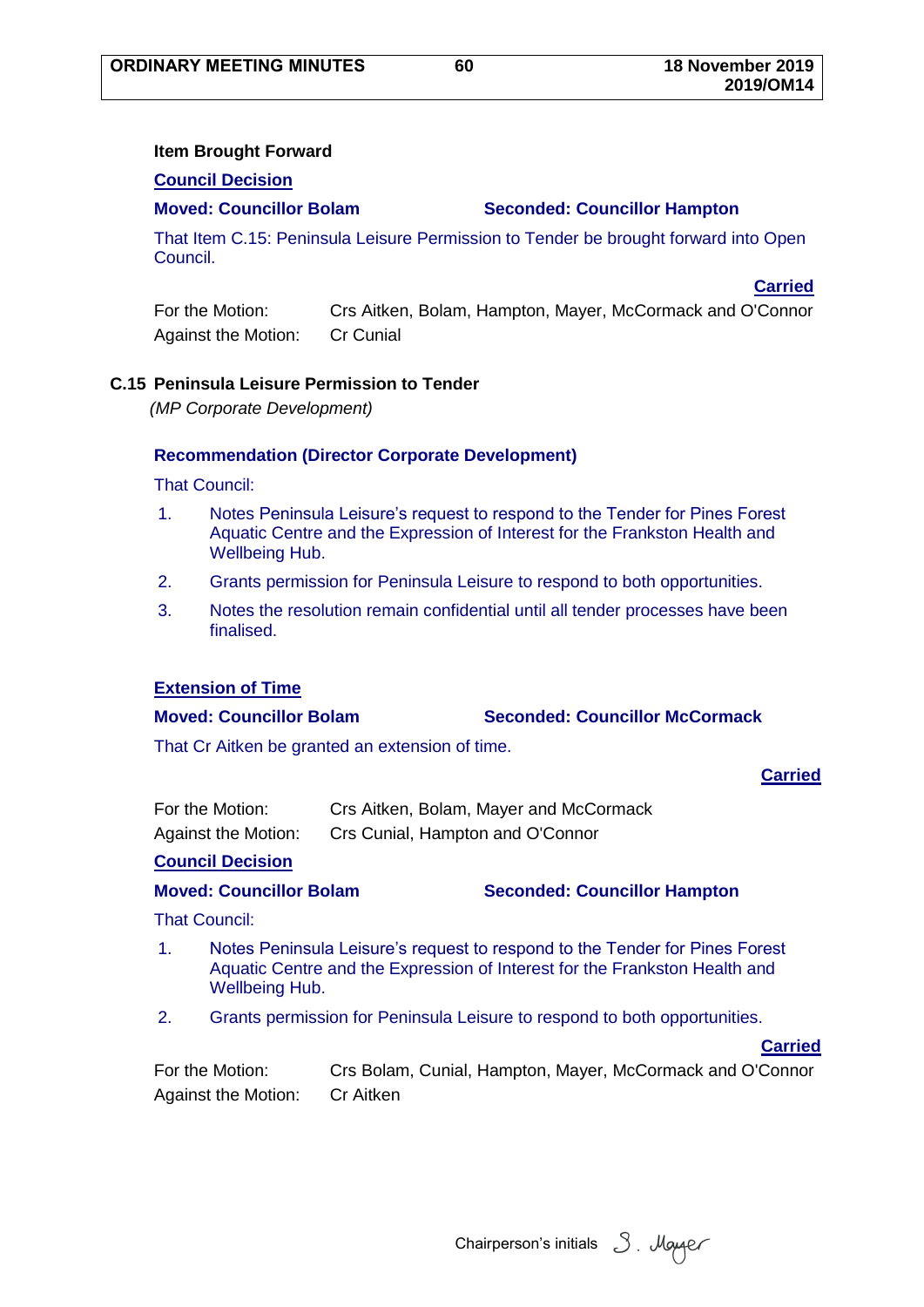## **17. CONFIDENTIAL ITEMS**

### **Council Decision**

#### **Moved: Councillor Cunial Seconded: Councillor Aitken**

That the Ordinary Council Meeting be closed to the public to discuss the following Agenda items and all documents associated with the consideration and discussion of it, that are designated confidential information by me, pursuant to Section 77(2)(c) of the Local Government Act 1989 (the Act) on the following grounds:

## **C.1 Proposed Recipients for Citizen, Young Citizen, Senior Citizen and Community Event of the Year Awards for 2020**

Agenda Item C.1 Proposed Recipients for Citizen, Young Citizen, Senior Citizen and Community Event of the Year Awards for 2020 is designated confidential as it relates to Any other matter which the Council or special committee considers would prejudice the Council or any person (s89 2h)

# **C.2 Appointment of Independent Member to the Audit and Risk Committee**

Agenda Item C.2 Appointment of Independent Member to the Audit and Risk Committee is designated confidential as it relates to personnel matters (s89 2a)

#### **C.3 Strategic Risk Management Report**

Agenda Item C.3 Strategic Risk Management Report is designated confidential as it relates to Any other matter which the Council or special committee considers would prejudice the Council or any person (s89 2h)

### **C.4 Local Government Inspectorate investigation outcome**

Agenda Item C.4 Local Government Inspectorate investigation outcome is designated confidential as it relates to Any other matter which the Council or special committee considers would prejudice the Council or any person (s89 2h)

#### **C.5 Response to NOM1377 - McClelland Gallery Interconnectedness and Peninsula Link**

Agenda Item C.5 Response to NOM1377 - McClelland Gallery Interconnectedness and Peninsula Link is designated confidential as it relates to proposed developments (s89 2e)

## **C.6 Award of Contract 2019/20-8 - Supply and Install Sportsfield Lighting (Broadcast Level) at Frankston Park Oval**

Agenda Item C.6 Award of Contract 2019/20-8 - Supply and Install Sportsfield Lighting (Broadcast Level) at Frankston Park Oval is designated confidential as it relates to contractual matters (s89 2d)

## **C.7 Award of Contract 2019/20-9 - IT Core Infrastructure Renewal**

Agenda Item C.7 Award of Contract 2019/20-9 - IT Core Infrastructure Renewal is designated confidential as it relates to contractual matters (s89 2d)

#### **C.8 Award of Contract 2019/20-10 - Crack sealing**

Agenda Item C.8 Award of Contract 2019/20-10 - Crack sealing is designated confidential as it relates to contractual matters (s89 2d)

Chairperson's initials 3. Mayer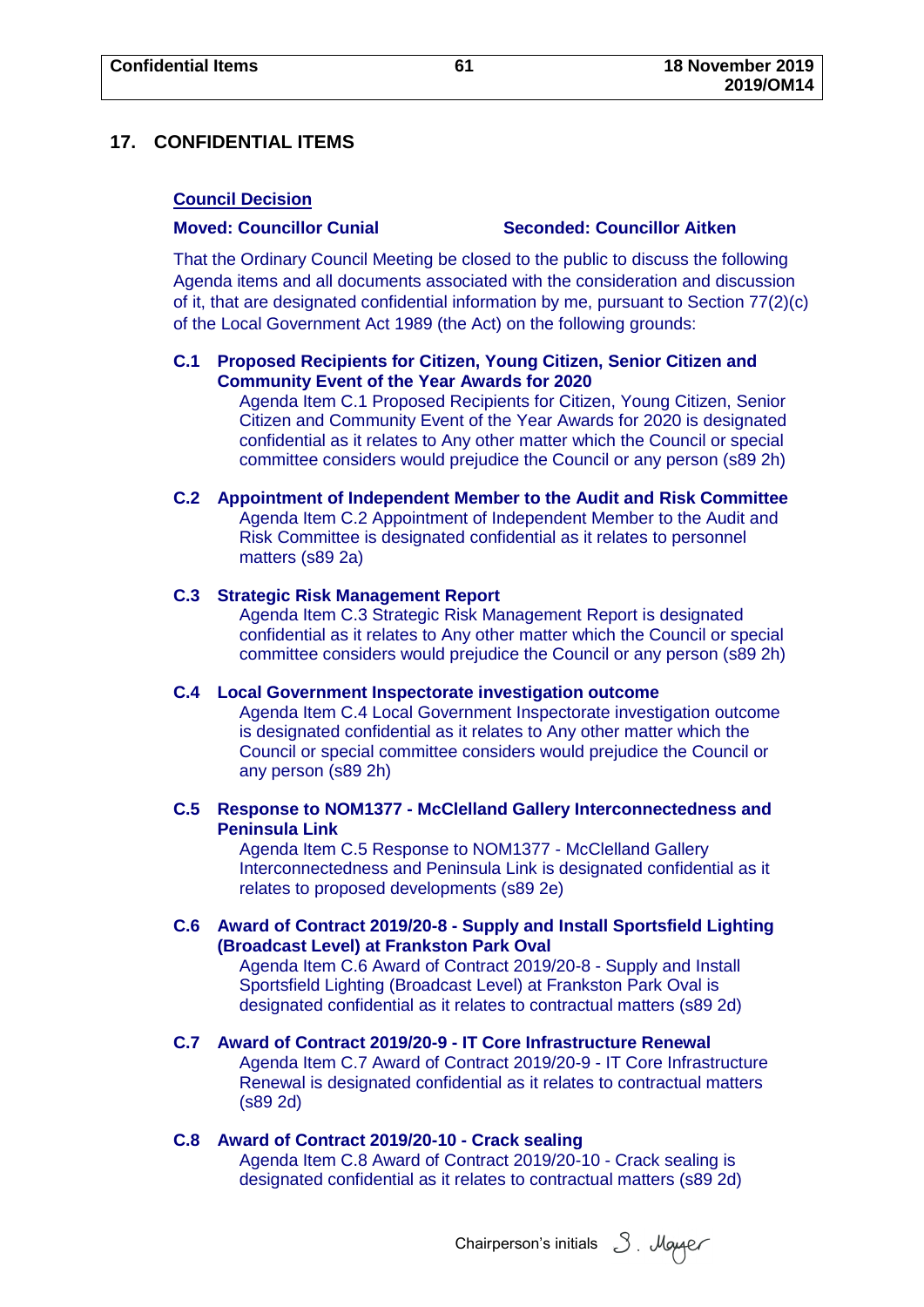## **C.9 Award of Contract 2019/20-32 - Soft Fall Mulch - Supply, Delivery & Installation**

Agenda Item C.9 Award of Contract 2019/20-32 - Soft Fall Mulch - Supply, Delivery & Installation is designated confidential as it relates to contractual matters (s89 2d)

**C.10 Award of Contract 2019/20-22 - Dust Suppression Services**  Agenda Item C.10 Award of Contract 2019/20-22 - Dust Suppression Services is designated confidential as it relates to contractual matters (s89 2d)

## **C.11 Award of Contract 2019/20-28 - Bridge and Timber Pedestrian Structures Renewal Program**

Agenda Item C.11 Award of Contract 2019/20-28 - Bridge and Timber Pedestrian Structures Renewal Program is designated confidential as it relates to contractual matters (s89 2d)

### **C.12 Award of Contract 2019-20-35 - Construction of Overport Park Car Park, Frankston South**

Agenda Item C.12 Award of Contract 2019-20-35 - Construction of Overport Park Car Park, Frankston South is designated confidential as it relates to contractual matters (s89 2d)

### **C.13 Award of Contract 2019/20-37 - Orwil Street Community House Redevelopment**

Agenda Item C.13 Award of Contract 2019/20-37 - Orwil Street Community House Redevelopment is designated confidential as it relates to contractual matters (s89 2d)

## **C.14 Award of Contract No. CN2436 - Minor Civil Works Contractors Panel**

Agenda Item C.14 Award of Contract No. CN2436 - Minor Civil Works Contractors Panel is designated confidential as it relates to contractual matters (s89 2d)

**Carried Unanimously**

……………………………………… Signed by the CEO

Chairperson's initials 3. Moyger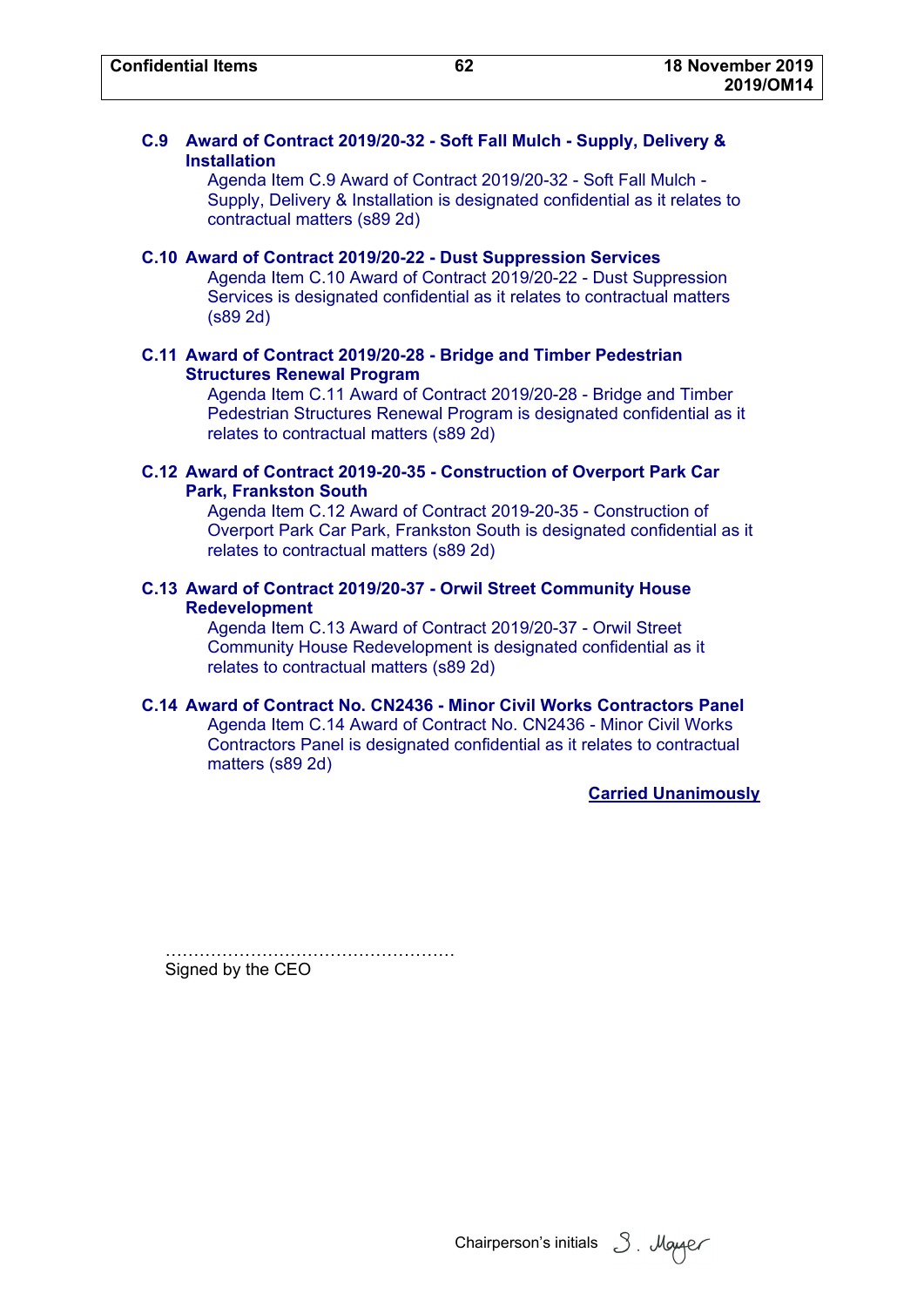## **18. OUTCOME OF CONSIDERATION OF CONFIDENTIAL ITEMS**

### **C.4 Local Government Inspectorate investigation outcome (considered at this meeting)**

*In accordance with the Local Government Act 1989, Council resolved this item be considered in-camera under Section 89(2) (h) 'Any other matter which the Council or special committee considers would prejudice the Council or any person'.*

#### **Council Decision**

**Moved: Councillor Cunial Seconded: Councillor Aitken**

That Council:

- 1. Notes the letter, dated 2 October 2019, from the Local Government Inspectorate on the investigation outcome.
- 2. Approves for the legal fees to the sum of \$3,630 being the actual expense incurred by Councillor Hampton to be reimbursed, in accordance with the 2018 Councillor Expense Reimbursement Policy.
- 3. Approves for the resolution of this report to be released with the minutes of this Council Meeting and notes the contents of this report and its attachments remain confidential indefinitely.

*The motion was put and Carried*

Chairperson's initials 3. Mayer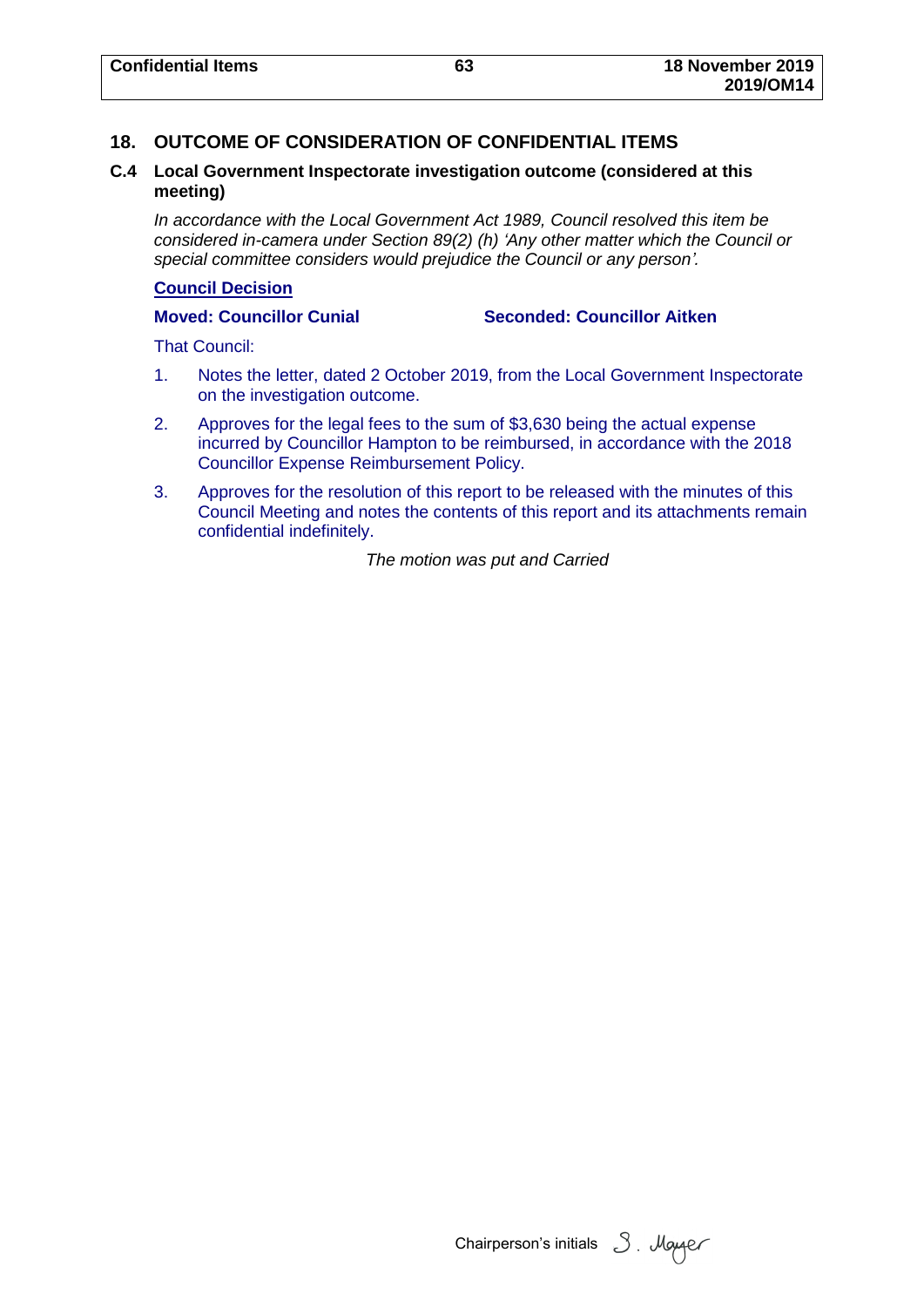| <b>Confidential Items</b> | 64 | 18 November 2019 |
|---------------------------|----|------------------|
|                           |    | 2019/OM14        |

*The meeting was closed to the public at 10.42 pm*

**CONFIRMED THIS DAY OF 2019**

**…………………………………………….. CHAIRPERSON**

## **AUTHORITY TO STAMP INITIALS ON MINUTES**

I, Cr. Sandra Mayer, Chairperson – Council Meeting hereby authorise the use of an electronic stamp of my initials to initial each page of these Minutes of the Council Meeting held on Monday 18 November 2019, confirmed on Monday 16 December 2019.

…………………………………………………………… (Cr. Sandra Mayer, Chairperson – Council Meeting)

Dated this **Dated this** 2019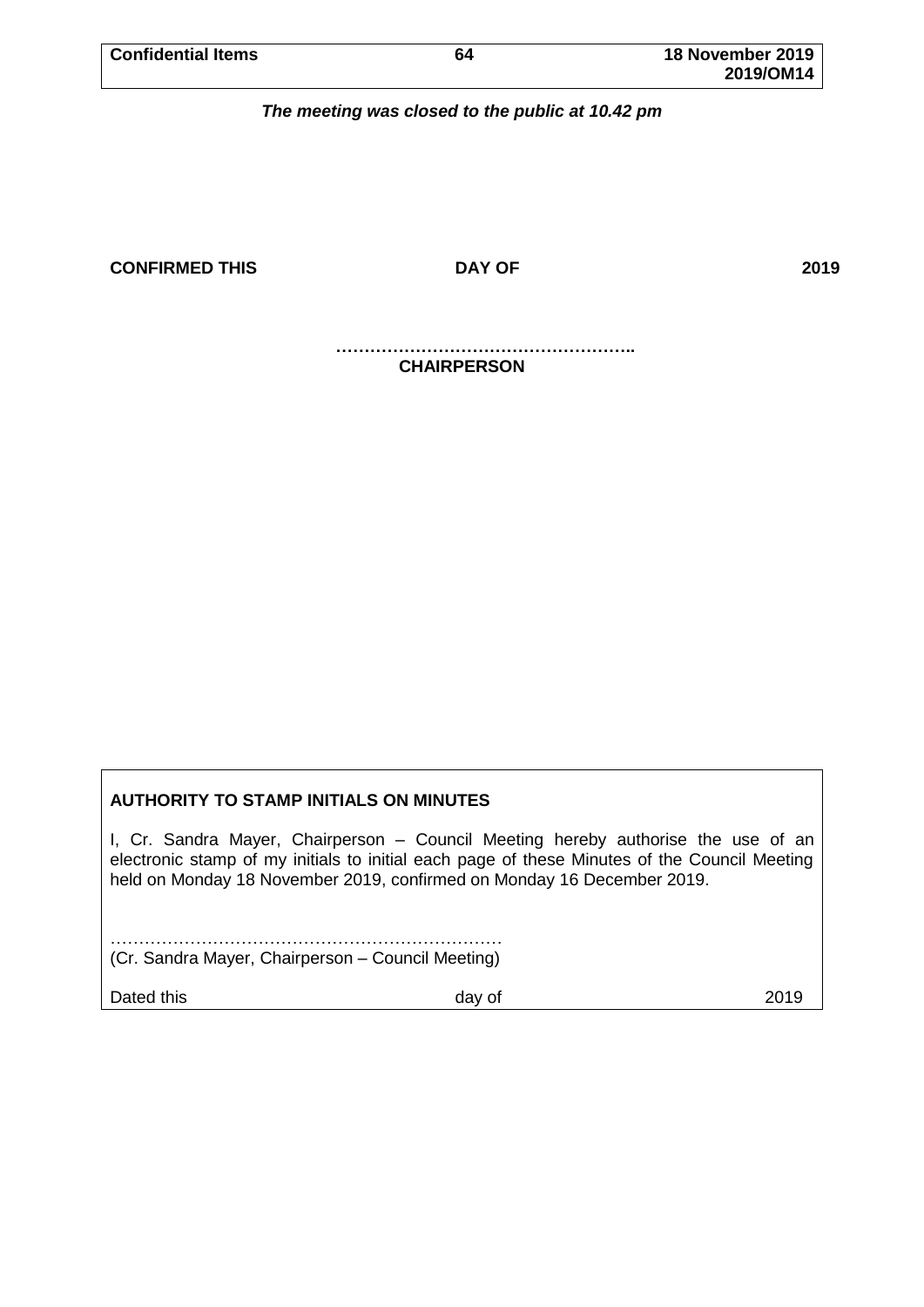# **QUESTION TIME**

*These Questions With Notice were presented at the Ordinary Meeting 2019/13 – 14 October 2019. As the submitter was in the gallery at the time, the questions and answers were read out publicly. In accordance with the Public Submissions and Question Time Policy, the questions and response(s) are published at the next Ordinary Council Meeting Minutes.*

# **Evie Reynolds**

# **Question 1**

If you are to close, not relocate but close, Wonnai Preschool and Langwarrin Preschool, you will be leaving an entire area of Langwarrin without a preschool within reasonable walking distance. Can you please explain how this is best practice and 'servicing community needs for the future'?

# **Response by Director Community Development**

*To understand the needs of the community, statistical/ population trend analysis is undertaken to forecast future demand including where the demand is likely to emerge (e.g. the age profile of a community changes over time). The growing demand, particularly with the funding of three year old kinder, and the capacity of existing facilities to cater for the growth must also meet statutory regulations, which in the case of the facilities relates to regulation space per child. As Such, Council invests in new and expanded facilities to ensure services can be provided.*

## **Question 2**

Considering that Wonnai Preschool is exceeding the National Quality Standards and recent DET survey data indicated a high satisfaction rating from the community (higher than surrounding preschools) it is astonishing that you would insist that we are no longer 'fit for purpose'. Clearly there is a need for a preschool that caters for a more individualised approach and Wonnai offers that. It is apparent in the information we have received that any future development eg. Super Centre would be operated by CKP, therefore not a Community run Preschool. This would be reducing parent choice within the Langwarrin area and offering 'cookie cutter' educational experiences for children and families. Having seen this fail and continue to fail in Karingal, how do you propose this to be a good idea and how does it align with current studies that demonstrate individualised learning and parent involvement and 'sense of ownership' in the educational facility is paramount in early years development?

## **Response by Director Community Development**

*Council has a commitment to quality early years education and support. Council is not however, directly involved in the delivery of kinder services / teaching programs.* 

*CKP is a cluster manager for community kindergartens running sessional kindergarten.*

*The quality of kindergarten services is subject to State Government policy, specifically Department Education and Training. Council's role is to support State Government's investment in early years by providing suitable kindergarten facilities and managing enrolments so as to ensure the facilities benefit the optimum number of eligible children.*

*The physical condition and 'fitness for purpose' of existing building and playground facilities were assessed in 2016. It is important to note the "fit for purpose" assessment relates to whether and how the building meets government regulations and supports the current and future service demand needs. Projections of demand for kinder services including enough space 3 year old kinder also needs to be considered.* 

Chairperson's initials 3. Mayor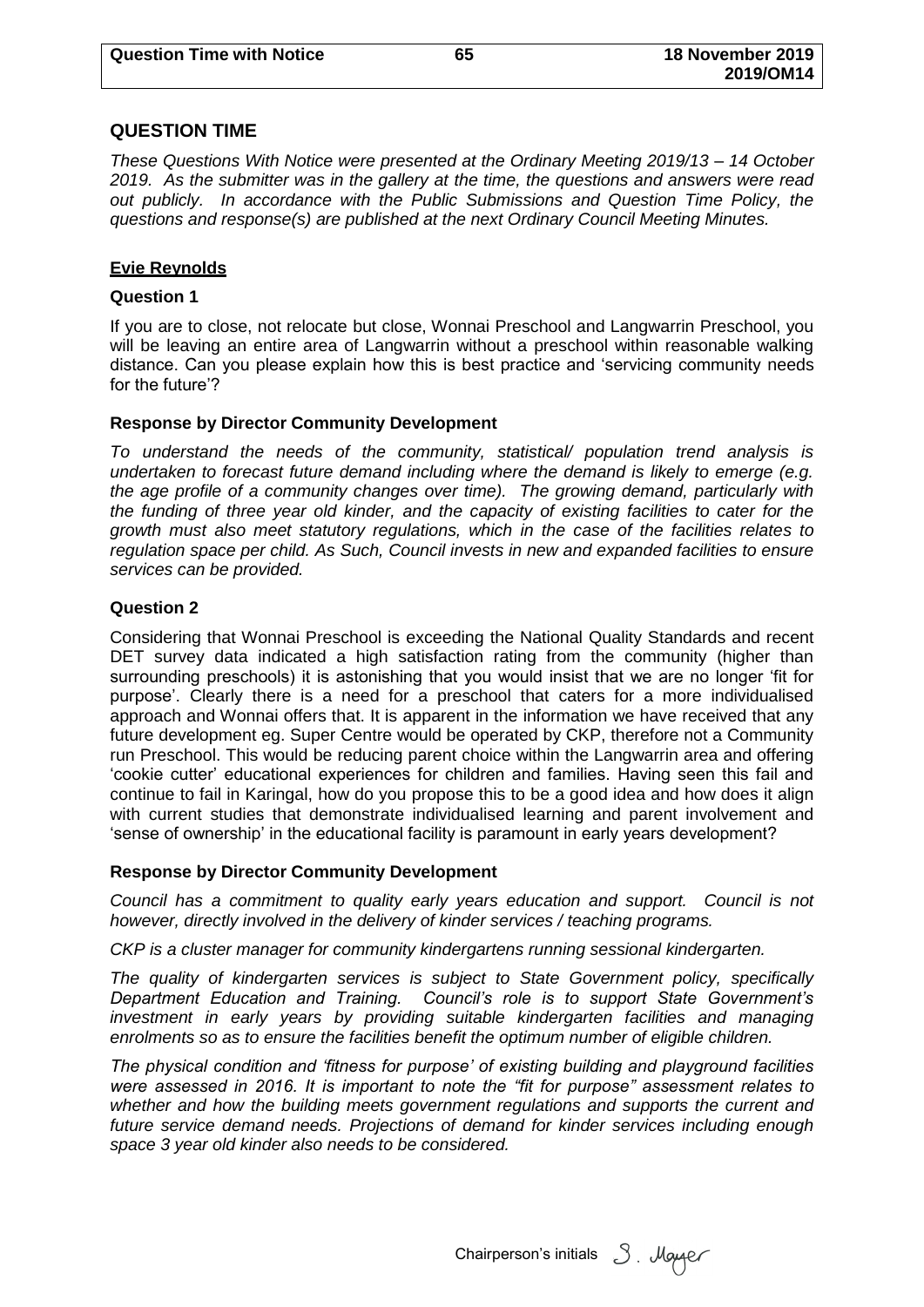*Current best practice considers grouping complementary services together e.g. maternal and child health with kindergartens, capacity to run parenting education and also supported playgroups.*

**2019/OM14**

### **Question 3**

Given that your current enrolment data for sessional preschool programs demonstrates a drop in numbers, why do you continue to state there is a growing need for preschools in Langwarrin?

### **Response by Director Community Development**

*The demand is for preschool places rather than kindergarten buildings. Where possible (i.e. the space and condition of the current building and playground size is suitable) extensions to the building can be considered.*

## **Georgina Holcroft**

### **Question 1**

Wonnai Preschool will be heavily impacted by your plans to create the 'Family Centre', can you please explain why there has been so very little ongoing communication from Frankston Council with the current Committee of Management and Staff?

### **Response by Director Community Development**

*Initial consultations commenced with representatives of the Kindergarten Committees of Management and staff in 2017 and were held with all Kindergartens involved. This was followed in February 2018 with 2 half day sessions facilitated by Murdoch Children's Research Institute, attended by Kindergarten staff and Committee representatives. The purpose of the sessions was to discuss and plan community engagement strategies.* 

*In July 2018 the Langwarrin Committees of Management and staff were invited to a meeting*  to discuss the multiple sites that had been considered and their findings. Further *consultation will be scheduled.*

## **Question 2**

If there is a need for expansion of preschools in Langwarrin, why are you not exploring the option of expanding the current Wonnai buildings?

#### **Response by Director Community Development**

*The development of the Integrated Facility is to bring together the services relevant for*  families and young children which currently do not meet the need of the community including *Maternal Child Health and the Library services*

#### **Question 3**

If you are to push ahead with this development plan, where will your funding be coming from?

#### **Response by Director Community Development**

*Funding comes from a combination of Rates and grants which is put into Capital works accordingly.*

Chairperson's initials  $3$ . Mayaer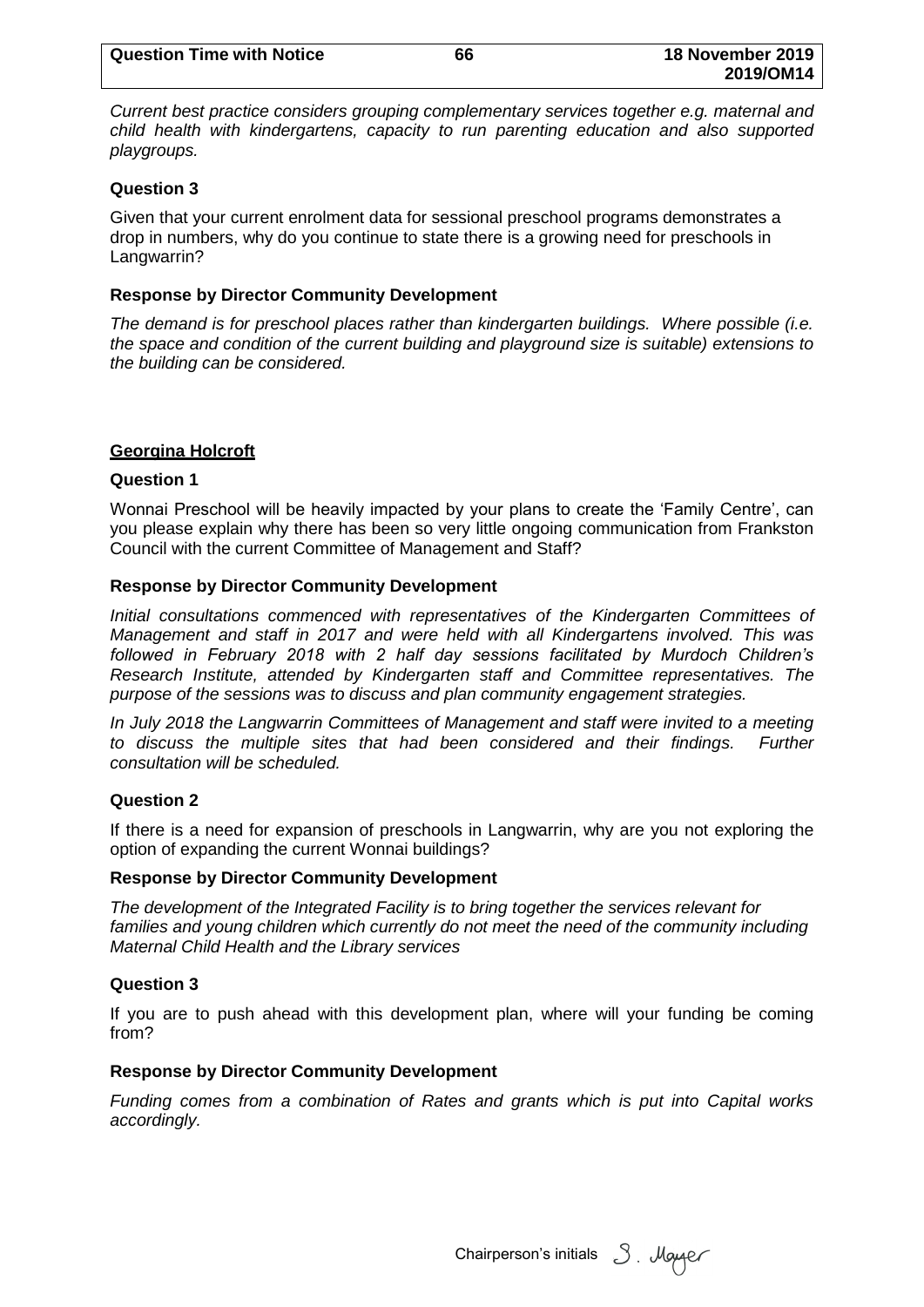#### **Mr Edward Bryce**

#### **Question 1**

Is the council planning to clearly indicate at public parks and sporting ovals that dogs must be "on leash" and under the control of their owners?

I understand that these parks are "dog friendly" but their various owners are not aware that their dogs need to be "on leash"!

I have been "rushed" and "charged" at by dogs off leash and the usual comment is: "It's OK, he won't bite!"

With summer coming and being a grandfather with 2 grandchildren I would like to think I could take them up to the local oval and play with them without the threat of "unpredictable" dogs potentially causing injury.

#### **Response by Director Community Development**

*Council has 33 free roam parks across the Municipality, if off lead incidents are occurring outside of these free roam parks officers will investigate and undertake pro-active patrols.* 

*Council has and maintains a Domestic Animal Management Plan, a review of this plan is scheduled to commence in early 2020. As part of this review all signage will be assessed and where required additional signs will be installed and updated.* 

*Where there is a specific complaint about a location people are urged to contact Council with the location so it can be investigated and resources allocated accordingly.* 

#### **Ms Cecilia Webster**

#### **Question 1**

Is Frankston City Council going to allow further eroding and degradation of Langwarrins open green spaces , (some of which are part of the state governments VicPlan environment documents PCRZ Public conservation and resource zone and are "High priority stepping stones" for the wildlife corridor along Boggy Creek as stated in Frankston Councils own policies, situated between two conservation zones), and which is essential now and into the future of the health and wellbeing of the Langwarrin community, by developing on this well used green space at Lloyd Park Nth (Pindara Boulevard) for the Neighbourhood Hub development proposal, solely because it is the easiest, most financially affordable option and not necessarily the right option for Langwarrin?

## **Response by Director Community Development**

*Council recently sought views from the community regarding a proposed Langwarrin Community Kindergarten and Library in Pindara Boulevard. No decision has been made. Council has received a petition and is investigating its options.*

#### **Question 2**

As considerable additional traffic will be diverted into the Pindara Estate to the Neighbourhood Hub development will council be undertaking works including the widening of Pindara Boulevard to facilitate movement of the extra non local traffic and better egress for emergency vehicles given the area is a bushfire risk zone and the area already has traffic flow issues including the Pindara Boulevard Frankston Cranbourne Rd intersection which is a high risk vehicle accident area?

Chairperson's initials  $3$ . Mayaer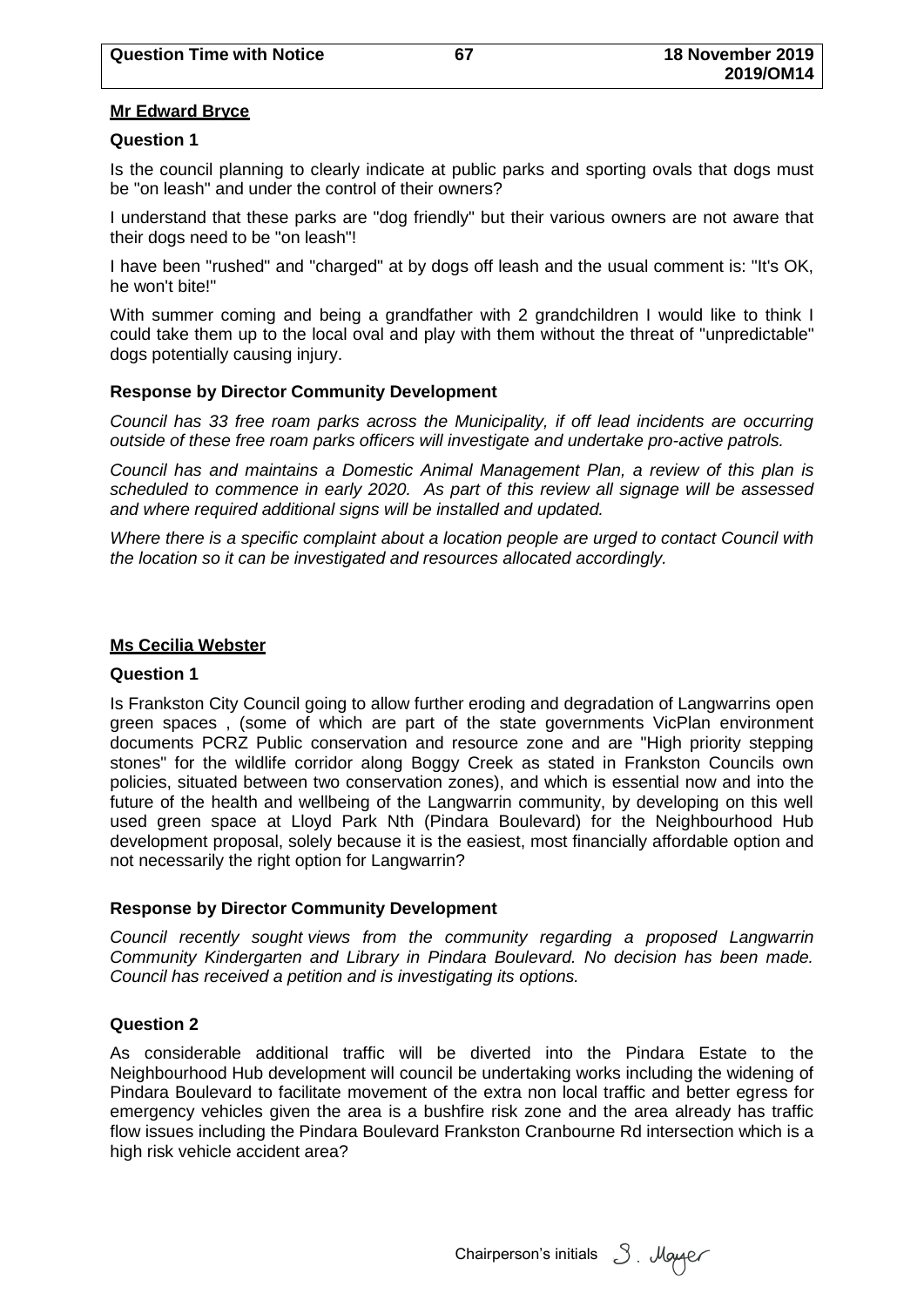| <b>Question Time with Notice</b> | 68 | 18 November 2019 |
|----------------------------------|----|------------------|
|                                  |    | 2019/OM14        |

#### **Response by Director Community Assets / Director Community Development**

*Council recently sought views from the community regarding a proposed Langwarrin Community Kindergarten and Library in Pindara Boulevard. No decision has been made on the project and is investigating its options. Council has received a petition and reconsidering its position. Should the facility be developed, Council will initiate a traffic report out and make any necessary improvements to the road network to accommodate the new centre.*

### **Question 3**

Would Frankston City Council consider forward planning by purchasing land that is currently privately owned and likely to be handed to developers in the future such as land bordered by Stockhaven Cct. Cranhaven Rd, & Tyrone St, or Warandyte Rd ,Trinity drive & Bechenham place reserve areas, or near the North Rd and Potts Road Developments, areas where the Langwarrin population is more intensified, which maybe more centrally located and have public transport access ,and therefore be more appropriately located for such a development than the Lloyd park Nth proposal?

#### **Response by Director Community Development**

*Council continues to look at alternative options.*

#### **Peter Anscombe**

#### **Question 1**

The State Government is currently undertaking a Local Government Rating Review with submissions open until 1st November.

Has the Council considered the issues raised in the Review discussion paper as well as the views of others and is it making a formal submission on the review?

#### **Response by Director Corporate Development**

*The Council has not considered the issues raised in the discussion paper. The Municipal Association of Victoria has released its submission last week and we are in consideration of it.*

#### **Question 2**

Has the Council undertaken a detailed review of the impact of the relocation of South East Water business on the Frankston CAD over a recent 12 month period?

#### **Response by Director Corporate Development**

*The Council has not undertaken a detailed review in the last 12 months.*

### **Question 3**

How does the Council manage the conflicts of interest where the Council is both the proponent and responsible authority in regard to a town planning application?

#### **Response by Director Community Development**

*On occasion, a Council as a Municipal Authority is required to seek a planning permit from itself (in the role of Responsible Planning Authority) by the provisions of the its own Planning Scheme.* 

Chairperson's initials 3. Mayer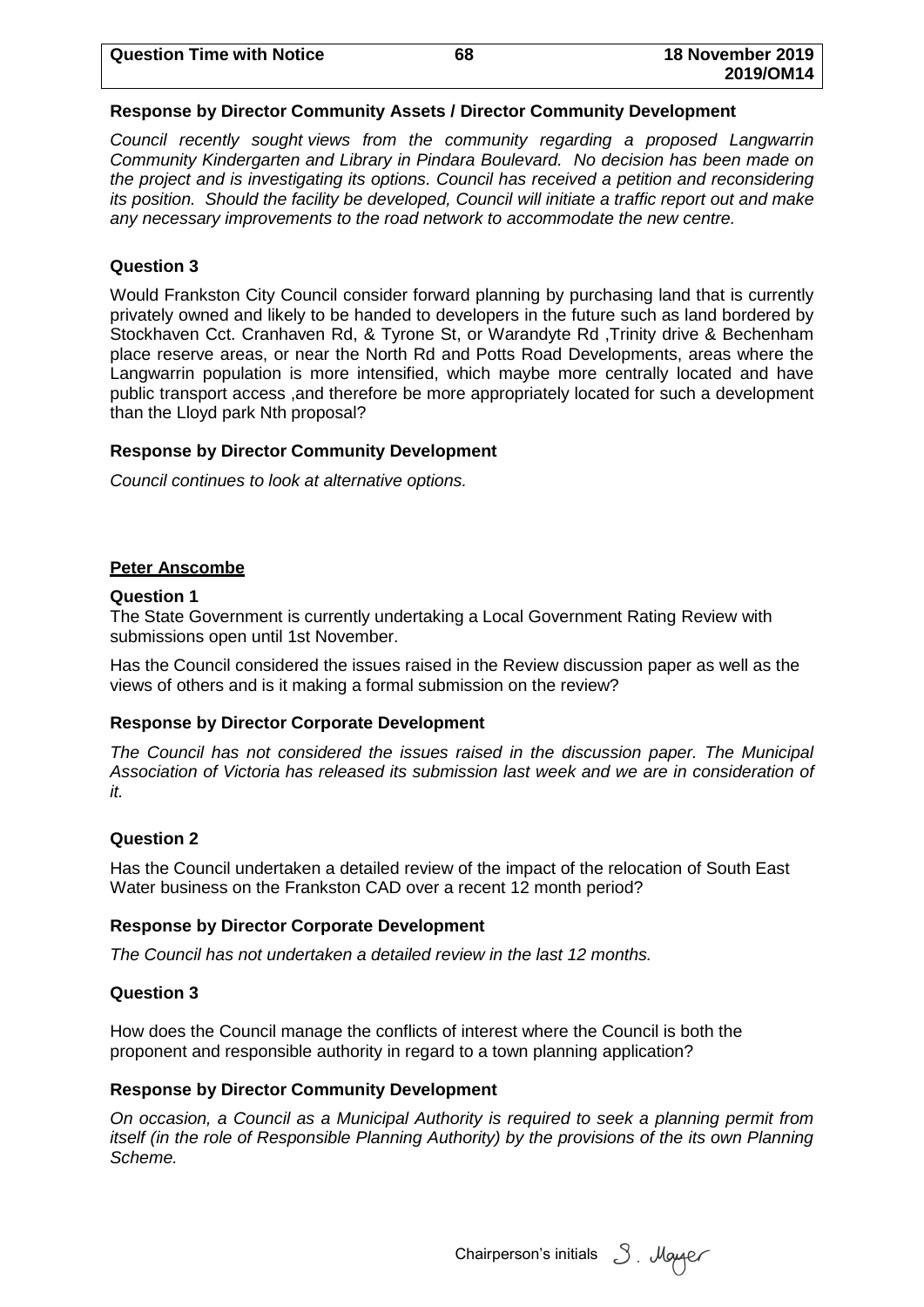| <b>Question Time with Notice</b> | 69 | 18 November 2019 |
|----------------------------------|----|------------------|
|                                  |    | 2019/OM14        |

*These applications are processed and assessed internally by Council's Planning and Environment Department in the same way that applications from members of the public are processed. Staff involved in processing an application are required to declare any conflicts of interest.*

*Where an application by Council to itself relates to a significant use or development, or involves high levels of community interest, the application is reported to the elected Council for decision.*

Chairperson's initials